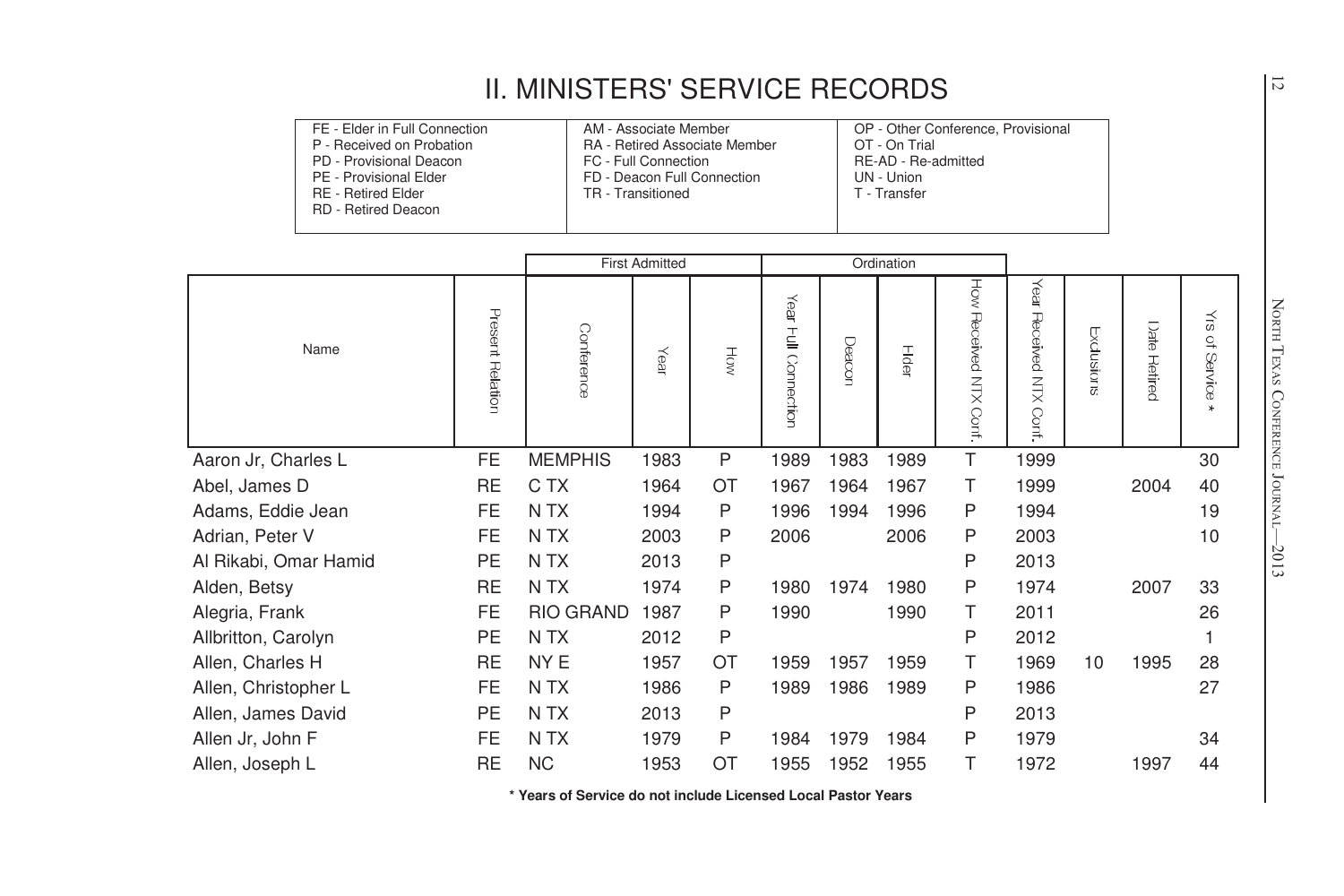|                          |                  |                  | <b>First Admitted</b> |           |                      |        | Ordination |                        |                               |            |              |                            |
|--------------------------|------------------|------------------|-----------------------|-----------|----------------------|--------|------------|------------------------|-------------------------------|------------|--------------|----------------------------|
| Name                     | Present Relation | Conference       | Year                  | HÓW       | Year Full Connection | Deacon | Elder      | How Received NTX Conf. | Year<br>Received NTX<br>Conf. | Exclusions | Date Retired | λÎ<br>of Service<br>$\ast$ |
| Anderson, Joy            | <b>FD</b>        | N TX             | 1997                  | <b>TR</b> | 1997                 | 1997   |            | <b>TR</b>              | 1997                          |            |              | 16                         |
| Atkinson, Marilyn        | <b>RD</b>        | N TX             | 1997                  | <b>TR</b> | 1997                 | 1997   |            | <b>TR</b>              | 1997                          |            | 1999         | $\mathsf{2}\,$             |
| Bakker, Shawn            | <b>PD</b>        | N TX             | 2008                  | P         |                      |        |            | P                      | 2008                          |            |              | 5                          |
| Baldwin, John            | <b>FE</b>        | N TX             | 2009                  | P         | 2011                 |        | 2011       | P                      | 2009                          |            |              | 4                          |
| Bandel, Holly Gaskill    | <b>FE</b>        | N TX             | 2000                  | P         | 2003                 |        | 2003       | P                      | 2000                          |            |              | 13                         |
| Barton, Ann              | <b>RE</b>        | N <sub>T</sub> X | 1992                  | P         | 1995                 | 1992   | 1995       | P                      | 1992                          |            | 2013         | 21                         |
| Baughman, Rachel         | <b>FD</b>        | <b>NEW JER</b>   | 2005                  | P         | 2008                 | 2008   |            | Τ                      | 2010                          |            |              | 8                          |
| Bearden, Leighton H      | <b>RE</b>        | N <sub>T</sub> X | 1982                  | P         | 1985                 | 1982   | 1985       | P                      | 1982                          |            | 2012         | 30                         |
| Beghtel-Mahle, Pat       | <b>RE</b>        | N <sub>T</sub> X | 1985                  | P         | 1988                 | 1985   | 1988       | P                      | 1985                          |            | 2010         | 25                         |
| Beights, Cletus B        | <b>RE</b>        | NW TX            | 1951                  | OT        | 1953                 | 1953   | 1955       | т                      | 1977                          |            | 1989         | 38                         |
| Benson, Laura J S        | <b>FE</b>        | <b>NY</b>        | 1989                  | P         | 1991                 | 1989   | 1991       | Τ                      | 1994                          |            |              | 24                         |
| Benson, Lyle             | <b>FE</b>        | N TX             | 2007                  | P         | 2010                 |        | 2010       | P                      | 2007                          |            |              | 6                          |
| Benton, Donald R         | <b>RE</b>        | C TX             | 1952                  | OT        | 1956                 | 1954   | 1957       | т                      | 1958                          |            | 1995         | 43                         |
| Besse, John C            | <b>RE</b>        | N TX             | 1985                  | P         | 1987                 | 1985   | 1987       | P                      | 1985                          |            | 2005         | 20                         |
| Betz, Katherine          | <b>FD</b>        | N TX             | 2002                  | P         | 2005                 | 2005   |            | P                      | 2002                          |            |              | 11                         |
| Biggerstaff, Josephine M | <b>RD</b>        | N TX             | 1997                  | TR        | 1997                 | 1997   |            | TR                     | 1997                          |            | 2005         | 8                          |
| Bingman, Cathy Ann       | <b>FE</b>        | N <sub>T</sub> X | 1983                  | P         | 1988                 | 1983   | 1988       | P                      | 1983                          |            |              | 30                         |
| Birdsong, F Lee          | <b>RE</b>        | N TX             | 1985                  | P         | 1987                 |        | 1987       | P                      | 1985                          |            | 1995         | 10                         |
| Bishir, Marjorie T       | <b>FD</b>        | N TX             | 2007                  | P         | 2010                 | 2010   |            | Ρ                      | 2007                          |            |              | 6                          |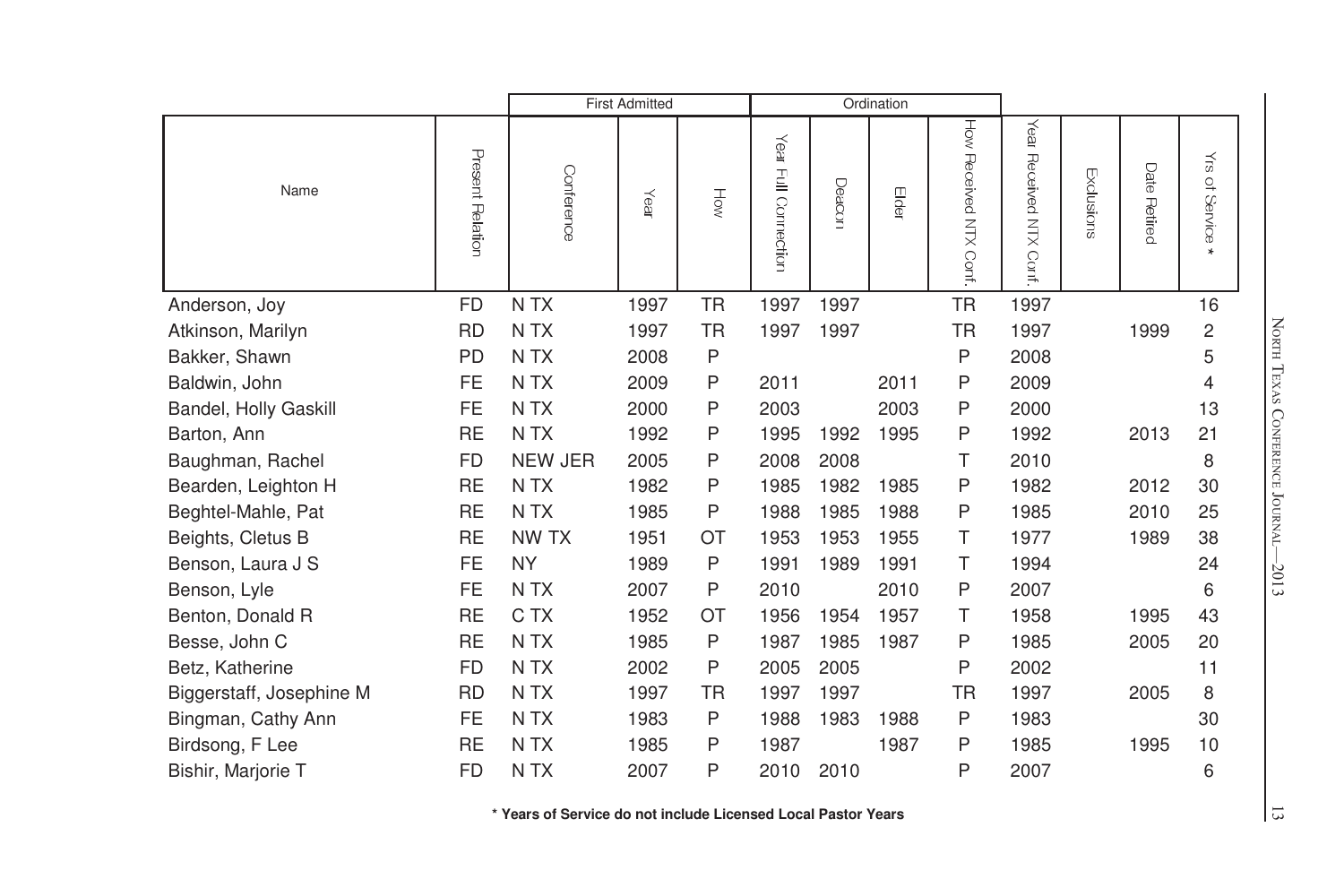|                         |                  | <b>First Admitted</b> |      |           |                                   |        | Ordination |                           |                               |              |                        |                 | $\overline{1}$                  |
|-------------------------|------------------|-----------------------|------|-----------|-----------------------------------|--------|------------|---------------------------|-------------------------------|--------------|------------------------|-----------------|---------------------------------|
| Name                    | Present Relation | Conference            | Year | HŎ        | Year<br>$\subseteq$<br>Connection | Deacor | Elder      | How Received NTX<br>Conf. | Year<br>Received NTX<br>Conf. | Exclusions   | Date<br><b>Retired</b> | ₹<br>of Service |                                 |
| Blackmon Sr, D Glen     | <b>RE</b>        | N TX                  | 1989 | P         | 1992                              | 1989   | 1992       | $\mathsf{P}$              | 1989                          |              | 2012                   | 23              |                                 |
| Blackmon, David R       | <b>RE</b>        | N TX                  | 1977 | P         | 1981                              | 1972   | 1981       | P                         | 1977                          |              | 2003                   | 26              |                                 |
| Blanton, Georjean H     | <b>RE</b>        | N TX                  | 1982 | P         | 1985                              | 1982   | 1985       | P                         | 1982                          |              | 2011                   | 29              | NORTH TEXAS CONFERENCE JOURNAL- |
| Blaylock, Lisa Marshall | <b>FE</b>        | N TX                  | 2006 | P         | 2010                              |        | 2010       | P                         | 2006                          |              |                        | 7               |                                 |
| Bond, George D          | <b>FE</b>        | N TX                  | 1966 | OT        | 1977                              | 1966   | 1977       | RE-AD                     | 1975                          | $\mathbf{1}$ |                        | 46              |                                 |
| Bontrager, Scot         | PE               | N TX                  | 2012 | P         |                                   |        |            | P                         | 2012                          |              |                        | 1               |                                 |
| Booker, R. Jeremiah     | FE               | <b>TX</b>             | 1986 | P         | 1988                              |        | 1988       | т                         | 2010                          |              |                        | 27              |                                 |
| Boone, Keith Payne      | <b>FE</b>        | N TX                  | 1982 | P         | 1985                              | 1982   | 1985       | P                         | 1982                          |              |                        | 31              |                                 |
| Boone, Mitchell         | <b>PE</b>        | N TX                  | 2013 | P         |                                   |        |            | P                         | 2013                          |              |                        |                 |                                 |
| Bosworth, Brian         | <b>FE</b>        | N TX                  | 2005 | P         | 2008                              |        | 2008       | P                         | 2005                          |              |                        | 8               |                                 |
| Bouffard, Norman H      | <b>RE</b>        | C TX                  | 1962 | OT        | 1964                              | 1962   | 1964       | Τ                         | 1966                          |              | 2004                   | 42              | $-2013$                         |
| Bowden, James Bradley   | FE               | N TX                  | 1988 | P         | 1992                              | 1988   | 1992       | P                         | 1988                          |              |                        | 25              |                                 |
| Bozell, Marilyn A       | RA               | N TX                  | 1996 | AM        |                                   | 1996   |            | AM                        | 1996                          |              | 2004                   | 8               |                                 |
| Brand, John H           | RE               | N TX                  | 1951 | OT        | 1953                              | 1952   | 1953       | RE-AD                     | 1988                          | 18           | 1988                   | 19              |                                 |
| Brandt, Judith          | <b>FE</b>        | N TX                  | 2006 | P         | 2009                              |        | 2009       | P                         | 2006                          |              |                        | 7               |                                 |
| Bridger-Coffman, Bonnie | <b>FD</b>        | N TX                  | 1997 | <b>TR</b> | 1997                              | 1997   |            | <b>TR</b>                 | 1997                          |              |                        | 16              |                                 |
| Bristow, April Johnson  | FE               | N TX                  | 2000 | P         | 2003                              | 2000   | 2003       | P                         | 2000                          |              |                        | 13              |                                 |
| Brown Jr, Jim Kimmel    | RE               | <b>TX</b>             | 1963 | OT        | 1966                              | 1963   | 1966       | т                         | 1965                          |              | 2006                   | 43              |                                 |
| Brown, Veronica         | FD               | N TX                  | 2000 | P         | 2003                              | 2003   |            | P                         | 2000                          |              |                        | 13              |                                 |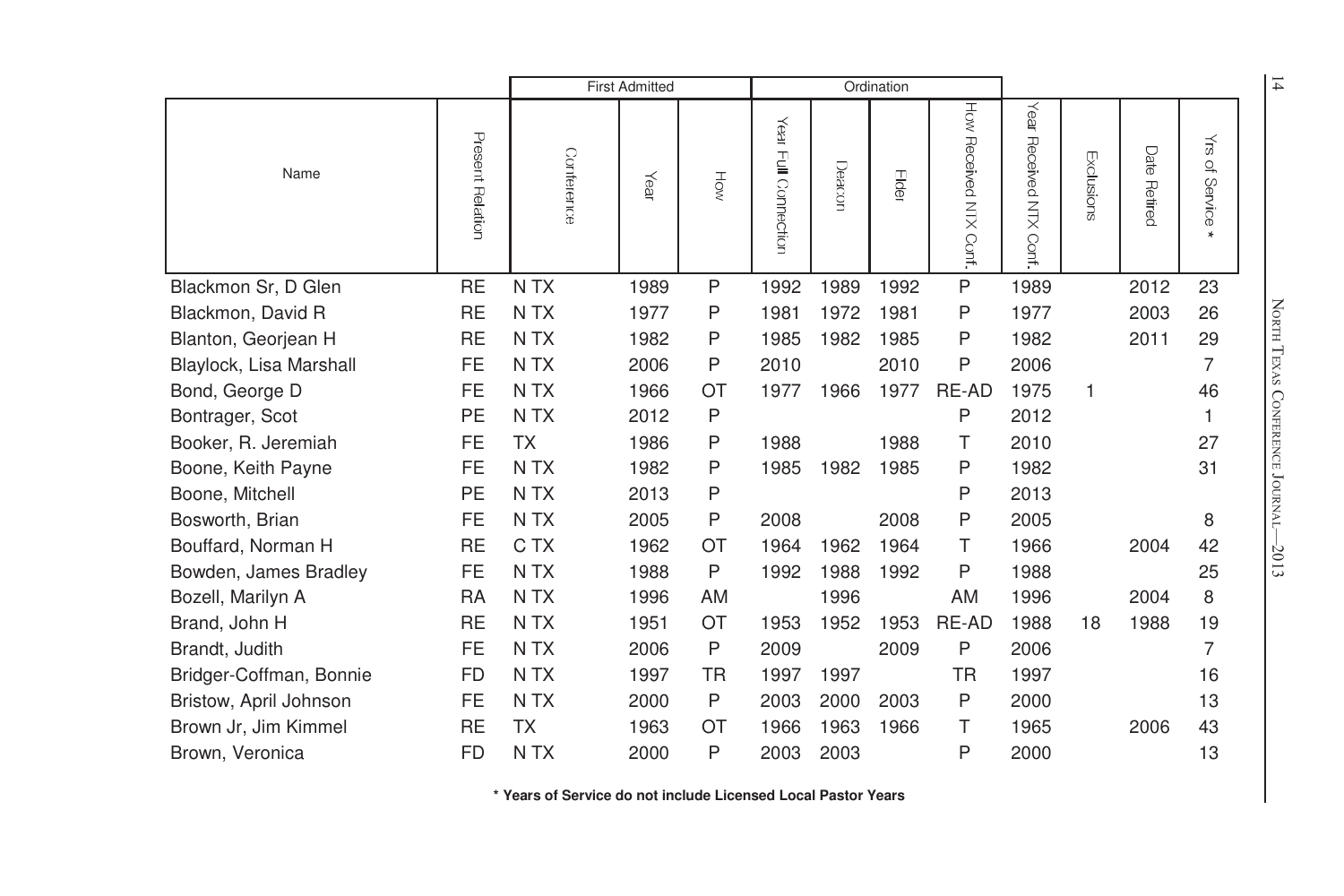|                          |                  | <b>First Admitted</b> |      |           |                         |        | Ordination |                        |                               |            |                 |                                                                        |
|--------------------------|------------------|-----------------------|------|-----------|-------------------------|--------|------------|------------------------|-------------------------------|------------|-----------------|------------------------------------------------------------------------|
| Name                     | Present Relation | Conference            | Year | HÓN       | Year<br>Full Connection | Deacor | Elde       | How Received NTX Conf. | Year<br>Received NTX<br>Conf. | Exclusions | Date<br>Retired | $\stackrel{\textstyle <}{\scriptstyle \infty}$<br>of Service<br>$\ast$ |
| Bruff, Rebecca Frank     | <b>FE</b>        | N TX                  | 1995 | P         | 1997                    | 1995   | 1997       | P                      | 1995                          |            |                 | 18                                                                     |
| Brumett, Thomas O        | <b>FE</b>        | N TX                  | 1985 | P         | 1989                    | 1985   | 1989       | P                      | 1985                          |            |                 | 28                                                                     |
| Brundige, Mary Elizabeth | <b>RE</b>        | N <sub>T</sub> X      | 1986 | P         | 1989                    | 1986   | 1989       | P                      | 1986                          |            | 1998            | 12                                                                     |
| Bryan, Susan             | <b>FD</b>        | N <sub>T</sub> X      | 2002 | TR        | 2002                    | 2002   |            | TR.                    | 2002                          |            |                 | 11                                                                     |
| Bryan III, William J     | <b>FE</b>        | N TX                  | 1975 | P         | 1979                    | 1975   | 1979       | P                      | 1975                          |            |                 | 38                                                                     |
| Bullard, Tamara          | <b>FD</b>        | N <sub>T</sub> X      | 2001 | P         | 2004                    | 2004   |            | P                      | 2001                          |            |                 | 12                                                                     |
| Burke, Ralph E           | <b>RE</b>        | N TX                  | 1965 | OT        | 1967                    | 1965   | 1967       | <b>OT</b>              | 1965                          |            | 1992            | 27                                                                     |
| Busby, Jack P            | <b>RE</b>        | C TX                  | 1967 | OT        | 1970                    | 1967   | 1970       | T                      | 1970                          |            | 1992            | 25                                                                     |
| Bush, Robert I           | <b>RE</b>        | N <sub>T</sub> X      | 1957 | OT        | 1959                    | 1957   | 1959       | <b>OT</b>              | 1957                          |            | 1997            | 40                                                                     |
| Bussey, Elaine           | <b>FE</b>        | N TX                  | 1986 | P         | 1992                    | 1986   | 1992       | P                      | 1986                          |            |                 | 27                                                                     |
| Butts, Walter            | <b>FE</b>        | N TX                  | 2007 | P         | 2010                    |        | 2010       | P                      | 2007                          |            |                 | 6                                                                      |
| Caddell, Carroll A       | <b>RE</b>        | C TX                  | 1977 | P         | 1981                    | 1972   | 1981       | т                      | 1979                          |            | 2003            | 26                                                                     |
| Cajiuat, Eduardo C       | <b>RE</b>        | PHIL                  | 1957 | OT        | 1959                    | 1957   | 1959       | т                      | 1985                          |            | 1998            | 41                                                                     |
| Caldwell, Samuel L       | <b>FE</b>        | N TX                  | 1994 | P         | 1996                    | 1994   | 1996       | P                      | 1994                          |            |                 | 19                                                                     |
| Callahan, Kennon L       | <b>RE</b>        | NE OH                 | 1959 | OT        | 1962                    | 1959   | 1962       | т                      | 1963                          |            | 1996            | 37                                                                     |
| Campbell, Elwin N        | AM               | N TX                  | 1998 | <b>AM</b> |                         | 1998   |            | <b>AM</b>              | 1998                          |            |                 | 15                                                                     |
| Caraway, Melton H        | FE               | N TX                  | 1992 | P         | 1994                    | 1992   | 1994       | P                      | 1992                          |            |                 | 21                                                                     |
| Cardwell, Ann            | <b>RE</b>        | N <sub>T</sub> X      | 1978 | P         | 1982                    | 1978   | 1982       | P                      | 1978                          |            | 1998            | 20                                                                     |
| Carnahan, Charles R      | <b>FE</b>        | N TX                  | 1984 | P         | 1990                    | 1984   | 1990       | Ρ                      | 1984                          |            |                 | 29                                                                     |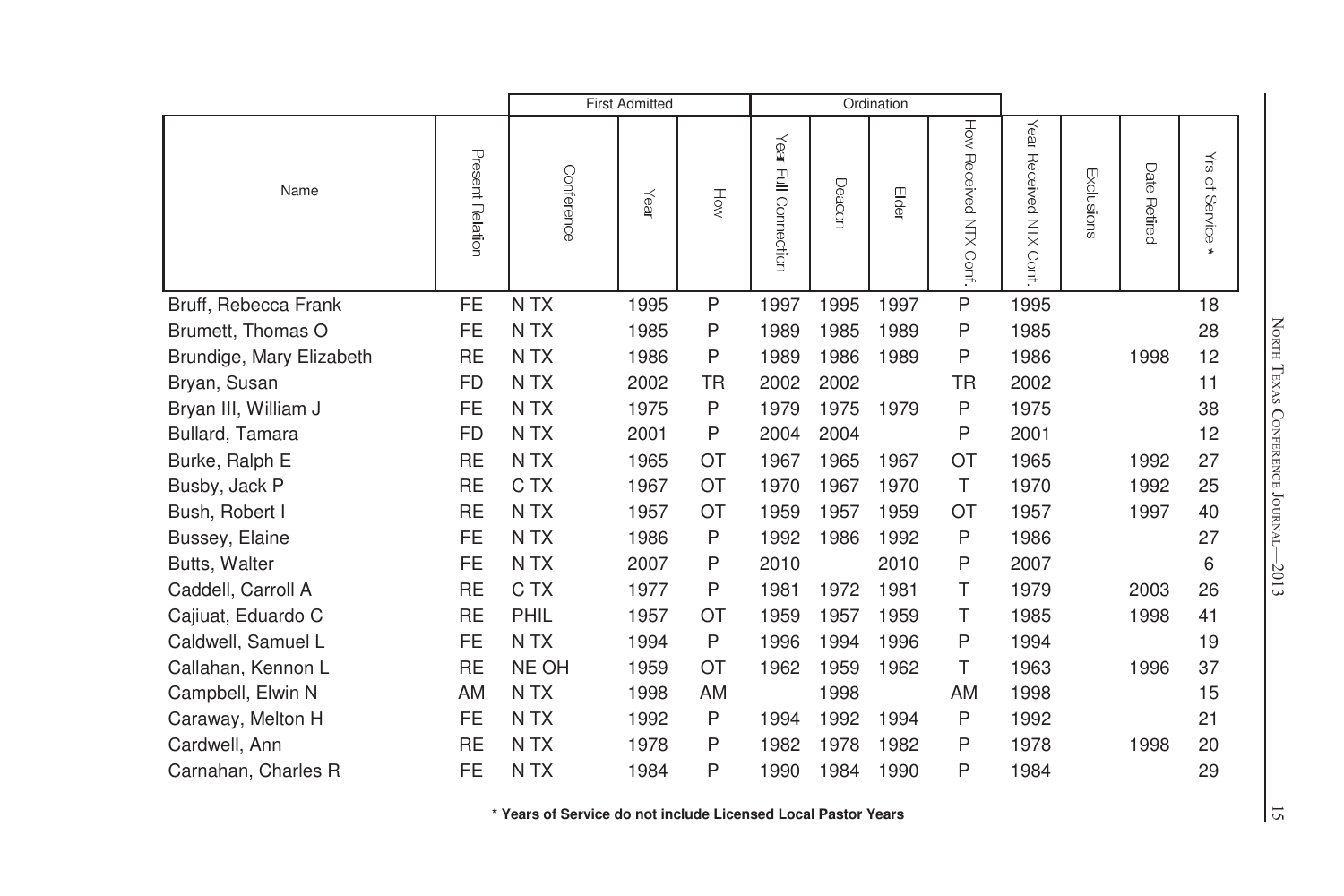|                         |                  |                  | <b>First Admitted</b> |           |                                   |        | Ordination |                           |                               |              |                 |                 | $\overline{9}$                  |
|-------------------------|------------------|------------------|-----------------------|-----------|-----------------------------------|--------|------------|---------------------------|-------------------------------|--------------|-----------------|-----------------|---------------------------------|
| Name                    | Present Relation | Conference       | Year                  | HÓW       | Year<br>$\subseteq$<br>Connection | Deacor | Elder      | How Received NTX<br>Conf. | Year<br>Received NTX<br>Conf. | Exclusions   | Date<br>Retired | ₹<br>of Service |                                 |
| Carr, David M           | <b>FE</b>        | N TX             | 1976                  | P         | 1979                              | 1976   | 1979       | RE-AD                     | 1978                          | $\mathbf{1}$ |                 | 36              |                                 |
| Carter Jr, Kenneth E    | <b>RE</b>        | N TX             | 1963                  | ОT        | 1965                              | 1963   | 1965       | OT                        | 1963                          |              | 1985            | 22              |                                 |
| Cary, Lee D             | <b>RE</b>        | N TX             | 1972                  | P         | 1978                              | 1972   | 1978       | Τ                         | 1980                          |              | 1996            | 24              |                                 |
| Casad, Victor E         | <b>FE</b>        | N TX             | 1985                  | P         | 1988                              | 1985   | 1988       | P                         | 1985                          |              |                 | 28              |                                 |
| Cavalier, Janet         | <b>FD</b>        | LA               | 2000                  | P         | 2000                              | 2000   |            | Τ                         | 2010                          |              |                 | 13              | NORTH TEXAS CONFERENCE JOURNAL- |
| Chambers, Paula         | <b>FD</b>        | N TX             | 2001                  | P         | 2004                              | 2004   |            | P                         | 2001                          |              |                 | 12              |                                 |
| Chapman, Deborah        | <b>FD</b>        | N TX             | 2002                  | TR        | 2002                              | 2002   |            | <b>TR</b>                 | 2002                          |              |                 | 11              |                                 |
| Chappell, Wallace E     | <b>RE</b>        | N TX             | 1947                  | OT        | 1949                              | 1948   | 1949       | Τ                         | 1970                          |              | 1989            | 42              |                                 |
| Childers, William L     | <b>RE</b>        | N TX             | 1959                  | ОT        | 1961                              | 1959   | 1961       | <b>OT</b>                 | 1959                          |              | 1993            | 34              |                                 |
| Chraska, Karen L        | <b>FD</b>        | N TX             | 1997                  | <b>TR</b> | 1997                              | 1997   |            | <b>TR</b>                 | 1997                          |              |                 | 16              |                                 |
| Clark, Alan W           | <b>FD</b>        | ТX               | 1998                  | TR        | 1998                              | 1998   |            | <b>TR</b>                 | 1999                          |              |                 | 15              | $-2013$                         |
| Coats, Darrell          | FE               | SW <sub>TX</sub> | 1977                  | P         | 1985                              | 1977   | 1985       | Τ                         | 1984                          |              |                 | 36              |                                 |
| Cobb, Jennifer Griffith | <b>FE</b>        | N TX             | 2001                  | P         | 2005                              | 2001   | 2005       | P                         | 2001                          |              |                 | 12              |                                 |
| Coder, Alice G          | <b>FE</b>        | N TX             | 2004                  | P         | 2007                              |        | 2007       | P                         | 2004                          |              |                 | 9               |                                 |
| Coke, Donald G          | <b>RE</b>        | N TX             | 1956                  | ОT        | 1964                              | 1958   | 1964       | OT                        | 1956                          |              | 1992            | 36              |                                 |
| Coker, Dana             | <b>FE</b>        | N TX             | 2003                  | P         | 2006                              |        | 2006       | P                         | 2003                          |              |                 | 10              |                                 |
| Cole III, John Wallace  | FE               | N TX             | 2002                  | P         | 2006                              |        | 2006       | P                         | 2002                          |              |                 | 11              |                                 |
| Collinsworth, Janet     | <b>FD</b>        | N TX             | 2009                  | Ρ         | 2011                              | 2011   |            | P                         | 2009                          |              |                 | 4               |                                 |
| Cooper, Lois G          | <b>RE</b>        | N TX             | 1983                  | Ρ         | 1987                              | 1983   | 1987       | P                         | 1983                          |              | 1993            | 10              |                                 |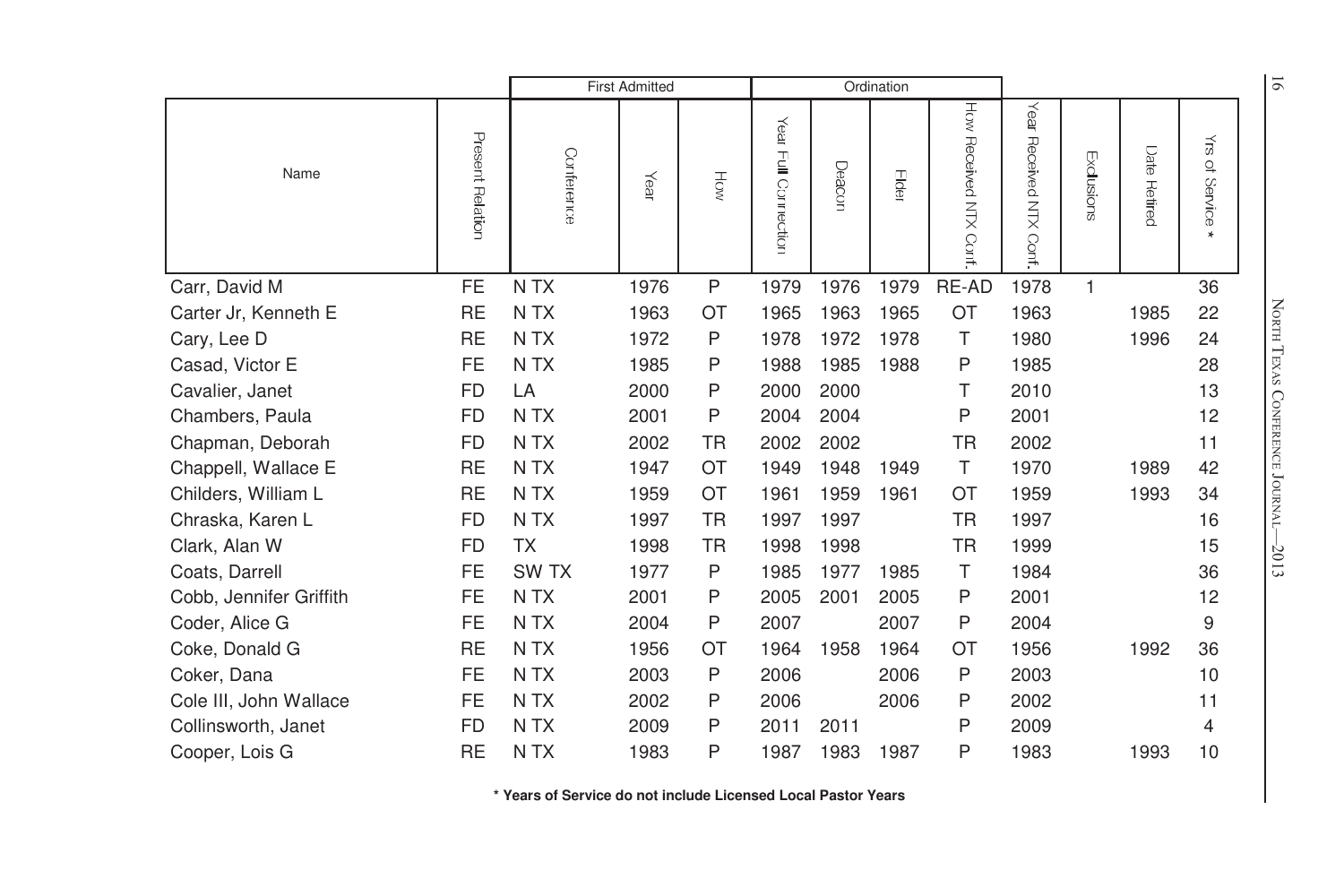|                       |                  |                  | <b>First Admitted</b> |           |                            |        | Ordination |                        |                               |            |                 |                                       |
|-----------------------|------------------|------------------|-----------------------|-----------|----------------------------|--------|------------|------------------------|-------------------------------|------------|-----------------|---------------------------------------|
| Name                  | Present Relation | Conference       | Year                  | HÓ        | $Y$ ear<br>Full Connection | Deacon | Eldel      | How Received NTX Conf. | Year<br>Received NTX<br>Conf. | Exclusions | Date<br>Retired | $\frac{1}{2}$<br>of Service<br>$\ast$ |
| Cooper, Robert O      | <b>RE</b>        | NW TX            | 1950                  | OT        | 1954                       | 1952   | 1954       | T                      | 1966                          |            | 1992            | 42                                    |
| Copeland, Stanley     | FE               | <b>TX</b>        | 1983                  | P         | 1986                       | 1983   | 1986       | Τ                      | 1998                          |            |                 | 30                                    |
| Corazao, Marc         | <b>FE</b>        | N TX             | 2004                  | P         | 2010                       |        | 2010       | P                      | 2004                          |            |                 | 9                                     |
| Cotten, Stephen       | <b>FE</b>        | N TX             | 2011                  | P         | 2013                       |        | 2013       | P                      | 2011                          |            |                 | $\overline{c}$                        |
| Cousino, Jay          | <b>FE</b>        | N TX             | 2008                  | P         | 2011                       |        | 2011       | P                      | 2008                          |            |                 | 5                                     |
| Cowley, Edlen O       | FE               | N <sub>T</sub> X | 2000                  | P         | 2003                       | 2000   | 2003       | P                      | 2000                          |            |                 | 13                                    |
| Cox, Charles A        | <b>RE</b>        | N TX             | 2001                  | P         | 2004                       | 2001   | 2004       | P                      | 2001                          |            | 2006            | 5                                     |
| Cox, Charles E        | <b>RE</b>        | N TX             | 1975                  | P         | 1977                       | 1975   | 1977       | P                      | 1975                          |            | 2008            | 33                                    |
| Craig, W Mark         | <b>RE</b>        | C TX             | 1971                  | P         | 1973                       | 1971   | 1973       | т                      | 1977                          |            | 2013            | 42                                    |
| Cravens, Joyce        | <b>RE</b>        | N TX             | 1998                  | P         | 2001                       | 1998   | 2001       | P                      | 1998                          |            | 2011            | 13                                    |
| Crawford, Annelda     | <b>FE</b>        | N TX             | 2008                  | P         | 2013                       |        | 2013       | P                      | 2008                          |            |                 | 5                                     |
| Crowell, Betty        | <b>RD</b>        | N TX             | 1998                  | <b>TR</b> | 1998                       | 1998   |            | <b>TR</b>              | 1998                          |            | 2012            | 14                                    |
| Crowson, Vivian J     | FE               | N TX             | 2002                  | P         | 2006                       |        | 2006       | P                      | 2002                          |            |                 | 11                                    |
| Cupples, J Keith      | <b>RE</b>        | OK               | 1972                  | P         | 1974                       | 1972   | 1974       | т                      | 1995                          |            | 2008            | 36                                    |
| Curran, Wendy         | <b>FE</b>        | N TX             | 2008                  | P         | 2011                       |        | 2011       | P                      | 2008                          |            |                 | 5                                     |
| Dalton, Daniel F      | <b>RE</b>        | <b>UNKWN</b>     | 1994                  |           | 1997                       |        | 1997       | P                      | 1994                          |            | 2008            | 14                                    |
| Dangerfield, Harold G | FE               | N TX             | 1984                  | P         | 1987                       | 1984   | 1987       | P                      | 1984                          |            |                 | 29                                    |
| Davenport Jr, Allie M | <b>RE</b>        | N TX             | 1951                  | OT        | 1953                       | 1952   | 1953       | OT                     | 1951                          |            | 1989            | 38                                    |
| Daves, D Michael      | <b>RE</b>        | N <sub>T</sub> X | 1960                  | OT        | 1963                       | 1960   | 1963       | RE-AD                  | 1962                          |            | 1999            | 38                                    |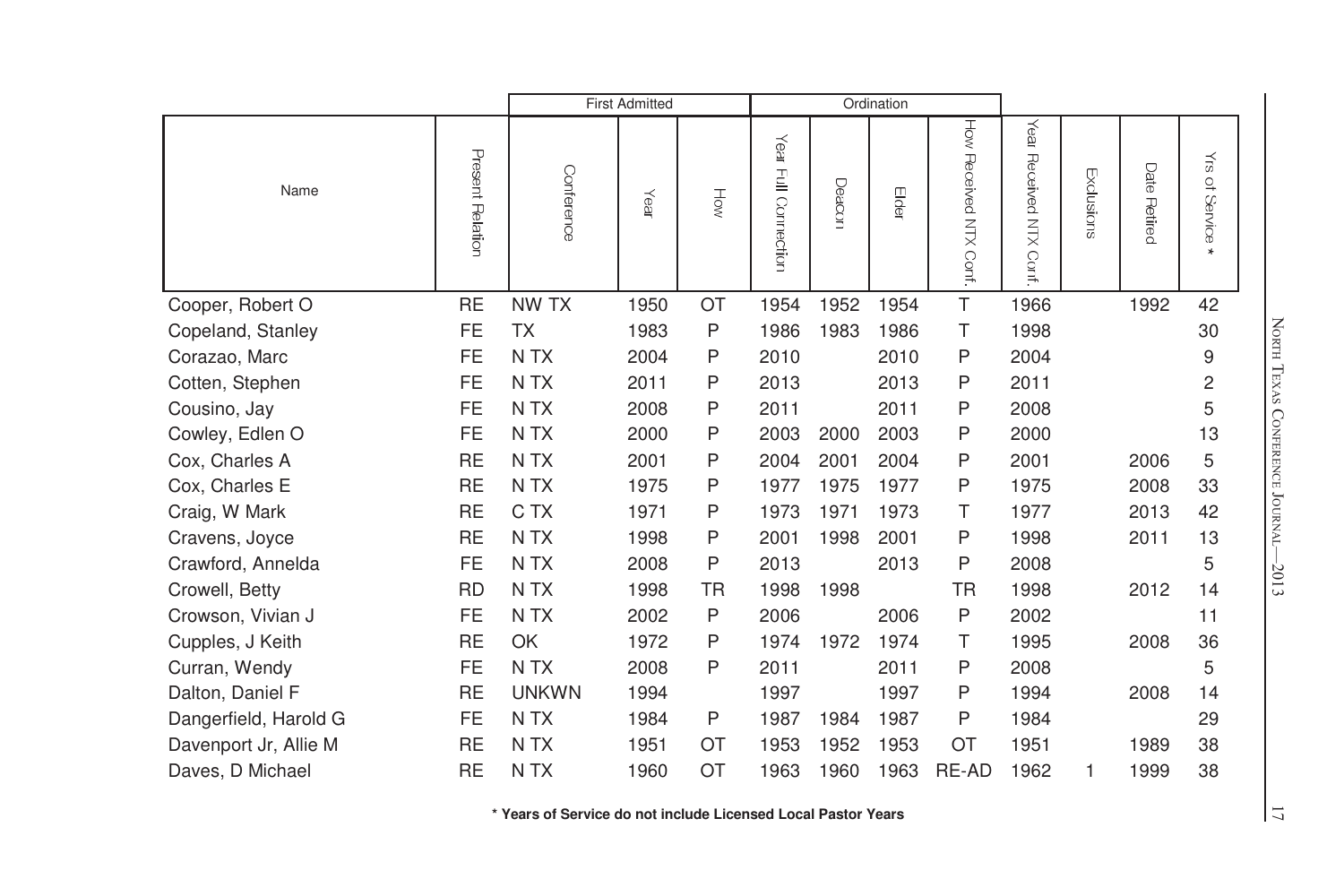|                           |                  | <b>First Admitted</b> |      |    |                                   | Ordination |       |                           |                               |            |                 | $\overline{8}$  |                                 |
|---------------------------|------------------|-----------------------|------|----|-----------------------------------|------------|-------|---------------------------|-------------------------------|------------|-----------------|-----------------|---------------------------------|
| Name                      | Present Relation | Conference            | Year | HÓ | Year<br>$\subseteq$<br>Connection | Deacor     | Elder | How Received NTX<br>Conf. | Year<br>Received NTX<br>Conf. | Exclusions | Date<br>Retired | ₹<br>of Service |                                 |
| Davidson, Victoria B      | <b>RE</b>        | N TX                  | 1981 | P  | 1983                              | 1981       | 1983  | P                         | 1981                          |            | 1996            | 15              |                                 |
| Davis, Jeanne Webb        | <b>RP</b>        | N <sub>T</sub> X      | 1994 | Ρ  |                                   | 1994       |       | P                         | 1994                          |            | 1998            | 4               |                                 |
| Davis Jr, Jefferson       | <b>RE</b>        | L ROCK                | 1948 | ОT | 1950                              | 1950       | 1951  | т                         | 1980                          |            | 1988            | 40              | NORTH TEXAS CONFERENCE JOURNAL- |
| Davis, M Jan              | <b>FE</b>        | N TX                  | 2001 | P  | 2004                              |            | 2004  | P                         | 2001                          |            |                 | 12              |                                 |
| Day, Gaither L            | <b>RE</b>        | C TX                  | 1953 | ОT | 1955                              | 1953       | 1955  | т                         | 1972                          |            | 1997            | 44              |                                 |
| Dean Jr, James F          | <b>RE</b>        | N TX                  | 1956 | OT | 1959                              | 1956       | 1959  | т                         | 1961                          |            | 1981            | 25              |                                 |
| Deane, Edmund B           | <b>RE</b>        | L ROCK                | 1956 | ОT | 1961                              | 1957       | 1961  | т                         | 1969                          |            | 1996            | 40              |                                 |
| DeBlance, Kay Lynn        | <b>FD</b>        | N TX                  | 2010 | P  | 2012                              | 2012       |       | P                         | 2010                          |            |                 | 3               |                                 |
| DeStefano, Nancy M        | <b>FE</b>        | N TX                  | 2007 | P  | 2010                              |            | 2010  | P                         | 2007                          |            |                 | 6               |                                 |
| Dickson, Kenneth R        | <b>FE</b>        | N TX                  | 1995 | P  | 1997                              | 1995       | 1997  | P                         | 1995                          |            |                 | 18              |                                 |
| Dickson, Kenneth M        | <b>RE</b>        | C TX                  | 1955 | ОT | 1958                              | 1956       | 1958  | Т                         | 1958                          |            | 1998            | 43              | $-2013$                         |
| Dierolf, Brian            | PE               | N TX                  | 2012 | P  |                                   |            |       | P                         | 2012                          |            |                 | 1               |                                 |
| Dietz, Dyan               | PE               | N TX                  | 2008 | P  |                                   |            |       | P                         | 2008                          |            |                 | 5               |                                 |
| Dillard, John W           | <b>RE</b>        | N TX                  | 1971 | P  | 1975                              | 1971       | 1975  | P                         | 1971                          |            | 2013            | 42              |                                 |
| Dowd, Chris               | FE               | N TX                  | 2007 | P  | 2010                              |            | 2010  | P                         | 2007                          |            |                 | 6               |                                 |
| Drenner III, Frank Edward | <b>FE</b>        | <b>TX</b>             | 1998 | P  | 2001                              |            | 2001  | т                         | 2002                          |            |                 | 15              |                                 |
| Dunagin, Richard L        | FE               | N TX                  | 1972 | P  | 1976                              | 1972       | 1976  | P                         | 1972                          |            |                 | 41              |                                 |
| Durham Jr, Frederick L    | FE               | N TX                  | 1970 | Ρ  | 1974                              | 1970       | 1974  | RE-AD                     | 1975                          | 1          |                 | 42              |                                 |
| Eason, William Wayne      | PE               | N TEXAS               | 2013 | Ρ  |                                   |            |       | Ρ                         | 2013                          |            |                 |                 |                                 |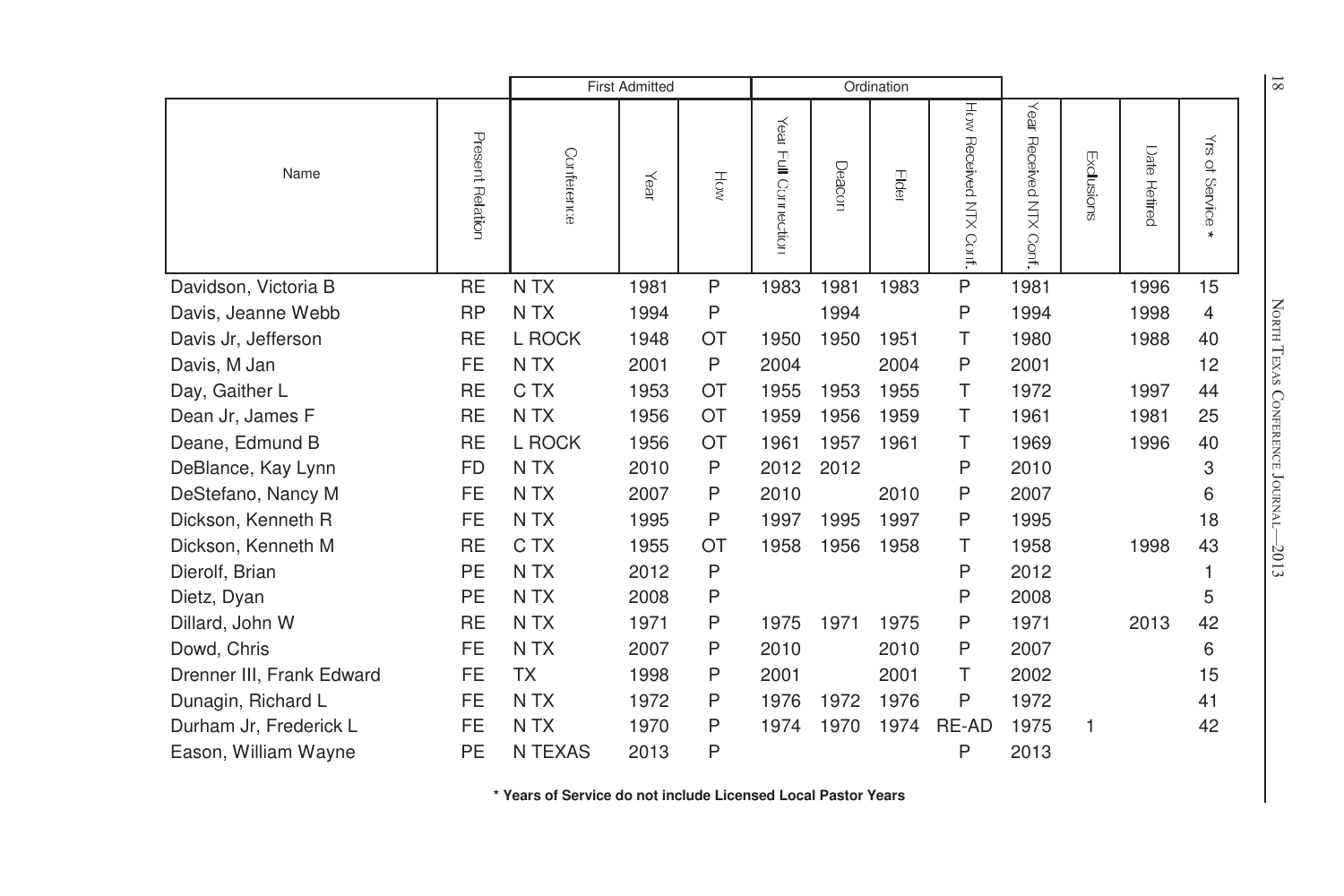|                           |                  | <b>First Admitted</b> |      |                |                         |        | Ordination |                        |                               |            |                 |                                   |
|---------------------------|------------------|-----------------------|------|----------------|-------------------------|--------|------------|------------------------|-------------------------------|------------|-----------------|-----------------------------------|
| Name                      | Present Relation | Conference            | Year | $\overline{R}$ | Year<br>Full Connection | Deacor | Elder      | How Received NTX Conf. | Year<br>Received NTX<br>Conf. | Exclusions | Date<br>Retired | $\approx$<br>of Service<br>$\ast$ |
| Echols-Richter, William   | <b>FE</b>        | <b>TX</b>             | 1982 | P              | 1986                    | 1982   | 1986       | T                      | 1997                          |            |                 | 31                                |
| Eckstein, Jon Michael     | <b>FE</b>        | N TX                  | 1993 | P              | 1996                    | 1993   | 1996       | P                      | 1993                          |            |                 | 20                                |
| Edwards, Barbara Jean     | <b>RD</b>        | N <sub>T</sub> X      | 2002 | <b>TR</b>      | 2002                    | 2002   |            | TR                     | 2002                          |            | 2004            | $\mathsf{2}\,$                    |
| Elder, Leroy              | <b>FE</b>        | N <sub>T</sub> X      | 2005 | P              | 2008                    |        | 2008       | P                      | 2005                          |            |                 | 8                                 |
| Elledge, Bettye L         | <b>RE</b>        | N AL                  | 1993 | Ρ              | 2000                    | 1993   | 2000       | т                      | 1997                          |            | 2004            | 11                                |
| Emerick, Craig L          | <b>RE</b>        | N IN                  | 1967 | OT             | 1970                    | 1967   | 1970       | Τ                      | 1970                          |            | 2009            | 42                                |
| Englert, Valarie          | <b>FE</b>        | N <sub>T</sub> X      | 2001 | P              | 2004                    |        | 2004       | P                      | 2001                          |            |                 | 12                                |
| Escalera, Javier Q        | <b>FE</b>        | N <sub>T</sub> X      | 2002 | Ρ              | 2005                    |        | 2005       | P                      | 2002                          |            |                 | 11                                |
| Everson, Christopher John | <b>FE</b>        | N TX                  | 2008 | P              | 2011                    |        | 2011       | P                      | 2008                          |            |                 | 5                                 |
| Facen, Lucretia           | <b>FE</b>        | N TX                  | 2003 | P              | 2006                    |        | 2006       | P                      | 2003                          |            |                 | 10                                |
| Fade, Reid                | <b>FE</b>        | <b>TX</b>             | 1998 | P              | 2002                    | 1998   | 2002       | т                      | 1999                          |            |                 | 15                                |
| Fadel, Erika              | FE               | LA                    | 2003 |                |                         |        |            | Τ                      | 2004                          |            |                 | 10                                |
| Fairchild, Millard E      | <b>RE</b>        | N TX                  | 1956 | OT             | 1959                    | 1957   | 1959       | <b>OT</b>              | 1956                          |            | 1994            | 38                                |
| Fiedler, John F           | <b>FE</b>        | C TX                  | 1984 | P              | 1987                    | 1984   | 1987       | Τ                      | 1997                          |            |                 | 29                                |
| Fisk, George C            | <b>FE</b>        | N TX                  | 1974 | P              | 1976                    | 1974   | 1976       | P                      | 1974                          |            |                 | 39                                |
| Flach Jr, S Richard       | <b>RE</b>        | N TX                  | 1958 | OT             | 1962                    | 1958   | 1962       | ОT                     | 1958                          |            | 1998            | 40                                |
| Fleer, Gilbert E          | RE               | <b>MO</b>             | 1955 | OT             | 1958                    | 1956   | 1958       | T                      | 1967                          |            | 1994            | 39                                |
| Fleming, John             | <b>FE</b>        | N TX                  | 1999 | P              | 2003                    |        | 2003       | P                      | 1999                          |            |                 | 14                                |
| Fleming, Richard L        | <b>RE</b>        | IL                    | 1958 | OT             | 1961                    | 1958   | 1961       | Τ                      | 1972                          |            | 1999            | 41                                |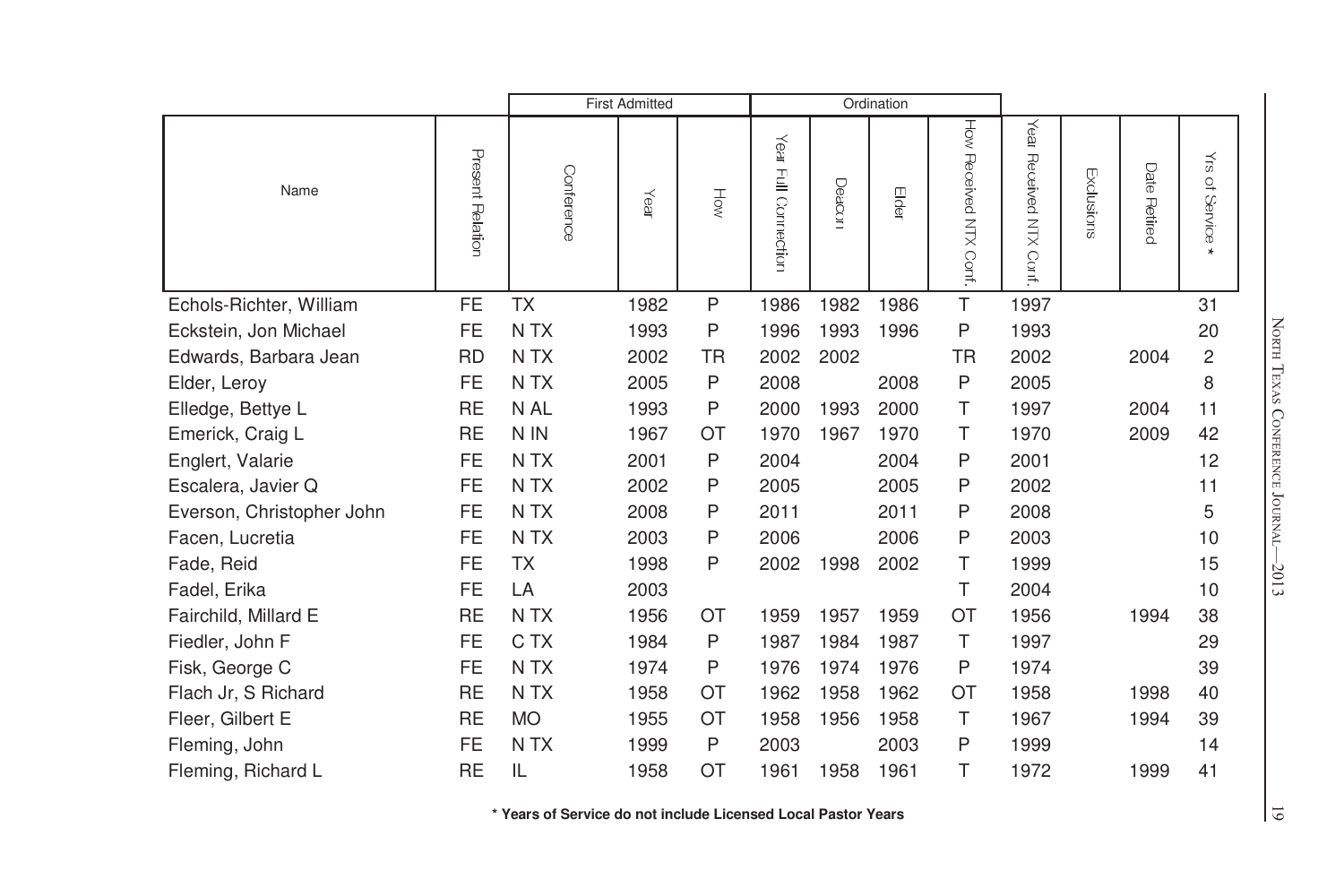|                        |                  |                  | <b>First Admitted</b> |              |                                |        | Ordination |                           |                               |            |                 |                 | 20                              |
|------------------------|------------------|------------------|-----------------------|--------------|--------------------------------|--------|------------|---------------------------|-------------------------------|------------|-----------------|-----------------|---------------------------------|
| Name                   | Present Relation | Conference       | Year                  | HÓN          | Year<br><b>Full Connection</b> | Deacon | Elder      | How Received NTX<br>Conf. | Year<br>Received NTX<br>Conf. | Exclusions | Date<br>Retired | ₹<br>of Service |                                 |
| Floyd, Russell         | FE               | N TX             | 1993                  | $\mathsf{P}$ | 1995                           | 1993   | 1995       | P                         | 1993                          |            |                 | 20              |                                 |
| Folkerth, Eric Stewart | FE               | N TX             | 1989                  | P            | 1992                           | 1989   | 1992       | P                         | 1989                          |            |                 | 24              |                                 |
| Fowler, Gloria         | FE               | N TX             | 2007                  | P            | 2010                           |        | 2010       | P                         | 2007                          |            |                 | 6               | NORTH TEXAS CONFERENCE JOURNAL- |
| Fox, Douglas J         | FE               | N TX             | 2004                  | P            | 2007                           |        | 2007       | P                         | 2004                          |            |                 | 9               |                                 |
| Fraser, John R         | <b>RE</b>        | N TX             | 1958                  | OT           | 1961                           | 1958   | 1961       | ОT                        | 1958                          |            | 1989            | 31              |                                 |
| Froehlich, Patricia    | <b>FD</b>        | N TX             | 2011                  | P            | 2013                           | 2013   |            | P                         | 2011                          |            |                 | 2               |                                 |
| Fulbright, Aleze       | FE               | N TX             | 2008                  | P            | 2011                           |        | 2011       | P                         | 2008                          |            |                 | 5               |                                 |
| Garrett, Guy D         | <b>RE</b>        | <b>TX</b>        | 1957                  | P            | 1959                           | 1957   | 1959       | т                         | 1979                          |            | 1996            | 39              |                                 |
| Garrett, Jeff          | <b>FE</b>        | N TX             | 1991                  | P            | 1994                           | 1991   | 1994       | P                         | 1991                          |            |                 | 22              |                                 |
| Gaston, Camille        | FE               | N TX             | 1987                  | P            | 1990                           | 1987   | 1990       | P                         | 1987                          |            |                 | 26              |                                 |
| Gaston, Matthew        | <b>FE</b>        | N TX             | 1989                  | P            | 1991                           | 1989   | 1991       | P                         | 1989                          |            |                 | 24              | $-2013$                         |
| Gatlin, James M        | <b>RE</b>        | N AR             | 1955                  | OT           | 1958                           | 1957   | 1958       | т                         | 1958                          |            | 1986            | 31              |                                 |
| George, Larry W        | <b>FE</b>        | N <sub>T</sub> X | 1970                  | P            | 1975                           | 1970   | 1975       | P                         | 1970                          |            |                 | 43              |                                 |
| Gibson, Jack M         | <b>RE</b>        | N TX             | 1956                  | OT           | 1958                           | 1956   | 1958       | <b>OT</b>                 | 1956                          |            | 1995            | 39              |                                 |
| Goforth, Abril         | <b>FE</b>        | N TX             | 2009                  | P            | 2011                           |        | 2011       | P                         | 2009                          |            |                 | 4               |                                 |
| Gondol, John D         | <b>RE</b>        | N TX             | 1981                  | P            | 1985                           | 1981   | 1985       | P                         | 1981                          |            | 2007            | 26              |                                 |
| Goodrich, Paul Q       | FE               | N TX             | 1974                  | P            | 1976                           | 1974   | 1976       | P                         | 1974                          |            |                 | 39              |                                 |
| Goodwin Jr, W James    | <b>RE</b>        | N TX             | 1990                  | P            | 1992                           | 1990   | 1992       | P                         | 1990                          |            | 2011            | 21              |                                 |
| Goolsby, Joe Ed        | <b>RE</b>        | N TX             | 1981                  | AM           | 1983                           | 1976   | 1983       | AM                        | 1981                          |            | 2007            | 26              |                                 |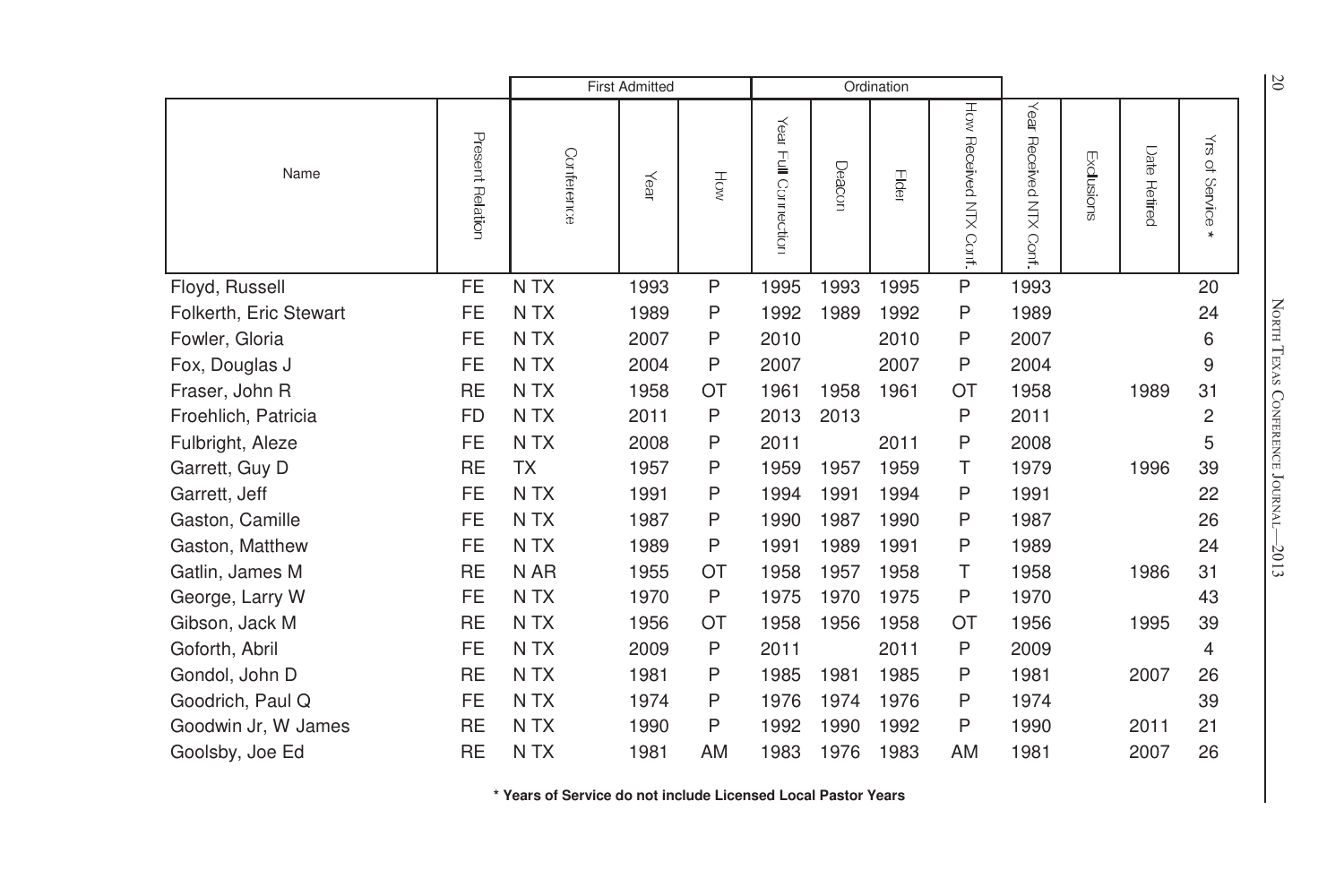|                         |                  | <b>First Admitted</b> |      |           |                      |        | Ordination |                        |                               |            |                 |                                        |
|-------------------------|------------------|-----------------------|------|-----------|----------------------|--------|------------|------------------------|-------------------------------|------------|-----------------|----------------------------------------|
| Name                    | Present Relation | Conference            | Year | How       | Year Full Connection | Deacon | Elder      | How Received NTX Cont. | Year<br>Received NTX<br>Conf. | Exclusions | Date<br>Retired | $\frac{1}{50}$<br>of Service<br>$\ast$ |
| Gordon, V Eugene        | <b>RE</b>        | N TX                  | 1963 | OT        | 1967                 | 1963   | 1967       | T                      | 1966                          |            | 2004            | 41                                     |
| Gorham, Leta B          | <b>RE</b>        | N TX                  | 1992 | P         | 1994                 | 1992   | 1994       | P                      | 1992                          |            | 1999            | 7                                      |
| Gotelli, Holly          | <b>FE</b>        | N TX                  | 2008 | P         | 2011                 |        | 2011       | P                      | 2008                          |            |                 | 5                                      |
| Gould, Paul A           | <b>FE</b>        | N TX                  | 1979 | P         | 1982                 | 1979   | 1982       | P                      | 1979                          |            |                 | 34                                     |
| Grable, Patricia L      | <b>FD</b>        | N TX                  | 1997 | <b>TR</b> | 1997                 | 1997   |            | TR                     | 1997                          |            |                 | 16                                     |
| Graham, Duncan          | <b>RE</b>        | <b>TX</b>             | 1968 | P         | 1970                 |        | 1970       | T.                     | 2005                          | 31         | 2011            | 12                                     |
| Grant, C David          | <b>FE</b>        | N TX                  | 1973 | P         | 1982                 | 1973   | 1982       | P                      | 1973                          |            |                 | 40                                     |
| Greanead, Veronica      | <b>FE</b>        | N TX                  | 2004 | P         | 2009                 |        | 2009       | P                      | 2004                          |            |                 | 9                                      |
| Green, Joel B           | <b>FE</b>        | N TX                  | 1980 | P         | 1987                 | 1980   | 1987       | P                      | 1980                          |            |                 | 33                                     |
| Green, Keva             | <b>FE</b>        | <b>Brit Meth</b>      | 2003 |           | 2008                 |        | 2008       | Τ                      | 2010                          |            |                 | 10                                     |
| Green, Michael A        | <b>FE</b>        | N TX                  | 1994 | P         | 1996                 | 1994   | 1996       | P                      | 1994                          |            |                 | 19                                     |
| Greene, Jimmy           | <b>FE</b>        | N TX                  | 2010 | P         | 2012                 |        | 2012       | P                      | 2010                          |            |                 | 3                                      |
| Greene, Michael         | <b>FD</b>        | N TX                  | 2002 | P         | 2005                 | 2005   |            | P                      | 2002                          |            |                 | 11                                     |
| Greenwood, Lisa         | <b>FE</b>        | N TX                  | 1992 | P         | 1994                 | 1992   | 1994       | P                      | 1992                          |            |                 | 21                                     |
| Grimmett, Philip E      | <b>RE</b>        | N TX                  | 1953 | OT        | 1958                 | 1953   | 1958       | OT                     | 1953                          |            | 1984            | 31                                     |
| Grogan, Rebecca         | <b>FE</b>        | N TX                  | 2007 | P         | 2013                 |        | 2013       | P                      | 2007                          |            |                 | 6                                      |
| Guier III, L Marvin     | <b>FE</b>        | <b>NM</b>             | 1977 | P         | 1980                 | 1978   | 1980       | Τ                      | 1978                          |            |                 | 36                                     |
| Gurley, Daniel A        | <b>FE</b>        | N TX                  | 2005 | P         | 2010                 |        | 2010       | P                      | 2005                          |            |                 | 8                                      |
| Guttierrez II, Milton P | <b>RE</b>        | LA                    | 1964 | P         | 1967                 | 1964   | 1966       |                        | 1973                          |            | 2011            | 47                                     |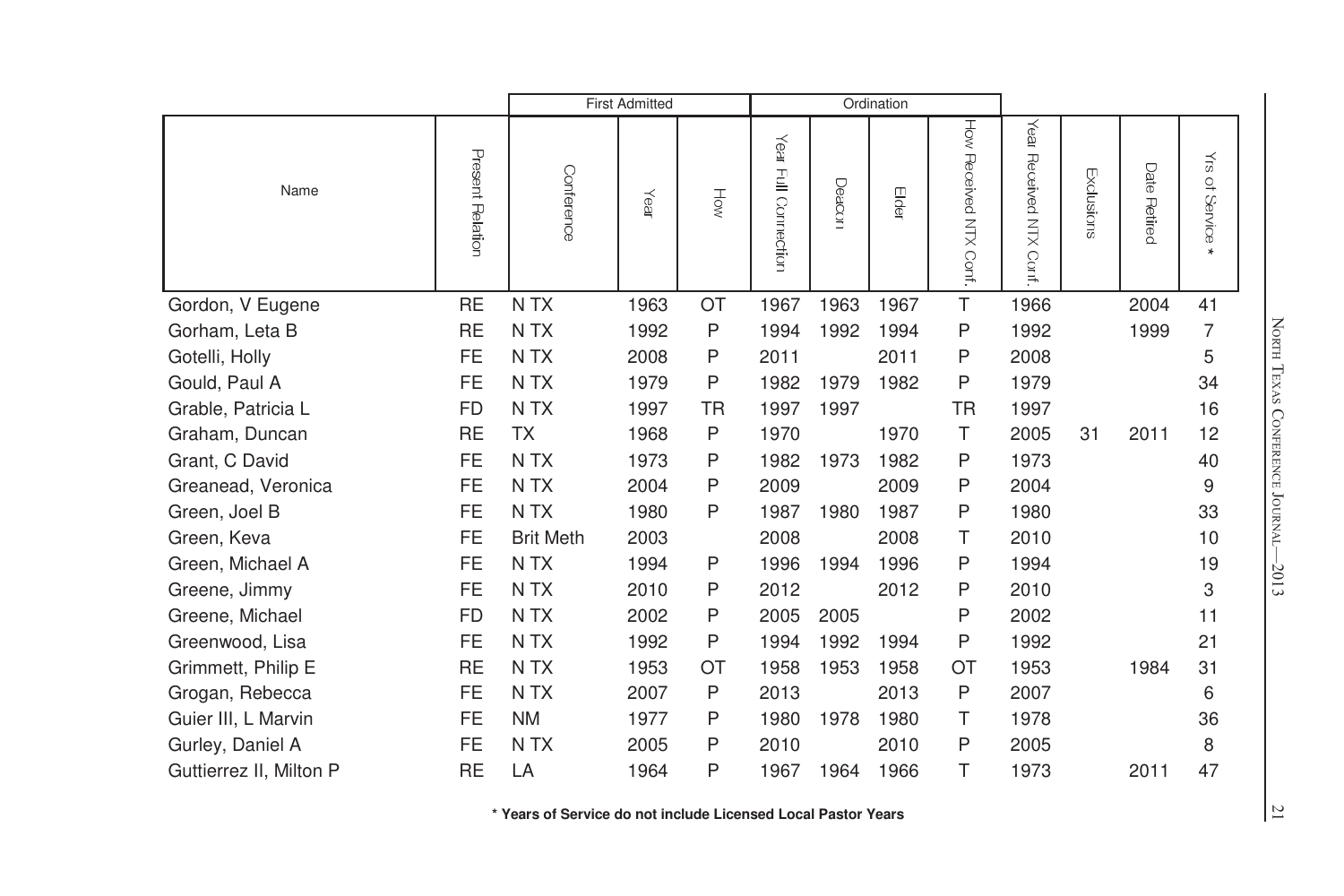|                            |                  |                  | <b>First Admitted</b> |                         |                                |        | Ordination |                        |                               |                |                 |                 | 22                              |
|----------------------------|------------------|------------------|-----------------------|-------------------------|--------------------------------|--------|------------|------------------------|-------------------------------|----------------|-----------------|-----------------|---------------------------------|
| Name                       | Present Relation | Conference       | Year                  | $\overline{\mathbb{R}}$ | Year<br><b>Full Connection</b> | Deacon | Elder      | How Received NTX Conf. | Year<br>Received NTX<br>Conf. | Exclusions     | Date<br>Retired | ₹<br>of Service |                                 |
| Gwaltney, James A          | <b>RE</b>        | N TX             | 1959                  | OT                      | 1961                           | 1959   | 1961       | OT                     | 1959                          |                | 1990            | 31              |                                 |
| Hale, Joe                  | <b>RE</b>        | N TX             | 1958                  | OT                      | 1960                           | 1958   | 1960       | <b>OT</b>              | 1958                          |                | 2001            | 43              |                                 |
| Hall, Jeffrey              | <b>FE</b>        | N TX             | 2003                  | P                       | 2006                           |        | 2006       | P                      | 2003                          |                |                 | 10              | NORTH TEXAS CONFERENCE JOURNAL- |
| Halstead, Julia Ann        | <b>FE</b>        | N <sub>T</sub> X | 1995                  | Ρ                       | 1997                           | 1995   | 1997       | P                      | 1995                          | $\overline{2}$ |                 | 16              |                                 |
| Hamric, James Ken          | <b>RP</b>        | N TX             | 1995                  | P                       |                                | 1995   |            | P                      | 1995                          |                | 2002            | $\overline{7}$  |                                 |
| Hamrick, Shannon           | <b>FD</b>        | <b>DETROIT</b>   | 2004                  |                         | 2006                           | 2006   |            | Τ                      | 2004                          |                |                 | 9               |                                 |
| Haney, Johnnie W           | <b>RE</b>        | N TX             | 1970                  | P                       | 1972                           | 1969   | 1972       | P                      | 1970                          |                | 1991            | 21              |                                 |
| Hardaway, Sara J           | FE               | N <sub>T</sub> X | 1995                  | P                       | 1997                           | 1995   | 1997       | P                      | 1995                          |                |                 | 18              |                                 |
| Hardesty-Crouch, Brian L   | <b>FE</b>        | N TX             | 1993                  | P                       | 1995                           | 1993   | 1995       | P                      | 1993                          |                |                 | 20              |                                 |
| Hardesty-Crouch, Mary Beth | <b>FE</b>        | N TX             | 1998                  | P                       | 2001                           | 1998   | 2001       | P                      | 1998                          |                |                 | 15              |                                 |
| Hargrove, Sammy A          | <b>RE</b>        | N <sub>T</sub> X | 1970                  | P                       | 1973                           | 1970   | 1973       | P                      | 1970                          |                | 2005            | 35              | $-2013$                         |
| Harris, Todd               | <b>FE</b>        | <b>TX</b>        | 1989                  | Ρ                       | 1992                           | 1989   | 1992       | т                      | 1998                          |                |                 | 24              |                                 |
| Harrison, Georgia          | <b>FD</b>        | N TX             | 2011                  | P                       | 2013                           | 2013   |            | P                      | 2011                          |                |                 | 2               |                                 |
| Hasley Jr, C Robert        | FE               | L ROCK           | 1975                  | P                       | 1979                           | 1975   | 1979       | т                      | 1978                          |                |                 | 38              |                                 |
| Hatch, Melissa             | <b>FE</b>        | N TX             | 2010                  | P                       | 2012                           |        | 2012       | P                      | 2010                          |                |                 | 3               |                                 |
| Hawkins, Rick L            | FE               | N TX             | 1984                  | P                       | 1988                           | 1984   | 1988       | Τ                      | 1993                          |                |                 | 29              |                                 |
| Haynes, C Michael          | <b>RE</b>        | <b>MEMPHIS</b>   | 1959                  | ОT                      | 1962                           | 1961   | 1962       | Τ                      | 1966                          |                | 2001            | 42              |                                 |
| Head, Keith L              | <b>RE</b>        | OK               | 1974                  | P                       | 1978                           | 1974   | 1978       | т                      | 2002                          |                | 2013            | 39              |                                 |
| Hedges Jr, Howard P        | <b>FE</b>        | N TX             | 1979                  | Ρ                       | 1983                           | 1979   | 1983       | P                      | 1979                          |                |                 | 34              |                                 |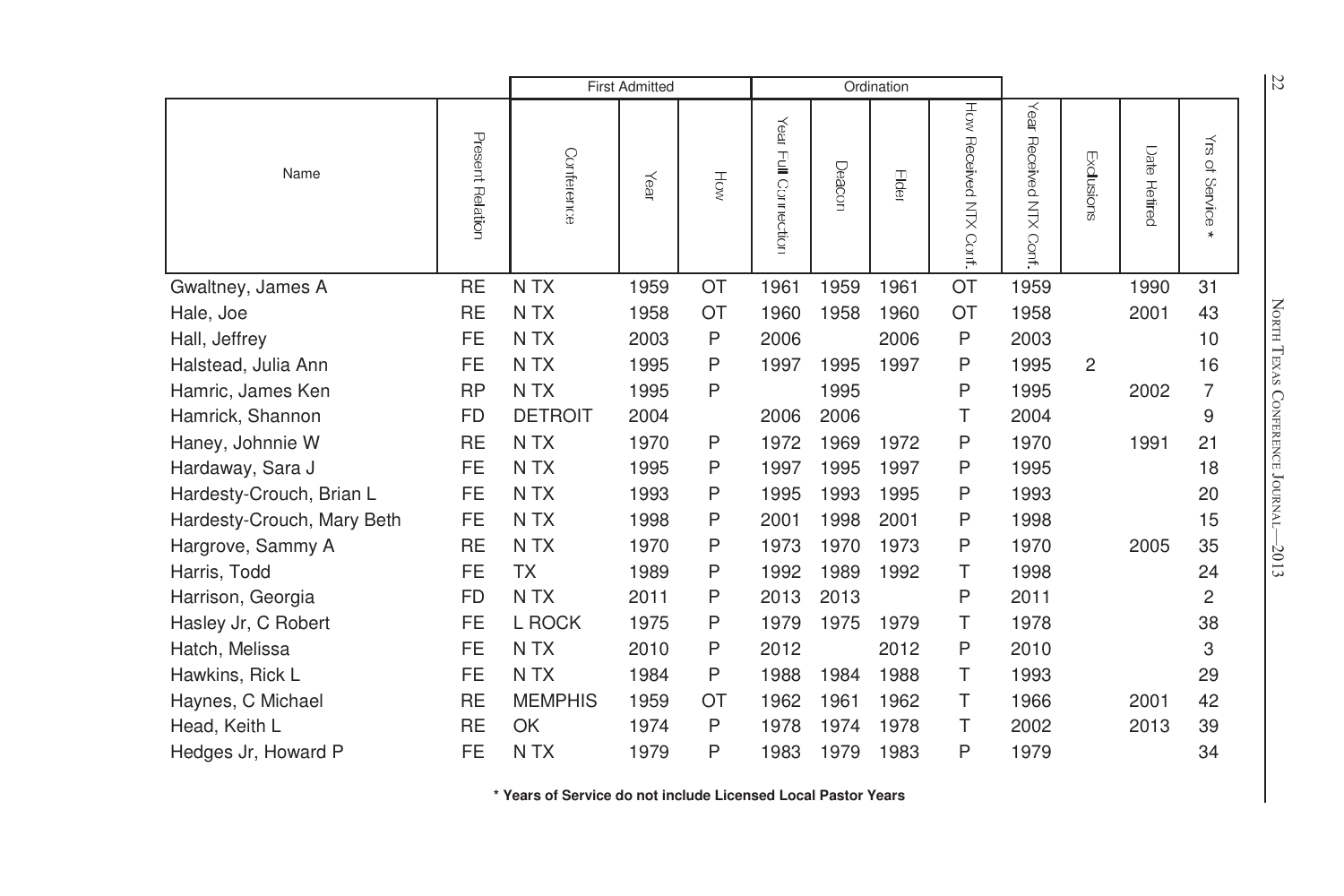|                              |                  |                  | <b>First Admitted</b> |           |                         |        | Ordination |                        |                               |            |              |                                                                        |
|------------------------------|------------------|------------------|-----------------------|-----------|-------------------------|--------|------------|------------------------|-------------------------------|------------|--------------|------------------------------------------------------------------------|
| Name                         | Present Relation | Conference       | Year                  | HÓN       | Year<br>Full Connection | Deacon | Elde       | How Received NTX Conf. | Year<br>Received NTX<br>Confi | Exclusions | Date Retired | $\stackrel{\textstyle <}{\scriptstyle \infty}$<br>of Service<br>$\ast$ |
| Heislen, Terrance            | <b>FD</b>        | N TX             | 2003                  | P         | 2006                    | 2006   |            | P                      | 2003                          |            |              | 10                                                                     |
| Henderson, Doyle S           | <b>RE</b>        | C TX             | 1969                  | OT        | 1973                    | 1969   | 1973       | T                      | 1975                          |            | 2009         | 40                                                                     |
| Henderson, Ronald D          | <b>FE</b>        | N TX             | 1979                  | P         | 1982                    | 1979   | 1982       | P                      | 1979                          |            |              | 34                                                                     |
| Hennigh, Ray D               | <b>RE</b>        | SW <sub>TX</sub> | 1968                  | P         | 1970                    | 1968   | 1970       | т                      | 1970                          |            | 2002         | 34                                                                     |
| Herrscher, Leslie            | <b>FE</b>        | N TX             | 2006                  | P         | 2009                    |        | 2009       | P                      | 2006                          |            |              | 7                                                                      |
| Hicks, H Harrell             | <b>RE</b>        | N TX             | 1966                  | OT        | 1968                    | 1966   | 1968       | ОT                     | 1966                          |            | 1987         | 21                                                                     |
| Hildebrand, Christina        | <b>FD</b>        | N TX             | 2001                  | P         | 2004                    | 2004   |            | P                      | 2001                          |            |              | 12                                                                     |
| Hildebrand, Kenneth D        | <b>FE</b>        | N TX             | 1977                  | P         | 1982                    | 1977   | 1982       | P                      | 1977                          |            |              | 36                                                                     |
| Hitt, Alan                   | PE               | N TX             | 2009                  | P         |                         |        |            | P                      | 2009                          |            |              | 4                                                                      |
| Hoke, Daniel L               | <b>RE</b>        | SW <sub>TX</sub> | 1972                  | P         | 1976                    | 1972   | 1976       | Τ                      | 1975                          |            | 2008         | 36                                                                     |
| Hoke, Douglas L              | <b>RE</b>        | N TX             | 1969                  | Ρ         | 1971                    | 1969   | 1971       | P                      | 1969                          |            | 1993         | 24                                                                     |
| Holbert, Diana B             | <b>RE</b>        | N TX             | 1991                  | P         | 1997                    | 1991   | 1997       | P                      | 1991                          |            | 2011         | 20                                                                     |
| Holbrook, Virgie             | <b>FE</b>        | N <sub>T</sub> X | 1990                  | P         | 1994                    | 1990   | 1994       | P                      | 1990                          |            |              | 23                                                                     |
| Holcombe, George R           | <b>RE</b>        | <b>SWTX</b>      | 1956                  | <b>OT</b> | 1959                    | 1957   | 1959       | Τ                      | 1990                          |            | 2003         | 47                                                                     |
| Holcomb-McLain, Scott        | FE.              | VA               | 1993                  | P         | 1997                    | 1993   | 1997       | т                      | 2000                          |            |              | 20                                                                     |
| Hollingsworth, Sheri Suzanne | <b>FD</b>        | N <sub>T</sub> X | 2000                  | P         | 2003                    | 2003   |            | P                      | 2000                          |            |              | 13                                                                     |
| Holmes Jr, Zan W             | <b>RE</b>        | W TX             | 1957                  | OT        | 1959                    | 1957   | 1959       | ОT                     | 1957                          |            | 2002         | 45                                                                     |
| Horton, Clay                 | PE               | N TX             | 2013                  | P         |                         |        |            | P                      | 2013                          |            |              |                                                                        |
| Hosemann-Butler, Anna        | <b>FE</b>        | N TX             | 2004                  | P         | 2007                    |        | 2007       | P                      | 2004                          |            |              | 9                                                                      |

NORTH TEXAS CONFERENCE JOURNAL—2013 NORTH TEXAS CONFERENCE JOURNAL—2013 23

 $33$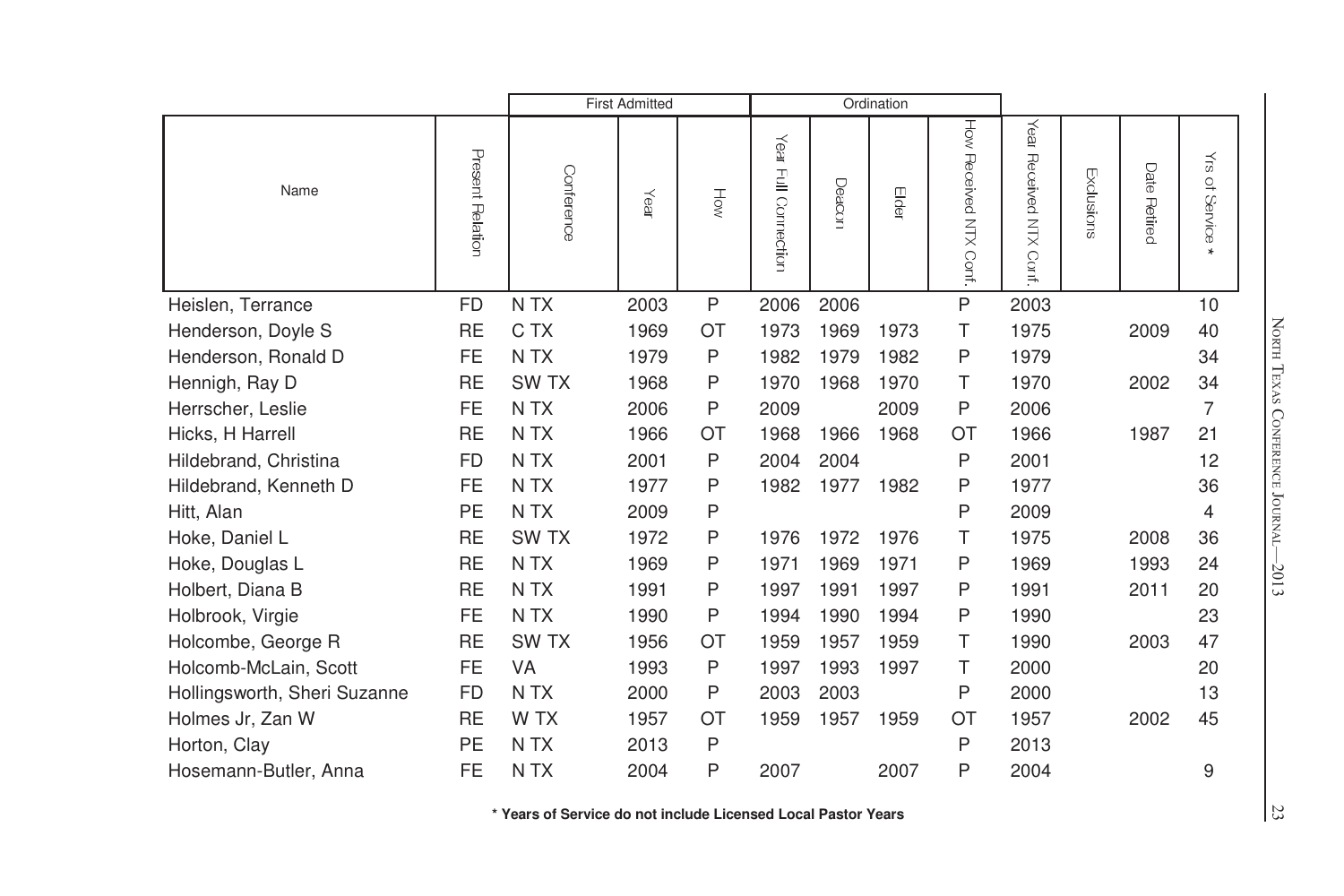|                       |                  | <b>First Admitted</b> |      |         |                                    |        | Ordination |                       |                               |            |                 |                  | 24                              |
|-----------------------|------------------|-----------------------|------|---------|------------------------------------|--------|------------|-----------------------|-------------------------------|------------|-----------------|------------------|---------------------------------|
| Name                  | Present Relation | Conference            | Year | HÓW     | Year<br>$\subseteqq$<br>Connection | Deacon | Elder      | How Received NTX Conf | Year<br>Received NTX<br>Conf. | Exclusions | Date<br>Retired | Ϋ́<br>of Service |                                 |
| House, Michael A      | <b>RE</b>        | N TX                  | 1978 | $\sf P$ | 1985                               | 1978   | 1985       | P                     | 1978                          |            | 2012            | 34               |                                 |
| Houseman, Harry E     | <b>RE</b>        | N TX                  | 1952 | OT      | 1954                               | 1953   | 1955       | OT                    | 1952                          | 2          | 1997            | 43               |                                 |
| Howe, Leroy T         | <b>RE</b>        | FL                    | 1960 | OT      | 1966                               | 1960   | 1966       | Τ                     | 1974                          |            | 1998            | 38               | NORTH TEXAS CONFERENCE JOURNAL- |
| Howeth, David T       | <b>FE</b>        | N TX                  | 1989 | P       | 1992                               | 1989   | 1992       | P                     | 1989                          |            |                 | 24               |                                 |
| Hudspeth, Tom         | <b>FE</b>        | <b>TX</b>             | 1990 | P       | 1993                               | 1990   | 1993       | т                     | 2004                          |            |                 | 23               |                                 |
| Humbert, Daniel Drew  | FE               | N TX                  | 1989 | P       | 1994                               | 1989   | 1994       | P                     | 1989                          |            |                 | 24               |                                 |
| Humphries, Joan       | <b>RE</b>        | N TX                  | 1999 | P       | 2002                               | 1999   | 2002       | P                     | 1999                          |            | 2007            | 8                |                                 |
| Hunt, C Dale          | <b>RE</b>        | C TX                  | 1968 | P       | 1970                               | 1968   | 1970       | т                     | 1985                          |            | 1997            | 29               |                                 |
| Hutchinson, William B | <b>RE</b>        | <b>DETROIT</b>        | 1952 | P       | 1956                               | 1952   | 1956       | т                     | 1993                          |            | 1997            | 45               |                                 |
| Irish, Johnny R       | <b>RE</b>        | N TX                  | 1974 | P       | 1975                               | 1974   | 1975       | P                     | 1974                          |            | 2004            | 30               |                                 |
| Jackson, Michael R    | <b>RE</b>        | N TX                  | 1969 | P       | 1971                               | 1969   | 1971       | P                     | 1969                          |            | 2006            | 37               | $-2013$                         |
| Jackson-Sears, Jill   | <b>FE</b>        | N TX                  | 1996 | P       | 1998                               | 1996   | 1998       | P                     | 1996                          |            |                 | 17               |                                 |
| Jacobs, Derek         | <b>FE</b>        | N TX                  | 2007 | P       | 2010                               |        | 2010       | P                     | 2007                          |            |                 | 6                |                                 |
| Jacobs, William H     | <b>RE</b>        | MO <sub>E</sub>       | 1952 | OT      | 1955                               | 1953   | 1955       | т                     | 1980                          |            | 1991            | 39               |                                 |
| James, Larry          | PE               | N TX                  | 2013 | P       |                                    |        |            | P                     | 2013                          |            |                 |                  |                                 |
| Janovec, Leslie A     | <b>FE</b>        | N TX                  | 1994 | P       | 1996                               | 1994   | 1996       | P                     | 1994                          |            |                 | 19               |                                 |
| Johnson, Kathryn E    | <b>RD</b>        | N TX                  | 1997 | TR      | 1997                               | 1997   |            | <b>TR</b>             | 1997                          |            | 2011            | 14               |                                 |
| Johnson, William T    | <b>RE</b>        | N AR                  | 1953 | OT      | 1957                               | 1956   | 1959       | Τ                     | 1954                          | 4          | 1988            | 31               |                                 |
| Jones, Arthur         | <b>FE</b>        | N <sub>T</sub> X      | 2009 | P       | 2012                               |        | 2012       | P                     | 2009                          |            |                 | 4                |                                 |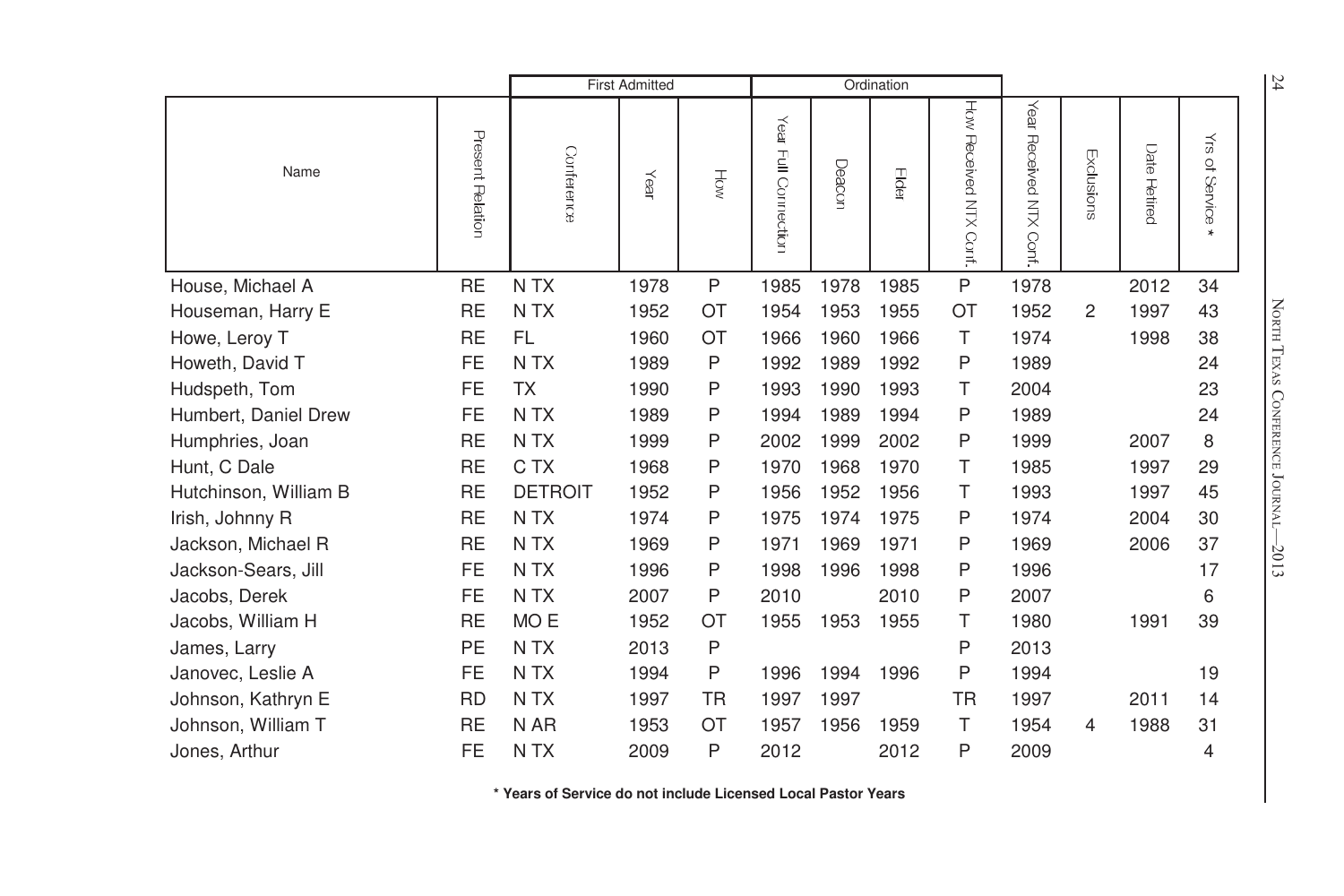|                           |                  |                  | <b>First Admitted</b> |           |                         |        | Ordination |                        |                               |            |                 |                                                                        |
|---------------------------|------------------|------------------|-----------------------|-----------|-------------------------|--------|------------|------------------------|-------------------------------|------------|-----------------|------------------------------------------------------------------------|
| Name                      | Present Relation | Conference       | Year                  | HÓN       | Year<br>Full Connection | Deacor | Elde       | How Received NTX Conf. | Year<br>Received NTX<br>Conf. | Exclusions | Date<br>Retired | $\stackrel{\textstyle <}{\scriptstyle \infty}$<br>of Service<br>$\ast$ |
| Jones, Cheryl             | <b>FE</b>        | N TX             | 2010                  | P         | 2013                    |        | 2013       | P                      | 2010                          |            |                 | 3                                                                      |
| Jones, Jerry L            | <b>FE</b>        | N TX             | 1997                  | P         | 2000                    | 1997   | 2000       | P                      | 1997                          |            |                 | 16                                                                     |
| Jones, Shonda             | <b>FE</b>        | N TX             | 2003                  | P         | 2006                    |        | 2006       | P                      | 2003                          |            |                 | 10                                                                     |
| Jones, Terry              | <b>FD</b>        | N TX             | 1999                  | P         | 2002                    | 2002   |            | Ρ                      | 1999                          |            |                 | 14                                                                     |
| Joyner, Ashleigh          | <b>FE</b>        | N TX             | 2006                  | P         | 2009                    |        | 2009       | P                      | 2006                          |            |                 | 7                                                                      |
| Judy, Dwight H            | <b>RE</b>        | N TX             | 1968                  | OT        | 1974                    | 1968   | 1974       | OT                     | 1968                          |            | 2009            | 41                                                                     |
| Kay, John                 | <b>FE</b>        | N TX             | 1996                  | P         | 1998                    | 1996   | 1998       | P                      | 1996                          |            |                 | 17                                                                     |
| Keith, James D            | <b>RE</b>        | N AR             | 1958                  | P         | 1966                    | 1958   | 1966       | т                      | 1991                          |            | 1996            | 38                                                                     |
| Kellner, Elizabeth        | <b>FE</b>        | N TX             | 2007                  | P         | 2010                    |        | 2010       | P                      | 2007                          |            |                 | 6                                                                      |
| King, Russell Herbert     | <b>FD</b>        | N TX             | 2002                  | <b>TR</b> | 2002                    | 2002   |            | <b>TR</b>              | 2002                          |            |                 | 11                                                                     |
| Kirby Jr, James E         | <b>RE</b>        | NW TX            | 1955                  | OT        | 1959                    | 1955   | 1959       | Τ                      | 1981                          |            | 1996            | 41                                                                     |
| Knott, Kory               | <b>FE</b>        | N TX             | 2000                  | P         | 2005                    | 2000   | 2005       | P                      | 2000                          |            |                 | 13                                                                     |
| Kotey, Janette C          | <b>FE</b>        | OK               | 1985                  | P         | 1987                    | 1985   | 1987       | т                      | 1997                          |            |                 | 28                                                                     |
| Krohn, Larry C            | <b>RE</b>        | N <sub>T</sub> X | 1985                  | P         | 1990                    | 1985   | 1990       | P                      | 1985                          |            | 2002            | 17                                                                     |
| Kruger, Larry H           | <b>RE</b>        | N TX             | 1981                  | P         | 1986                    | 1981   | 1986       | P                      | 1981                          |            | 2010            | 29                                                                     |
| Kuhlbars, Richard A       | <b>RE</b>        | N <sub>T</sub> X | 1980                  | P         | 1983                    | 1980   | 1983       | P                      | 1980                          |            | 2008            | 28                                                                     |
| La Barr, Joan Gray        | <b>RE</b>        | N <sub>T</sub> X | 1980                  | P         | 1983                    | 1980   | 1983       | P                      | 1980                          |            | 2010            | 30                                                                     |
| La Barr, William E        | <b>FE</b>        | N TX             | 1995                  | P         | 1997                    | 1995   | 1997       | P                      | 1995                          |            |                 | 18                                                                     |
| LaBella-Foster, Elizabeth | <b>FE</b>        | N <sub>T</sub> X | 2009                  | P         | 2012                    |        | 2012       | Ρ                      | 2009                          |            |                 | 4                                                                      |

NORTH TEXAS CONFERENCE JOURNAL—2013 NORTH TEXAS CONFERENCE JOURNAL—2013 25

 $32$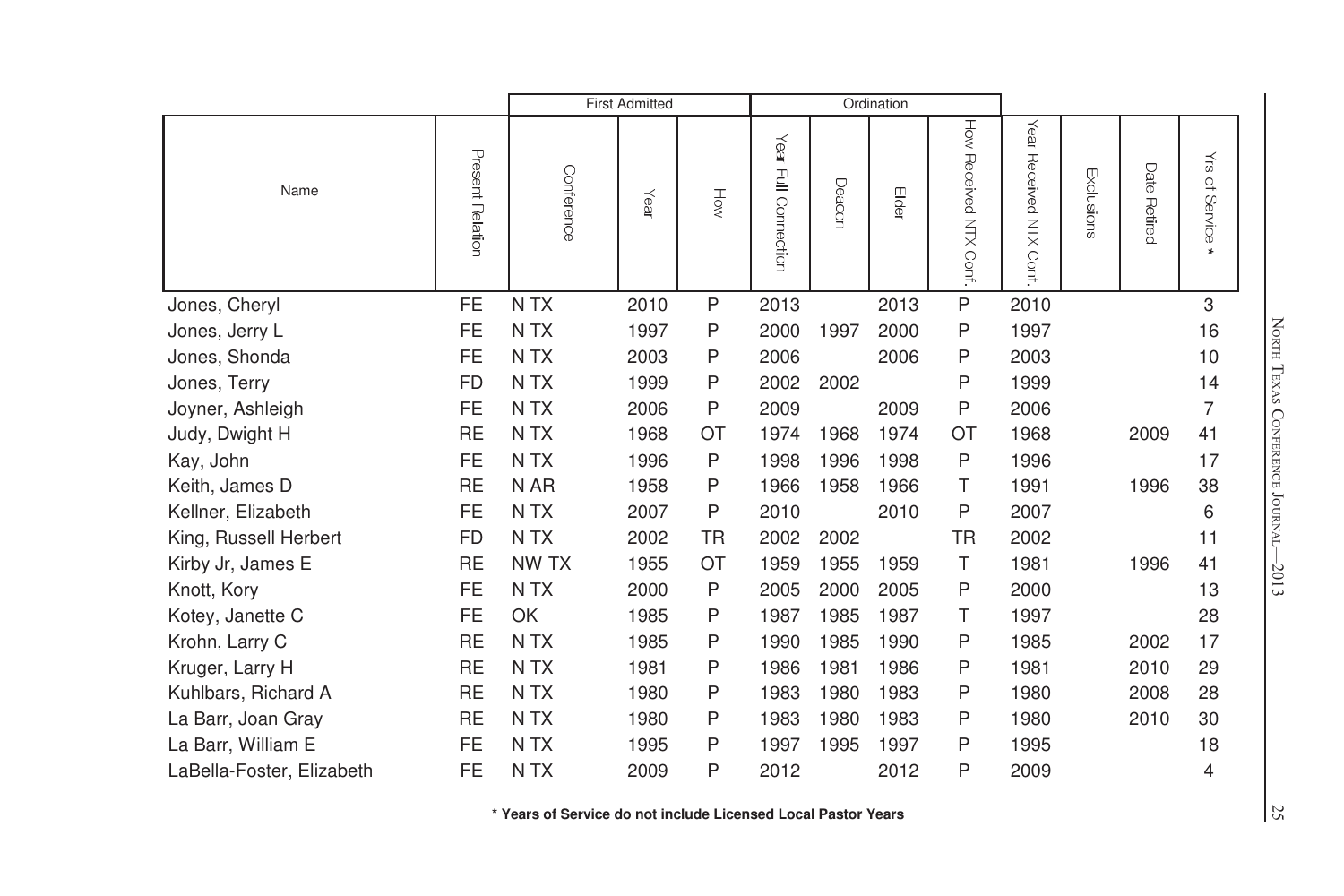|                       |                  | <b>First Admitted</b> |      |              |                                   | Ordination |       |                           |                               |            |                        | 26              |                                 |
|-----------------------|------------------|-----------------------|------|--------------|-----------------------------------|------------|-------|---------------------------|-------------------------------|------------|------------------------|-----------------|---------------------------------|
| Name                  | Present Relation | Conference            | Year | Hó           | Year<br>$\subseteq$<br>Connection | Deacor     | Elder | How Received NTX<br>Conf. | Year<br>Received NTX<br>Conf. | Exclusions | Date<br><b>Retired</b> | ₹<br>of Service |                                 |
| Laguardia, Levy E     | FE               | PHIL                  | 1977 | $\mathsf{P}$ | 1981                              | 1977       | 1982  | T                         | 1993                          |            |                        | 36              |                                 |
| Lancaster, John T     | <b>RE</b>        | N <sub>T</sub> X      | 1965 | OT           | 1967                              | 1965       | 1967  | OT                        | 1965                          |            | 1991                   | 26              |                                 |
| Lancaster, Sarah H    | <b>FE</b>        | N TX                  | 1989 | P            | 1999                              | 1989       | 1999  | P                         | 1989                          |            |                        | 24              | NORTH TEXAS CONFERENCE JOURNAL- |
| Landis, Gayle         | FE               | W OHIO                | 2000 | Ρ            | 2002                              |            | 2002  | Τ                         | 2002                          |            |                        | 13              |                                 |
| Landis, Zachary Brian | PE               | N TX                  | 2013 | P            |                                   |            |       | P                         | 2013                          |            |                        |                 |                                 |
| Langdon, Michael      | PE               | N <sub>T</sub> X      | 2007 | Ρ            |                                   |            |       | P                         | 2007                          |            |                        | 6               |                                 |
| Lantz, Edward F       | <b>FE</b>        | N <sub>T</sub> X      | 1998 | P            | 2001                              | 1998       | 2001  | P                         | 1998                          |            |                        | 15              |                                 |
| Lartey, Kwame O       | <b>RE</b>        | <b>GHANA</b>          | 1963 | Ρ            | 1979                              | 1977       | 1979  | P                         | 1977                          |            | 2002                   | 39              |                                 |
| Lawrence, William B   | <b>FE</b>        | <b>WYOMING</b>        | 1969 | Ρ            | 1972                              | 1969       | 1972  | T                         | 2002                          |            |                        | 44              |                                 |
| Lawson, Henry H       | <b>RE</b>        | N <sub>TX</sub>       | 1951 | OT           | 1954                              | 1952       | 1955  | OT                        | 1951                          |            | 1988                   | 37              |                                 |
| Lawson, Rene P        | <b>FE</b>        | N TX                  | 1987 | P            | 1989                              | 1987       | 1989  | P                         | 1987                          |            |                        | 26              | $-2013$                         |
| Lazaroff, Van         | <b>RE</b>        | N TX                  | 1997 | Ρ            | 2000                              | 1997       | 2000  | P                         | 1997                          |            | 2013                   | 16              |                                 |
| Le, Mai               | <b>FE</b>        | N <sub>T</sub> X      | 2006 | Ρ            | 2010                              |            | 2010  | P                         | 2006                          |            |                        | 7               |                                 |
| Lee, Donald           | <b>FE</b>        | N <sub>T</sub> X      | 1991 | Ρ            | 1993                              | 1991       | 1993  | P                         | 1991                          |            |                        | 22              |                                 |
| Lee, Ouida            | <b>FE</b>        | N TX                  | 1996 | Ρ            | 1998                              | 1996       | 1998  | P                         | 1996                          |            |                        | 17              |                                 |
| Lee, Robert W         | <b>RE</b>        | N AR                  | 1974 | Ρ            | 1976                              | 1971       | 1976  | т                         | 1975                          |            | 2002                   | 28              |                                 |
| Lee, Sung Chul        | FE               | C TX                  | 1989 | Ρ            | 1995                              | 1989       | 1995  | т                         | 1990                          |            |                        | 24              |                                 |
| Lessner, David        | <b>FE</b>        | N TX                  | 2008 | Ρ            | 2011                              |            | 2011  | P                         | 2008                          |            |                        | 5               |                                 |
| Lewis, Andrew Joseph  | FE               | N TX                  | 2002 | Ρ            | 2005                              |            | 2005  | P                         | 2002                          |            |                        | 11              |                                 |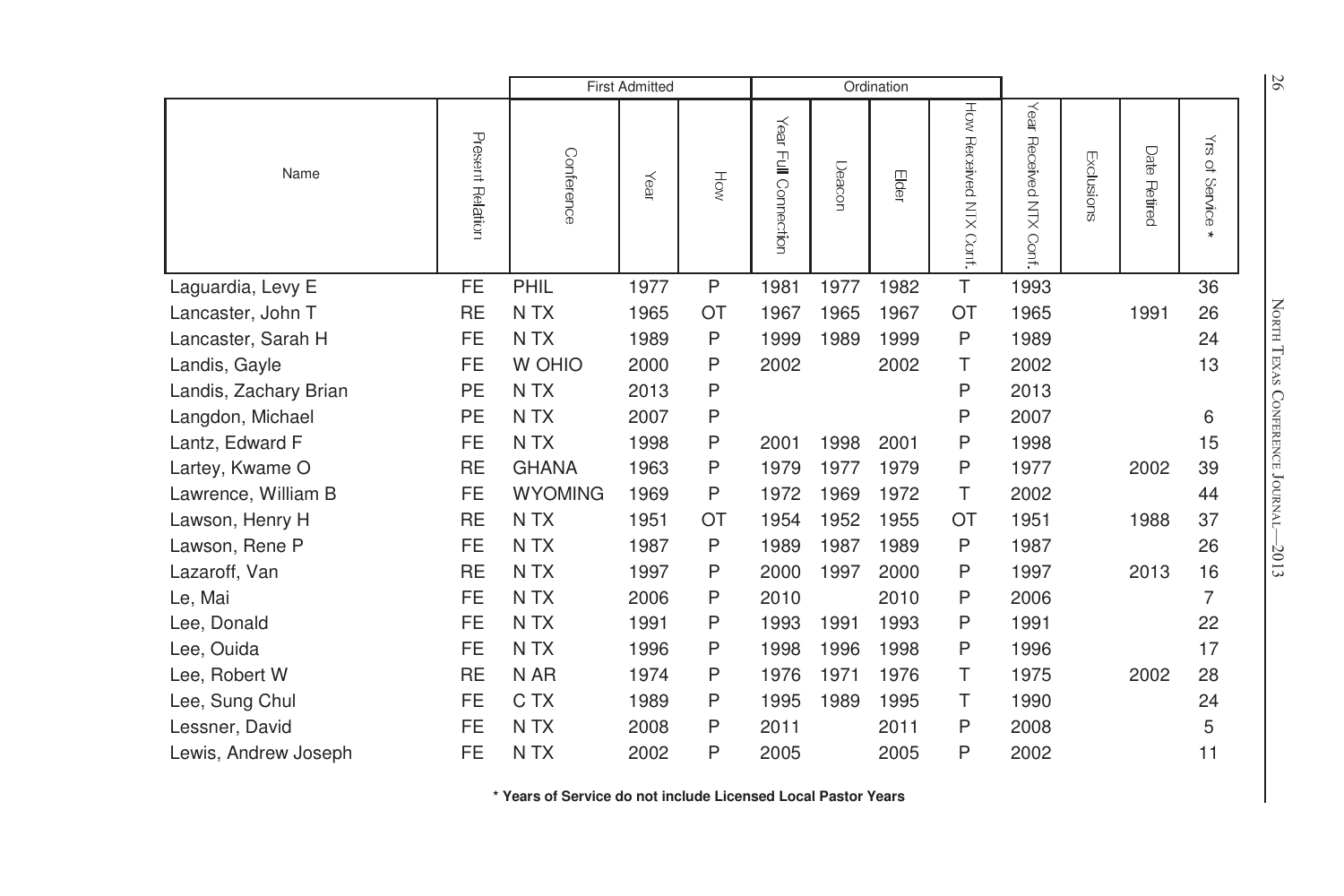|                       |                  | <b>First Admitted</b> |      |           |                                            |        | Ordination |                        |                               |            |              |                            |
|-----------------------|------------------|-----------------------|------|-----------|--------------------------------------------|--------|------------|------------------------|-------------------------------|------------|--------------|----------------------------|
| Name                  | Present Relation | Conference            | Year | Hów       | $\overline{\text{keV}}$<br>Full Connection | Deacor | Elder      | How Received NTX Conf. | Year<br>Received NTX<br>Conf. | Exclusions | Date Retired | λÎ<br>of Service<br>$\ast$ |
| Lewis Jr, George A    | <b>RE</b>        | SW <sub>TX</sub>      | 1951 | OT        | 1957                                       | 1952   | 1957       | T                      | 1968                          |            | 1995         | 44                         |
| Libby, Dean           | <b>FE</b>        | N TX                  | 2006 | P         | 2010                                       |        | 2010       | P                      | 2006                          |            |              | 7                          |
| Lindh, JoNell         | <b>RE</b>        | N TX                  | 2002 | Ρ         | 2005                                       |        | 2005       | P                      | 2002                          |            | 2013         | 11                         |
| Long, F Gifford       | <b>FE</b>        | N <sub>T</sub> X      | 1978 | P         | 1981                                       | 1978   | 1981       | P                      | 1978                          |            |              | 35                         |
| Loveman, Traci        | FE               | MO <sub>E</sub>       | 1999 | Ρ         | 2002                                       |        | 2002       | Τ                      | 2002                          |            |              | 14                         |
| Lovin, Robin W        | <b>RE</b>        | N IL                  | 1969 | Ρ         | 1973                                       | 1969   | 1973       | т                      | 1994                          |            | 2013         | 44                         |
| Lunde, Walt           | PE               | N TX                  | 2009 | Ρ         |                                            |        |            | P                      | 2009                          |            |              | 4                          |
| Lutz, Elizabeth       | <b>FD</b>        | N <sub>T</sub> X      | 2010 | P         | 2012                                       | 2012   |            | P                      | 2010                          |            |              | 3                          |
| Lyford, Nicki         | <b>FD</b>        | N TX                  | 2002 | <b>TR</b> | 2002                                       | 2002   |            | <b>TR</b>              | 2002                          |            |              | 11                         |
| Lyle, Katherine Glaze | <b>RE</b>        | N <sub>T</sub> X      | 1995 | P         | 1997                                       | 1995   | 1997       | P                      | 1995                          |            | 2011         | 16                         |
| Macpherson, Julie     | <b>FE</b>        | N TX                  | 2010 | Ρ         | 2012                                       |        | 2012       | P                      | 2010                          |            |              | 3                          |
| Magruder, Wesley      | <b>FE</b>        | N TX                  | 1996 | P         | 2001                                       | 1996   | 2001       | P                      | 1996                          |            |              | 17                         |
| Major, A Jarratt      | <b>RE</b>        | <b>TX</b>             | 1955 | OT        | 1958                                       | 1957   | 1958       | RE-AD                  | 1973                          | 2          | 1996         | 39                         |
| Maletic, Paul         | <b>FD</b>        | N TX                  | 2009 | P         | 2011                                       | 2011   |            | P                      | 2009                          |            |              | 4                          |
| Marcum, Barbara W     | <b>FE</b>        | N <sub>T</sub> X      | 1979 | Ρ         | 1981                                       | 1979   | 1981       | P                      | 1979                          |            |              | 34                         |
| Marcum, Walt W        | <b>FE</b>        | <b>NM</b>             | 1974 | Ρ         | 1981                                       | 1974   | 1981       | т                      | 1979                          |            |              | 39                         |
| Marks, Timothy E      | <b>PE</b>        | N TX                  | 2013 | P         |                                            |        |            | P                      | 2013                          |            |              |                            |
| Marshall, Karan       | <b>RD</b>        | N <sub>T</sub> X      | 1997 | TR        | 1997                                       | 1997   |            | <b>TR</b>              | 1997                          |            | 2011         | 14                         |
| Marshall, R Ben       | <b>RE</b>        | N TX                  | 1961 | ОT        | 1963                                       | 1961   | 1963       | ОT                     | 1961                          |            | 2000         | 39                         |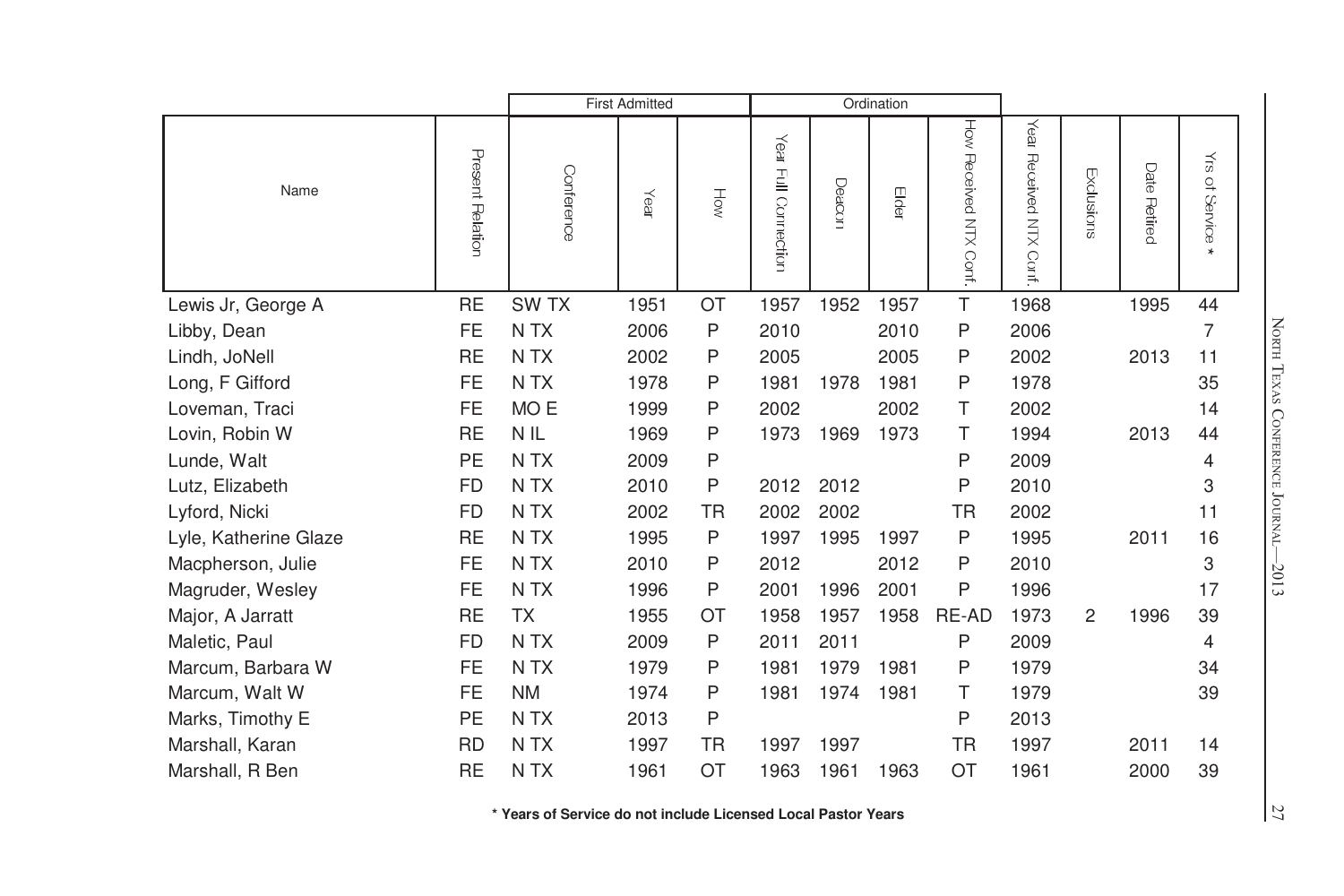|                       |                  | <b>First Admitted</b> |      |     | Ordination                 |        |       |                           |                               |            | 28              |                             |                                 |
|-----------------------|------------------|-----------------------|------|-----|----------------------------|--------|-------|---------------------------|-------------------------------|------------|-----------------|-----------------------------|---------------------------------|
| Name                  | Present Relation | Conference            | Year | How | $Y$ ear<br>Full Connection | Deacon | Elder | How Received NTX<br>Conf. | Year<br>Received NTX<br>Conf. | Exclusions | Date<br>Retired | $\frac{1}{3}$<br>of Service |                                 |
| Mason, Debra Hobbs    | FE               | N TX                  | 1995 | P   | 1997                       | 1995   | 1997  | $\mathsf P$               | 1995                          |            |                 | 18                          |                                 |
| Masters Sr., Henry L. | <b>FE</b>        | SW <sub>TX</sub>      | 1969 | P   | 1972                       | 1971   | 1972  | Τ                         | 2012                          |            |                 | 44                          | NORTH TEXAS CONFERENCE JOURNAL- |
| Masters, S. Dianna    | <b>FE</b>        | <b>CAL PAC</b>        | 2009 | Ρ   | 2011                       |        | 2011  | T                         | 2012                          |            |                 | 4                           |                                 |
| Matthew, Steven E     | <b>RE</b>        | KSW                   | 1972 | P   | 1976                       | 1972   | 1976  | т                         | 1975                          |            | 2012            | 40                          |                                 |
| Matthews, J William   | <b>RE</b>        | C TX                  | 1956 | ОT  | 1963                       | 1956   | 1963  | Τ                         | 1973                          |            | 1997            | 41                          |                                 |
| McConnell, Jason      | PE               | N TX                  | 2012 | P   |                            |        |       | P                         | 2012                          |            |                 | 1                           |                                 |
| McElvaney, William K  | <b>RE</b>        | N TX                  | 1955 | OT  | 1957                       | 1956   | 1957  | T                         | 1986                          |            | 1993            | 38                          |                                 |
| McFarland, H Neill    | <b>RE</b>        | N TX                  | 1945 | OT  | 1949                       | 1946   | 1949  | Τ                         | 1956                          |            | 1987            | 42                          |                                 |
| McGee, Carl M         | <b>RE</b>        | N TX                  | 1963 | OT  | 1965                       | 1963   | 1965  | <b>OT</b>                 | 1963                          |            | 2001            | 38                          |                                 |
| McIntosh, Kenneth B   | <b>RE</b>        | N TX                  | 1951 | OT  | 1953                       | 1951   | 1953  | <b>OT</b>                 | 1951                          |            | 1994            | 43                          |                                 |
| McKay, Paul           | <b>FD</b>        | N TX                  | 2006 | Ρ   | 2009                       | 2009   |       | P                         | 2006                          |            |                 | 7                           | $-2013$                         |
| McKenzie, Alyce M     | <b>FE</b>        | C PENN                | 1980 | Ρ   | 1984                       |        | 1984  | Τ                         | 2008                          |            |                 | 33                          |                                 |
| McKnight, Thomas R    | <b>FE</b>        | N TX                  | 1984 | Ρ   | 1987                       | 1984   | 1987  | P                         | 1984                          |            |                 | 29                          |                                 |
| McLain, Arville       | <b>FE</b>        | N TX                  | 1987 | Ρ   | 1990                       | 1987   | 1990  | P                         | 1987                          |            |                 | 26                          |                                 |
| McLarty, John         | <b>FE</b>        | N TX                  | 2000 | P   | 2003                       |        | 2003  | P                         | 2000                          |            |                 | 13                          |                                 |
| McLean-Davis, Kathy   | FE               | N <sub>T</sub> X      | 1990 | Ρ   | 1992                       | 1990   | 1992  | P                         | 1990                          |            |                 | 23                          |                                 |
| McLemore, Timothy E   | FE               | N TX                  | 1986 | Ρ   | 1990                       | 1986   | 1990  | P                         | 1986                          |            |                 | 27                          |                                 |
| McNabb, Jack D        | <b>RE</b>        | N TX                  | 1959 | ОT  | 1961                       | 1959   | 1961  | <b>OT</b>                 | 1959                          |            | 1993            | 34                          |                                 |
| McNeir, Marjorie E    | RE               | N TX                  | 1982 | P   | 1987                       | 1982   | 1987  | P                         | 1982                          |            | 2002            | 20                          |                                 |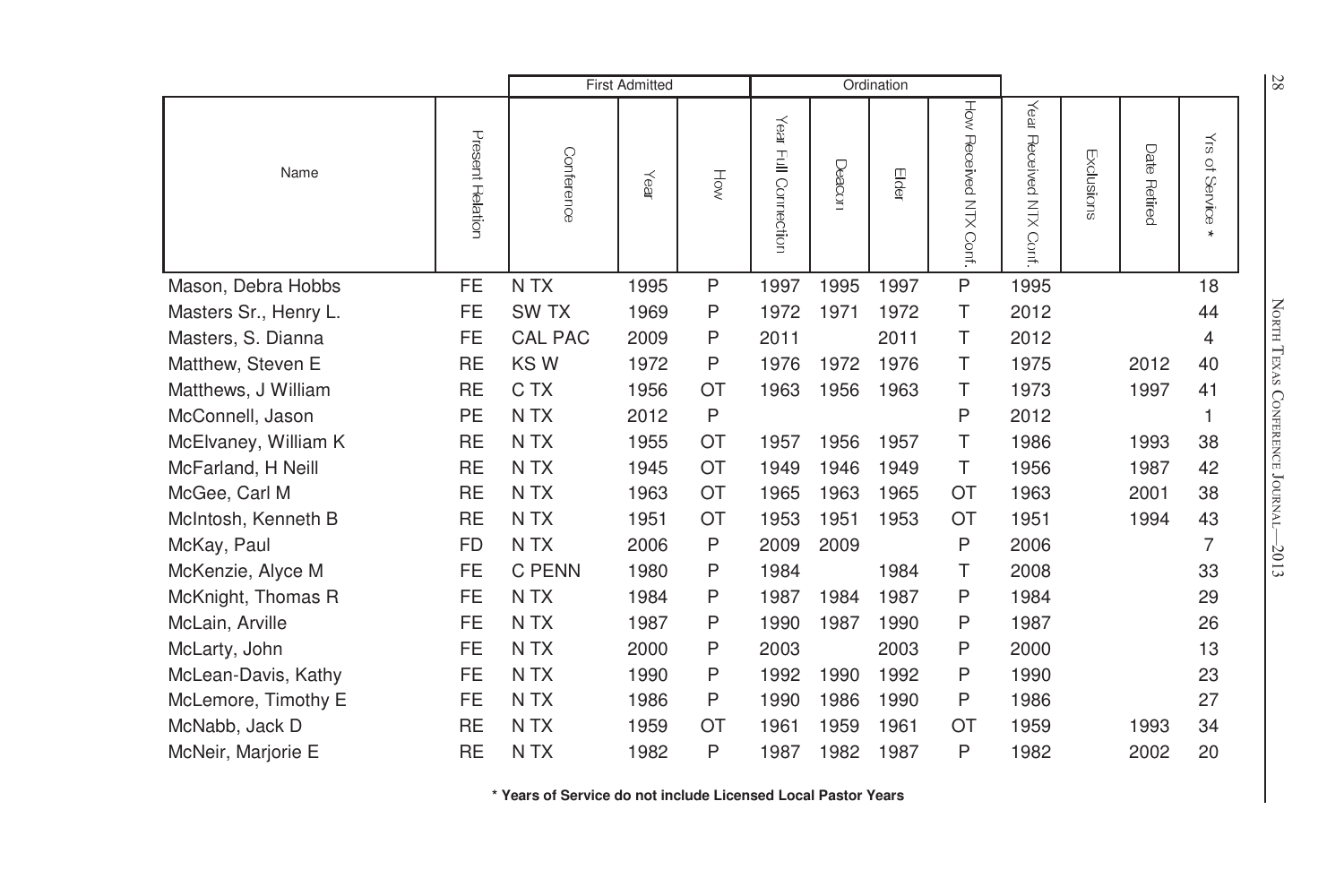|                         |                  |                 | <b>First Admitted</b> |             |                                        |        | Ordination |                        |                               |            |              |                                        |
|-------------------------|------------------|-----------------|-----------------------|-------------|----------------------------------------|--------|------------|------------------------|-------------------------------|------------|--------------|----------------------------------------|
| Name                    | Present Relation | Conference      | Year                  | $rac{1}{2}$ | $\gamma$ ear<br><b>Full Connection</b> | Deacor | Elder      | How Received NTX Conf. | Year<br>Received NTX<br>Conf. | Exclusions | Date Retired | $\frac{1}{50}$<br>of Service<br>$\ast$ |
| McPherson, Brian Glenn  | <b>FE</b>        | N TX            | 1988                  | P           | 1992                                   | 1988   | 1992       | P                      | 1988                          |            |              | 25                                     |
| McPherson, J Mac        | <b>RE</b>        | <b>TX</b>       | 1965                  | OT          | 1969                                   | 1965   | 1969       | Т                      | 1966                          |            | 1997         | 32                                     |
| Medley, Tom Ray         | <b>FE</b>        | N TX            | 1989                  | P           | 1992                                   | 1989   | 1992       | P                      | 1989                          |            |              | 24                                     |
| Melton, Scott           | <b>PE</b>        | N TX            | 2009                  | P           |                                        |        |            | P                      | 2009                          |            |              | 4                                      |
| Mercer, Philip D        | <b>RE</b>        | IN              | 1963                  | OT          | 1965                                   | 1962   | 1965       | т                      | 1968                          |            | 2002         | 39                                     |
| Meredith, Lawrence      | <b>RE</b>        | N TX            | 1951                  | OT          | 1953                                   | 1952   | 1953       | OT                     | 1951                          | 1          | 1998         | 46                                     |
| Meyer, Douglas A        | <b>FD</b>        | N TX            | 1998                  | <b>TR</b>   | 1998                                   | 1998   |            | <b>TR</b>              | 1998                          |            |              | 15                                     |
| Meyers, C Jack          | <b>RE</b>        | C TX            | 1963                  | OT          | 1966                                   | 1963   | 1966       | Τ                      | 1968                          |            | 2000         | 37                                     |
| Middleton, Marsha Engle | <b>FE</b>        | N TX            | 1989                  | P           | 1993                                   | 1989   | 1993       | P                      | 1989                          |            |              | 24                                     |
| Milam, David E          | <b>RE</b>        | N TX            | 1962                  | OT          | 1967                                   | 1972   | 1967       | RE-AD                  | 1975                          | 2          | 1975         | 11                                     |
| Millard, Mona           | <b>PE</b>        | N TX            | 2012                  | P           |                                        |        |            | P                      | 2012                          |            |              |                                        |
| Miller, J Michael       | <b>RE</b>        | N TX            | 1994                  | P           | 1996                                   | 1994   | 1996       | P                      | 1994                          |            | 2013         | 19                                     |
| Miller, W Douglas       | <b>FE</b>        | N TX            | 1983                  | P           | 1986                                   | 1983   | 1986       | P                      | 1983                          |            |              | 30                                     |
| Millican, Ed            | <b>RE</b>        | <b>NEBRASKA</b> | 1989                  | P           | 1991                                   | 1989   | 1991       | т                      | 2002                          |            | 2008         | 19                                     |
| Millsap, Connie         | <b>FE</b>        | N TX            | 2000                  | P           | 2003                                   |        | 2003       | P                      | 2000                          |            |              | 13                                     |
| Minor, James            | <b>FE</b>        | N TX            | 2000                  | P           | 2003                                   | 2000   | 2003       | P                      | 2000                          |            |              | 13                                     |
| Minor, Sandra           | <b>FE</b>        | N TX            | 2006                  | P           | 2009                                   |        | 2009       | P                      | 2006                          |            |              | 7                                      |
| Miriti, Mary Ncurubi    | PE               | N TX            | 2010                  | P           |                                        |        |            | P                      | 2010                          |            |              | 3                                      |
| Mitchell, Marie         | FE               | N TX            | 2007                  | P           | 2010                                   |        | 2010       | P                      | 2007                          |            |              | 6                                      |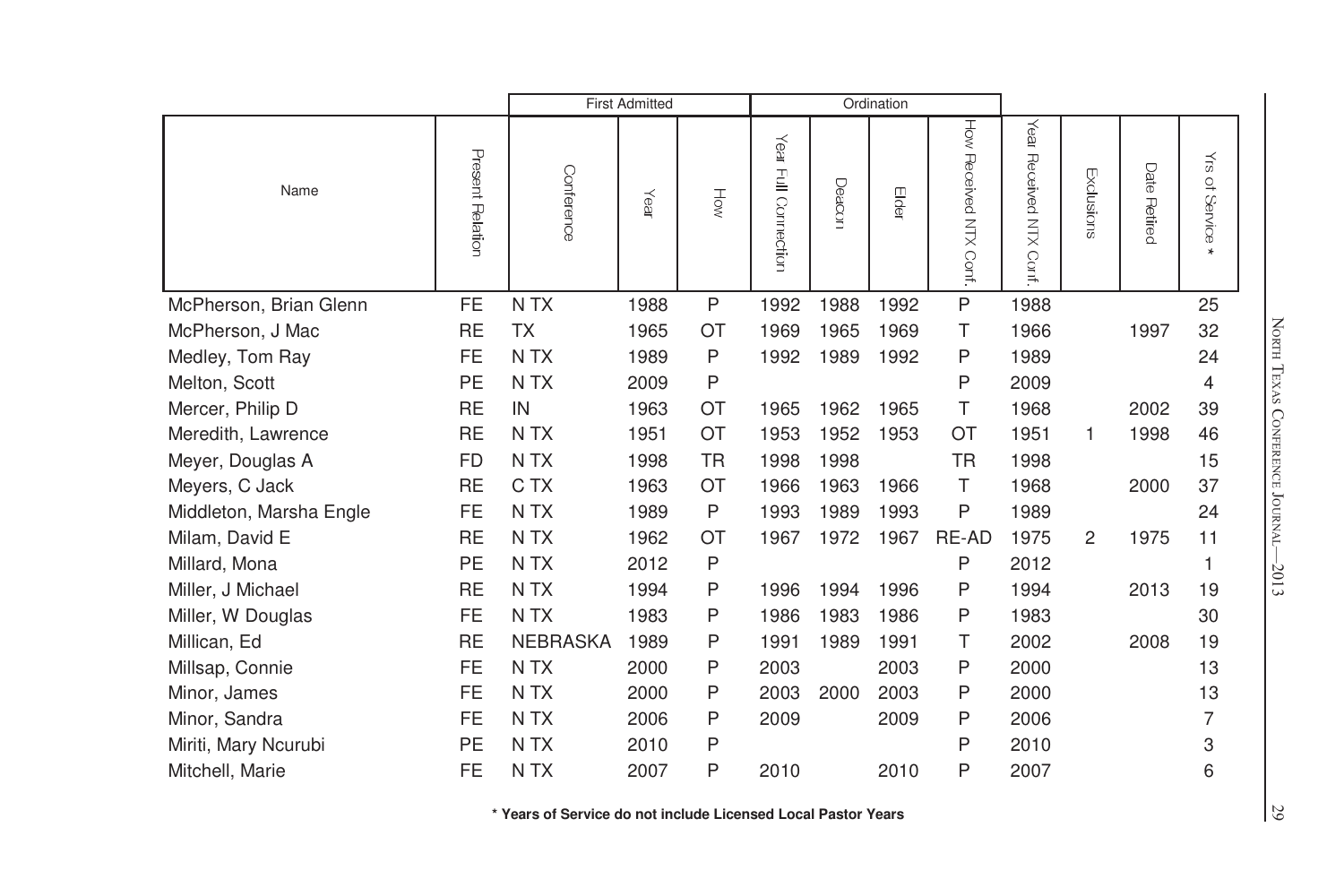|                     |                  |                  | <b>First Admitted</b> |           |                                         |        | Ordination |                           |                               |            |                        |                                     | $\tilde{c}$                     |
|---------------------|------------------|------------------|-----------------------|-----------|-----------------------------------------|--------|------------|---------------------------|-------------------------------|------------|------------------------|-------------------------------------|---------------------------------|
| Name                | Present Relation | Conference       | Year                  | How       | $\searrow$<br>$\subseteq$<br>Connection | Deacon | Eldel      | How Received NTX<br>Conf. | Year<br>Received NTX<br>Conf. | Exclusions | Date<br><b>Retired</b> | $\frac{1}{50}$<br>$\cup$<br>Service |                                 |
| Mitchell, Penny     | PE               | N TX             | 2012                  | P         |                                         |        |            | P                         | 2012                          |            |                        | 1                                   |                                 |
| Mobley Jr, Jimmie H | <b>RE</b>        | C TX             | 1954                  | OT        | 1956                                    | 1956   | 1958       | T                         | 1965                          |            | 1997                   | 43                                  | NORTH TEXAS CONFERENCE JOURNAL- |
| Moen, Elizabeth     | <b>FE</b>        | N TX             | 2006                  | P         | 2010                                    |        | 2010       | P                         | 2006                          |            |                        | 7                                   |                                 |
| Mollet Jr, John T   | <b>FE</b>        | N TX             | 1976                  | P         | 1980                                    | 1976   | 1980       | P                         | 1976                          |            |                        | 37                                  |                                 |
| Montgomery, Carol   | PE               | N TX             | 2013                  | P         |                                         |        |            | P                         | 2013                          |            |                        |                                     |                                 |
| Moore, Mark T       | <b>FE</b>        | N TX             | 1984                  | Ρ         | 1986                                    | 1984   | 1986       | P                         | 1984                          |            |                        | 29                                  |                                 |
| Moore, Michael D    | PE               | N TX             | 2012                  | P         |                                         |        |            | P                         | 2012                          |            |                        |                                     |                                 |
| Moore, Monty Lyn    | <b>FE</b>        | N TX             | 2009                  | P         | 2011                                    |        | 2011       | P                         | 2009                          |            |                        | 4                                   |                                 |
| Moore, Terry Ann    | <b>FE</b>        | <b>NM</b>        | 1989                  | P         | 1994                                    |        | 1994       | Τ                         | 2005                          |            |                        | 24                                  |                                 |
| Morrison, Timothy   | FD               | N TX             | 1997                  | <b>TR</b> | 1997                                    | 1997   |            | TR                        | 1997                          |            |                        | 16                                  |                                 |
| Moseley, Elizabeth  | <b>FD</b>        | N TX             | 2011                  | P         | 2013                                    | 2013   |            | P                         | 2011                          |            |                        | 2                                   | $-2013$                         |
| Murphy, Cheryl      | FE               | N TX             | 2009                  | Ρ         | 2012                                    |        | 2012       | P                         | 2009                          |            |                        | 4                                   |                                 |
| Murray, Cheryl      | PE               | N <sub>T</sub> X | 2010                  | Ρ         |                                         |        |            | P                         | 2010                          |            |                        | 3                                   |                                 |
| Myre, Martha        | FE               | <b>SWTX</b>      | 1996                  | Ρ         | 2005                                    | 1996   | 2005       | Τ                         | 2002                          |            |                        | 17                                  |                                 |
| Myrick, Byron D     | <b>RE</b>        | N TX             | 1964                  | OT        | 1967                                    | 1964   | 1967       | OT                        | 1964                          |            | 2000                   | 36                                  |                                 |
| Na, Jung Yong       | <b>RE</b>        | <b>NEW JER</b>   | 1984                  | P         | 1988                                    | 1984   | 1988       | T                         | 2004                          |            | 2007                   | 23                                  |                                 |
| Neal Jr, Charles A  | <b>RE</b>        | SW TX            | 1962                  | OT        | 1964                                    | 1962   | 1964       | Τ                         | 1966                          |            | 1998                   | 36                                  |                                 |
| Neal, Gregory S     | FE               | N TX             | 1991                  | P         | 1994                                    | 1991   | 1994       | P                         | 1991                          |            |                        | 22                                  |                                 |
| Nichols, Michael L  | FE               | N TX             | 1971                  | Ρ         | 1975                                    | 1971   | 1975       | P                         | 1971                          |            |                        | 42                                  |                                 |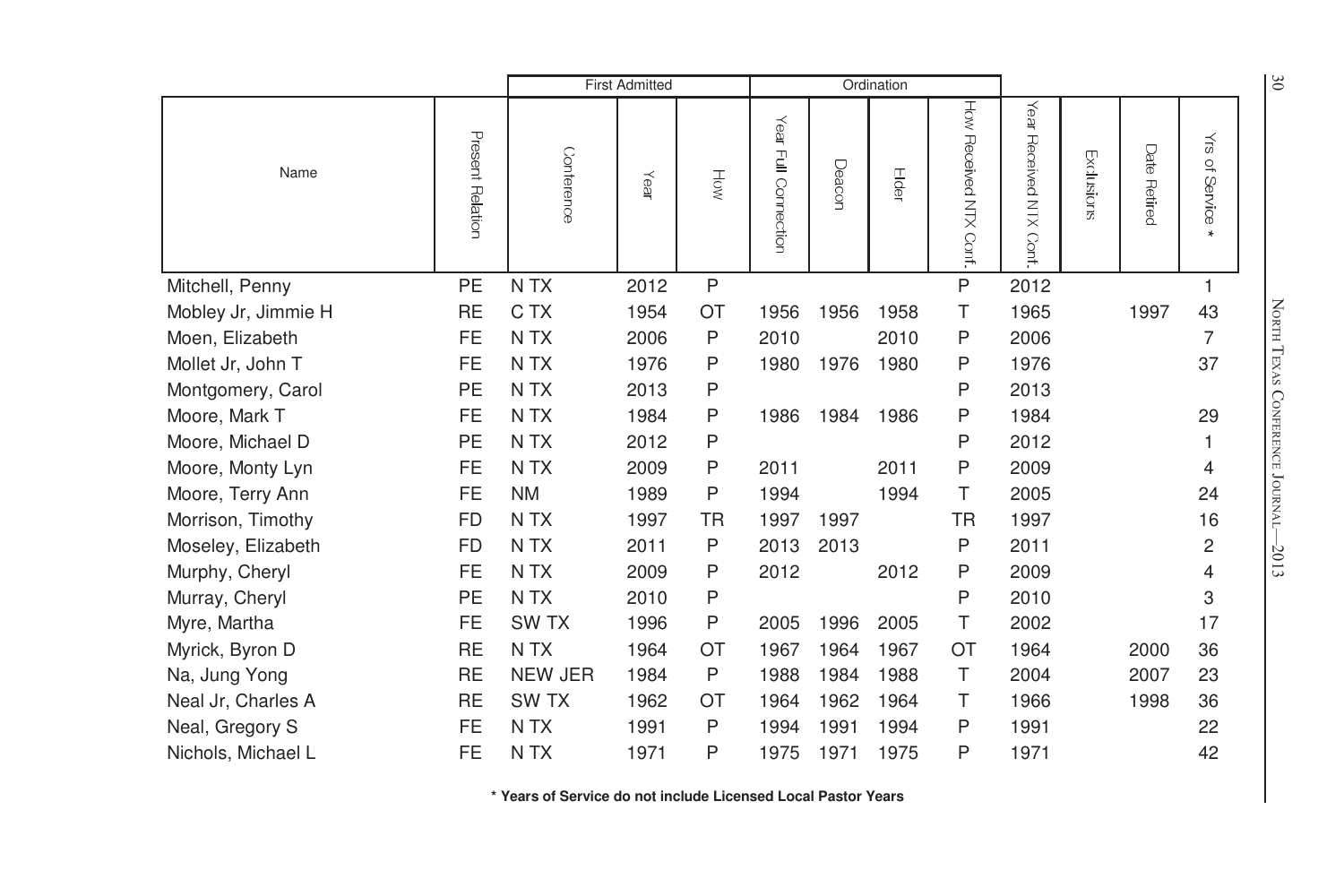|                     |                  | <b>First Admitted</b> |      |                |                                            | Ordination |       |                        |                               |            |                 |                            |
|---------------------|------------------|-----------------------|------|----------------|--------------------------------------------|------------|-------|------------------------|-------------------------------|------------|-----------------|----------------------------|
| Name                | Present Relation | Conference            | Year | $\overline{R}$ | $\overline{\text{keV}}$<br>Full Connection | Deacor     | Elder | How Received NTX Conf. | Year<br>Received NTX<br>Conf. | Exclusions | Date<br>Retired | λÎ<br>of Service<br>$\ast$ |
| Nicholson, Larry D  | <b>RE</b>        | N TX                  | 1969 | Ρ              | 1971                                       | 1969       | 1971  | P                      | 1969                          |            | 2005            | 36                         |
| Noblin, Glenn A     | <b>RE</b>        | N TX                  | 1982 | Ρ              | 1985                                       | 1982       | 1985  | P                      | 1982                          |            | 2006            | 24                         |
| Noll, Caroline      | <b>FD</b>        | N TX                  | 2006 | Ρ              | 2009                                       | 2009       |       | P                      | 2006                          |            |                 | 7                          |
| Norton, Dana        | <b>FE</b>        | N TX                  | 2007 | Ρ              | 2010                                       |            | 2010  | P                      | 2007                          |            |                 | 6                          |
| O'Connor, Sharon E  | <b>FE</b>        | N <sub>T</sub> X      | 2010 | Ρ              | 2013                                       |            | 2013  | P                      | 2010                          |            |                 | 3                          |
| Odom Jr, Elzie D    | <b>FE</b>        | N <sub>T</sub> X      | 2000 | P              | 2003                                       | 2000       | 2003  | P                      | 2000                          |            |                 | 13                         |
| Odom, Janet Bell    | FE               | N TX                  | 1995 | Ρ              | 1997                                       | 1995       | 1997  | P                      | 1995                          |            |                 | 18                         |
| Odom, Wayne C       | <b>RE</b>        | <b>TX</b>             | 1954 | OT             | 1958                                       | 1956       | 1958  | т                      | 1969                          |            | 1991            | 37                         |
| Oliphint, J Clayton | <b>FE</b>        | N TX                  | 1986 | Ρ              | 1990                                       | 1986       | 1990  | P                      | 1986                          |            |                 | 27                         |
| Onuoha, Ugonna      | <b>FD</b>        | N TX                  | 2010 | P              | 2012                                       | 2012       |       | P                      | 2010                          |            |                 | 3                          |
| Orman, Susanne      | <b>RE</b>        | N TX                  | 1995 | Ρ              | 1998                                       | 1995       | 1998  | P                      | 1995                          |            | 2008            | 13                         |
| Ott, Jerry P        | <b>RE</b>        | N TX                  | 1964 | OT             | 1967                                       | 1964       | 1967  | <b>OT</b>              | 1964                          | 1          | 2003            | 38                         |
| Owen, Mather P      | RE               | C TX                  | 1962 | OT             | 1964                                       | 1962       | 1964  | Τ                      | 1969                          |            | 1994            | 32                         |
| Ozier, James P      | <b>FE</b>        | C IL                  | 1972 | OT             | 1975                                       | 1972       | 1975  | т                      | 1975                          |            |                 | 41                         |
| Pacheco, Beatriz E  | FE               | N <sub>T</sub> X      | 2005 | P              | 2008                                       |            | 2008  | P                      | 2005                          |            |                 | 8                          |
| Pagdilao, Jerico    | OP               | N TX                  | 2008 | Ρ              |                                            |            |       | P                      | 2008                          |            |                 | 5                          |
| Page, Calvin        | <b>RE</b>        | N TX                  | 2001 | Ρ              | 2004                                       | 2001       | 2004  | P                      | 2001                          |            | 2012            | 11                         |
| Palmer, Thomas O    | FE               | N TX                  | 1985 | P              | 1989                                       | 1985       | 1989  | P                      | 1985                          |            |                 | 28                         |
| Park, Kwang Bae     | <b>FE</b>        | C TX                  | 1996 | P              | 2001                                       |            | 2001  | Τ                      | 2002                          |            |                 | 17                         |

 $\frac{21}{2}$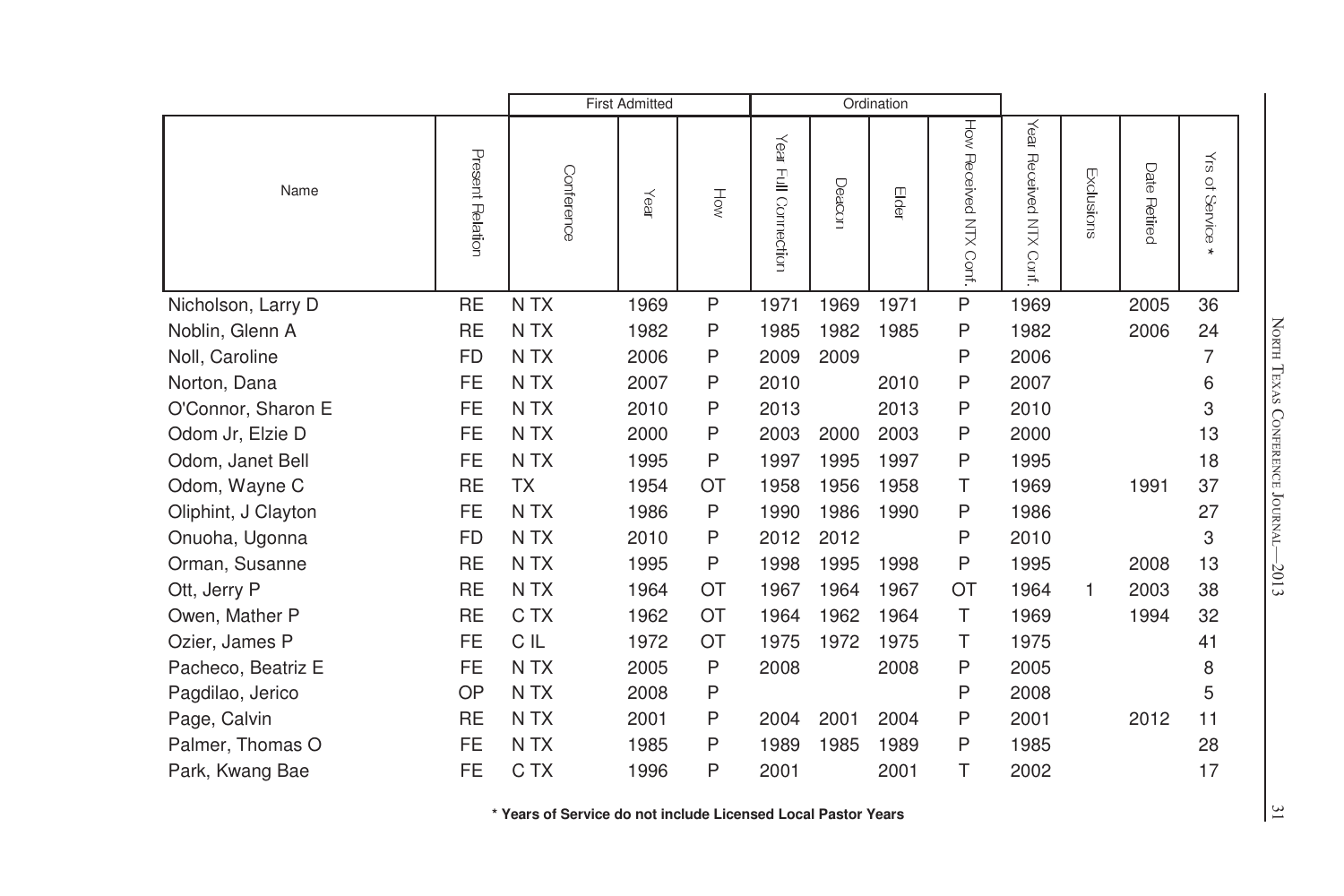|                        |                  | <b>First Admitted</b> |      |              |                                   | Ordination |       |                           |                               |            |                        | 32                                                 |                                 |
|------------------------|------------------|-----------------------|------|--------------|-----------------------------------|------------|-------|---------------------------|-------------------------------|------------|------------------------|----------------------------------------------------|---------------------------------|
| Name                   | Present Relation | Conference            | Year | HÓ           | Year<br>$\subseteq$<br>Connection | Deacor     | Elder | How Received NTX<br>Conf. | Year<br>Received NTX<br>Conf. | Exclusions | Date<br><b>Retired</b> | ₹<br>$\ensuremath{\mathsf{Q}}_+$<br><b>Service</b> |                                 |
| Patterson, Sheron C    | FE               | N TX                  | 1989 | $\mathsf{P}$ | 1991                              | 1989       | 1991  | P                         | 1989                          |            |                        | 24                                                 |                                 |
| Peckham, Denise        | FE               | N TX                  | 2007 | Ρ            | 2010                              |            | 2010  | P                         | 2007                          |            |                        | 6                                                  |                                 |
| Peel Jr, John J        | <b>RE</b>        | N TX                  | 1969 | Ρ            | 1972                              | 1969       | 1972  | P                         | 1969                          | 2          | 2013                   | 42                                                 | NORTH TEXAS CONFERENCE JOURNAL- |
| Peel, Thomas R         | <b>RE</b>        | <b>MEMPHIS</b>        | 1959 | OT           | 1962                              | 1960       | 1962  | т                         | 1962                          |            | 1999                   | 40                                                 |                                 |
| Pellikan, Donald       | <b>FE</b>        | S IL                  | 1986 | P            | 1990                              | 1986       | 1990  | т                         | 1996                          |            |                        | 27                                                 |                                 |
| Pellikan, Lydia        | <b>FD</b>        | N <sub>T</sub> X      | 2005 | Ρ            | 2008                              | 2008       |       | P                         | 2005                          |            |                        | 8                                                  |                                 |
| Pierce, Charles        | <b>FE</b>        | N <sub>T</sub> X      | 1999 | Ρ            | 2002                              | 1999       | 2002  | P                         | 1999                          |            |                        | 14                                                 |                                 |
| Pierce, James Clifton  | FE               | N <sub>T</sub> X      | 1990 | Ρ            | 1993                              | 1990       | 1993  | P                         | 1990                          |            |                        | 23                                                 |                                 |
| Piyakhun, Stacey       | FE               | N <sub>T</sub> X      | 2008 | Ρ            | 2011                              |            | 2011  | P                         | 2008                          |            |                        | 5                                                  |                                 |
| Pledger, James E       | <b>RE</b>        | L ROCK                | 1975 | Ρ            | 1979                              | 1975       | 1979  | т                         | 1977                          |            | 2013                   | 38                                                 |                                 |
| Pool, Joe C            | <b>FE</b>        | N TX                  | 1982 | Ρ            | 1986                              | 1982       | 1986  | P                         | 1982                          |            |                        | 31                                                 | $-2013$                         |
| Presley, Diane         | FE               | N <sub>T</sub> X      | 2000 | Ρ            | 2003                              |            | 2003  | P                         | 2000                          |            |                        | 13                                                 |                                 |
| Price, Robert Marshall | FE               | OK                    | 1993 | P            | 1995                              | 1993       | 1995  | т                         | 2000                          |            |                        | 20                                                 |                                 |
| Price, Thomas H        | <b>RE</b>        | N <sub>TX</sub>       | 1962 | OT           | 1966                              | 1963       | 1966  | <b>OT</b>                 | 1962                          |            | 1993                   | 31                                                 |                                 |
| Purkey, Walter R       | <b>RE</b>        | N TX                  | 1974 | P            | 1977                              | 1974       | 1977  | P                         | 1974                          |            | 2009                   | 35                                                 |                                 |
| Putnam, Jerry G        | <b>FE</b>        | N TX                  | 1981 | Ρ            | 1985                              | 1981       | 1985  | P                         | 1981                          |            |                        | 32                                                 |                                 |
| Qazilbash, JamesPaul   | <b>PD</b>        | N TX                  | 2012 | Ρ            |                                   |            |       | P                         | 2012                          |            |                        | 1                                                  |                                 |
| Rahm, Frank            | <b>FE</b>        | N <sub>T</sub> X      | 2005 | P            | 2009                              |            | 2009  | P                         | 2005                          |            |                        | 8                                                  |                                 |
| Rankin, Stephen        | FE               | KSW                   | 1985 | Ρ            | 1988                              |            | 1988  | Τ                         | 2010                          |            |                        | 28                                                 |                                 |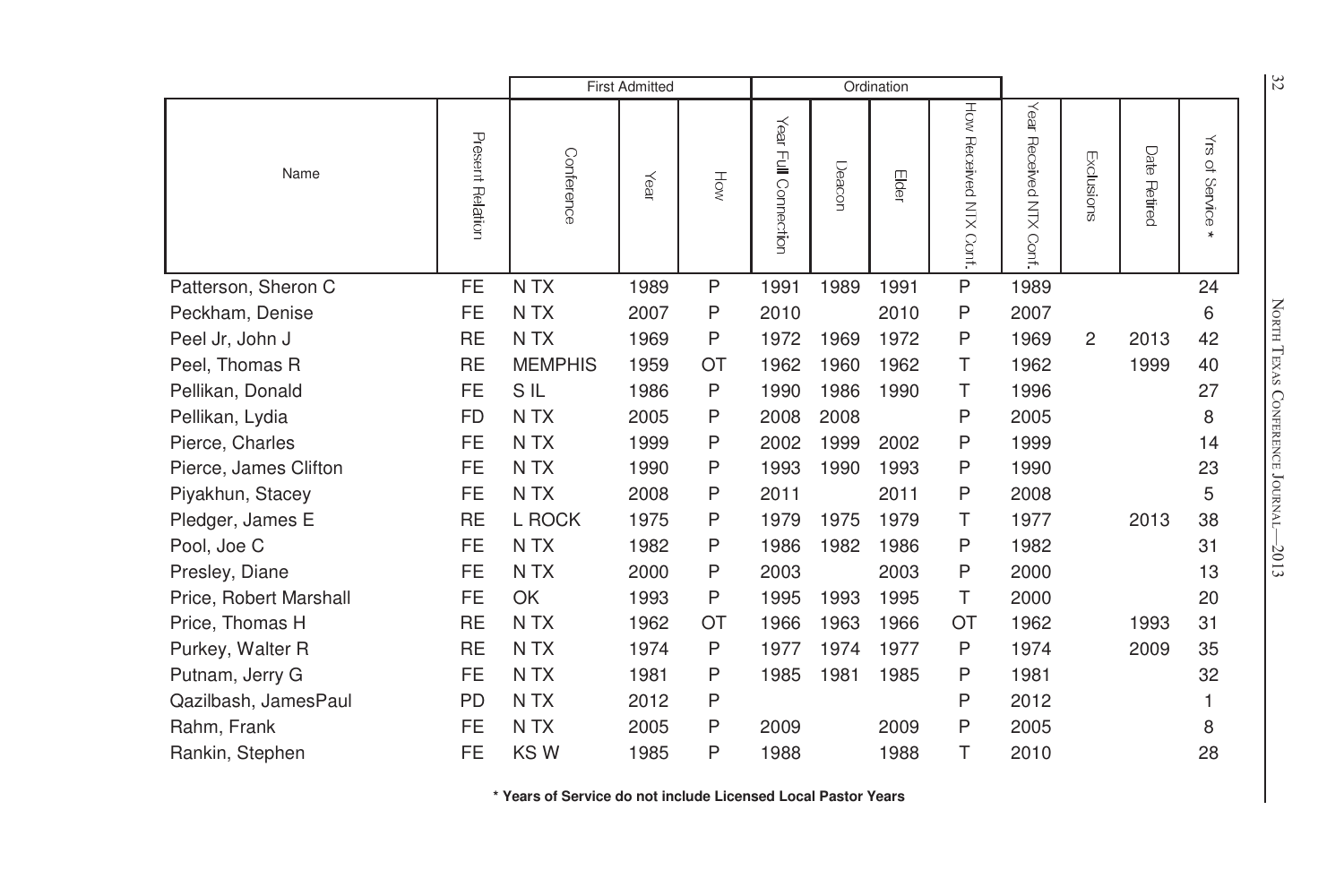|                        |                  | <b>First Admitted</b> |      |     |                                           |        | Ordination |                        |                                      |            |                 |                                                                        |
|------------------------|------------------|-----------------------|------|-----|-------------------------------------------|--------|------------|------------------------|--------------------------------------|------------|-----------------|------------------------------------------------------------------------|
| Name                   | Present Relation | Conference            | Year | How | $\overline{\text{ke}}$<br>Full Connection | Deacor | Elder      | How Received NTX Cont. | <b>Year</b><br>Received NTX<br>Confi | Exclusions | Date<br>Retired | $\stackrel{\textstyle <}{\scriptstyle \infty}$<br>of Service<br>$\ast$ |
| Ransdell, Kathryn      | <b>FE</b>        | N TX                  | 1999 | P   | 2002                                      | 1999   | 2002       | Ρ                      | 1999                                 |            |                 | 14                                                                     |
| Rasmussen, Paul L      | <b>FE</b>        | N TX                  | 2006 | P   | 2009                                      |        | 2009       | P                      | 2006                                 |            |                 | 7                                                                      |
| Read, E Ben            | <b>FE</b>        | N <sub>T</sub> X      | 1975 | P   | 1978                                      | 1975   | 1978       | P                      | 1975                                 |            |                 | 38                                                                     |
| Reed, Clara            | <b>FE</b>        | NW TX                 | 1987 | P   | 1993                                      | 1987   | 1993       | Τ                      | 1999                                 |            |                 | 26                                                                     |
| Reedy, Judith          | FE.              | N TX                  | 1998 | P   | 2002                                      | 1998   | 2002       | P                      | 1998                                 |            |                 | 15                                                                     |
| Regan, R Gary          | <b>RE</b>        | N TX                  | 1959 | OT  | 1961                                      | 1959   | 1961       | ОT                     | 1959                                 |            | 1996            | 37                                                                     |
| Renshaw Jr, Donald F   | <b>RE</b>        | C TX                  | 1958 | OT  | 1960                                      | 1958   | 1960       | Τ                      | 1972                                 |            | 1999            | 41                                                                     |
| Rieger, Joerg          | <b>FE</b>        | N TX                  | 1995 | P   | 1997                                      | 1995   | 1997       | P                      | 1995                                 |            |                 | 18                                                                     |
| Riggsby, Deborah       | <b>FE</b>        | N TX                  | 1997 | Ρ   | 2000                                      | 1997   | 2000       | P                      | 1997                                 |            |                 | 16                                                                     |
| Rindfuss, Richard      | FE.              | N TX                  | 2003 | P   | 2006                                      |        | 2006       | P                      | 2003                                 |            |                 | 10                                                                     |
| Rives, Glyn            | <b>RE</b>        | N TX                  | 1969 | P   | 1970                                      | 1951   | 1970       | P                      | 1969                                 |            | 1987            | 18                                                                     |
| Robb, Susan            | <b>FD</b>        | N TX                  | 2009 | P   | 2011                                      | 2011   |            | P                      | 2009                                 |            |                 | 4                                                                      |
| Robbins, Thomas Q      | <b>RE</b>        | C TX                  | 1974 | P   | 1978                                      | 1974   | 1978       | Τ                      | 1993                                 |            | 2008            | 34                                                                     |
| Roberts, John Andrew   | <b>FE</b>        | N GEORGIA             | 2004 | P   | 2007                                      |        | 2007       | Τ                      | 2011                                 |            |                 | 9                                                                      |
| Robertson, Bryce Clark | <b>RE</b>        | N TX                  | 1962 | OT  | 1965                                      | 1962   | 1965       | ОT                     | 1962                                 |            | 1990            | 28                                                                     |
| Robertson, Stephen A   | <b>FE</b>        | N TX                  | 1984 | P   | 1987                                      | 1984   | 1987       | P                      | 1984                                 |            |                 | 29                                                                     |
| Robinson, Alexandra    | FE               | N TX                  | 2002 | P   | 2005                                      |        | 2005       | P                      | 2002                                 |            |                 | 11                                                                     |
| Roby, Linda            | <b>FD</b>        | N TX                  | 2003 | P   | 2006                                      | 2006   |            | P                      | 2003                                 |            |                 | 10                                                                     |
| Rosenburg, John C      | <b>RE</b>        | N TX                  | 1982 | P   | 1987                                      | 1982   | 1987       | P                      | 1982                                 |            | 2011            | 29                                                                     |

NORTH TEXAS CONFERENCE JOURNAL—2013 NORTH TEXAS CONFERENCE JOURNAL—2013 33

ာ  $\frac{3}{2}$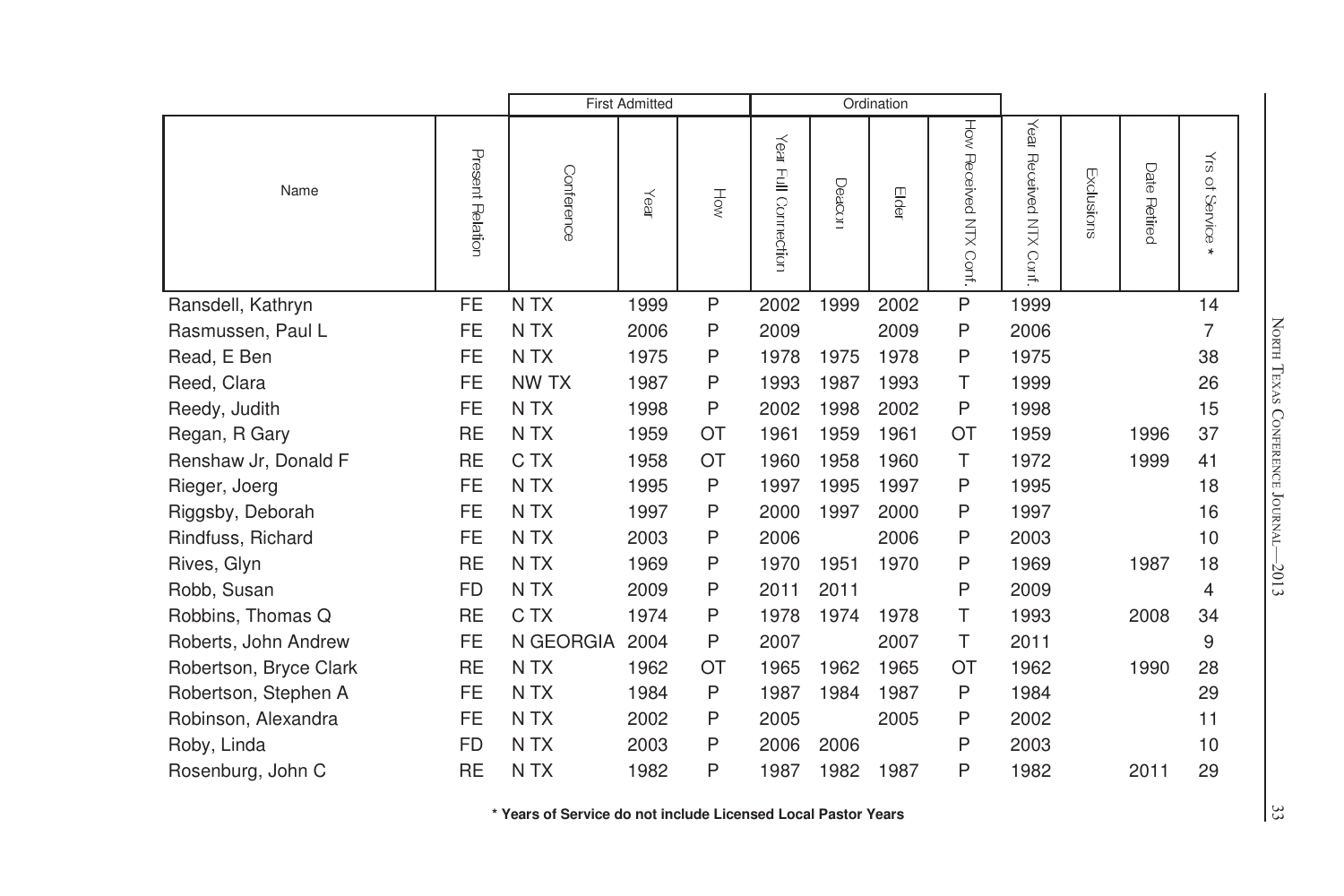|                      |                  | <b>First Admitted</b> |      |              |                                | Ordination |       |                        |                               |            |                 | 34              |                                 |
|----------------------|------------------|-----------------------|------|--------------|--------------------------------|------------|-------|------------------------|-------------------------------|------------|-----------------|-----------------|---------------------------------|
| Name                 | Present Relation | Conference            | Year | HÓW          | Year<br><b>Full Connection</b> | Deacon     | Elder | How Received NTX Cont. | Year<br>Received NTX<br>Conf. | Exclusions | Date<br>Retired | ₹<br>of Service |                                 |
| Ross, Owen           | <b>FE</b>        | <b>TX</b>             | 2002 | $\mathsf{P}$ | 2005                           |            | 2005  | T                      | 2007                          |            |                 | 11              |                                 |
| Rosset, Kristie J    | FE               | N TX                  | 1989 | P            | 1993                           | 1989       | 1993  | P                      | 1989                          |            |                 | 24              | NORTH TEXAS CONFERENCE JOURNAL- |
| Rothe, Eric V        | <b>FE</b>        | N TX                  | 1994 | Ρ            | 1996                           | 1994       | 1996  | P                      | 1994                          |            |                 | 19              |                                 |
| Rothe, Laura         | <b>FD</b>        | N TX                  | 1997 | TR           | 1997                           | 1997       |       | TR                     | 1997                          |            |                 | 16              |                                 |
| Rucker, David R      | <b>FE</b>        | NW TX                 | 1973 | OT           | 1977                           | 1973       | 1977  | Τ                      | 1976                          |            |                 | 40              |                                 |
| Sackett, Paul C      | <b>RD</b>        | N TX                  | 1997 | TR           | 1997                           | 1997       |       | <b>TR</b>              | 1997                          |            | 2002            | 5               |                                 |
| Salinas, Norma       | <b>RE</b>        | <b>CAL NEV</b>        | 1982 | P            | 1987                           | 1982       | 1987  | Τ                      | 1994                          |            | 2013            | 31              |                                 |
| Sawyer, Boyd M       | <b>RE</b>        | N <sub>T</sub> X      | 1968 | OT           | 1970                           | 1968       | 1970  | <b>OT</b>              | 1968                          | 1          | 2007            | 38              |                                 |
| Schaefer, Richard E  | <b>RE</b>        | N TX                  | 1969 | P            | 1971                           | 1969       | 1971  | P                      | 1969                          |            | 2001            | 32              |                                 |
| Schoolcraft, Chris   | <b>FE</b>        | N TX                  | 2002 | P            | 2005                           |            | 2005  | P                      | 2002                          |            |                 | 11              |                                 |
| Scott, Jennifer      | <b>FD</b>        | OK                    | 2001 | P            | 2004                           | 2004       |       | т                      | 2004                          |            |                 | 12              | $-2013$                         |
| Seat, Stanley F      | <b>RE</b>        | N TX                  | 1982 | P            | 1987                           | 1982       | 1987  | P                      | 1982                          |            | 2013            | 31              |                                 |
| Shaddox, Billy M     | <b>FE</b>        | N TX                  | 1974 | P            | 1977                           | 1974       | 1977  | P                      | 1974                          |            |                 | 39              |                                 |
| Shafer, Joe D        | <b>RE</b>        | OK                    | 1961 | OT           | 1963                           | 1961       | 1963  | Τ                      | 1968                          |            | 2001            | 40              |                                 |
| Shaw, Don T          | <b>RE</b>        | N TX                  | 1962 | <b>OT</b>    | 1965                           | 1962       | 1965  | <b>OT</b>              | 1962                          |            | 1984            | 22              |                                 |
| Shawver, R David     | <b>RE</b>        | N TX                  | 1962 | OT           | 1965                           | 1962       | 1965  | <b>OT</b>              | 1962                          |            | 2001            | 39              |                                 |
| Sherman, Nancy       | FE               | N TX                  | 2009 | P            | 2012                           |            | 2012  | P                      | 2009                          |            |                 | 4               |                                 |
| Shinn Jr, Benjamin J | <b>RE</b>        | N TX                  | 1968 | OT           | 1971                           | 1968       | 1971  | OT                     | 1968                          |            | 2012            | 44              |                                 |
| Shuler Jr, Philip L  | RE               | C TX                  | 1961 | OT           | 1963                           | 1961       | 1963  | Τ                      | 1966                          |            | 2004            | 43              |                                 |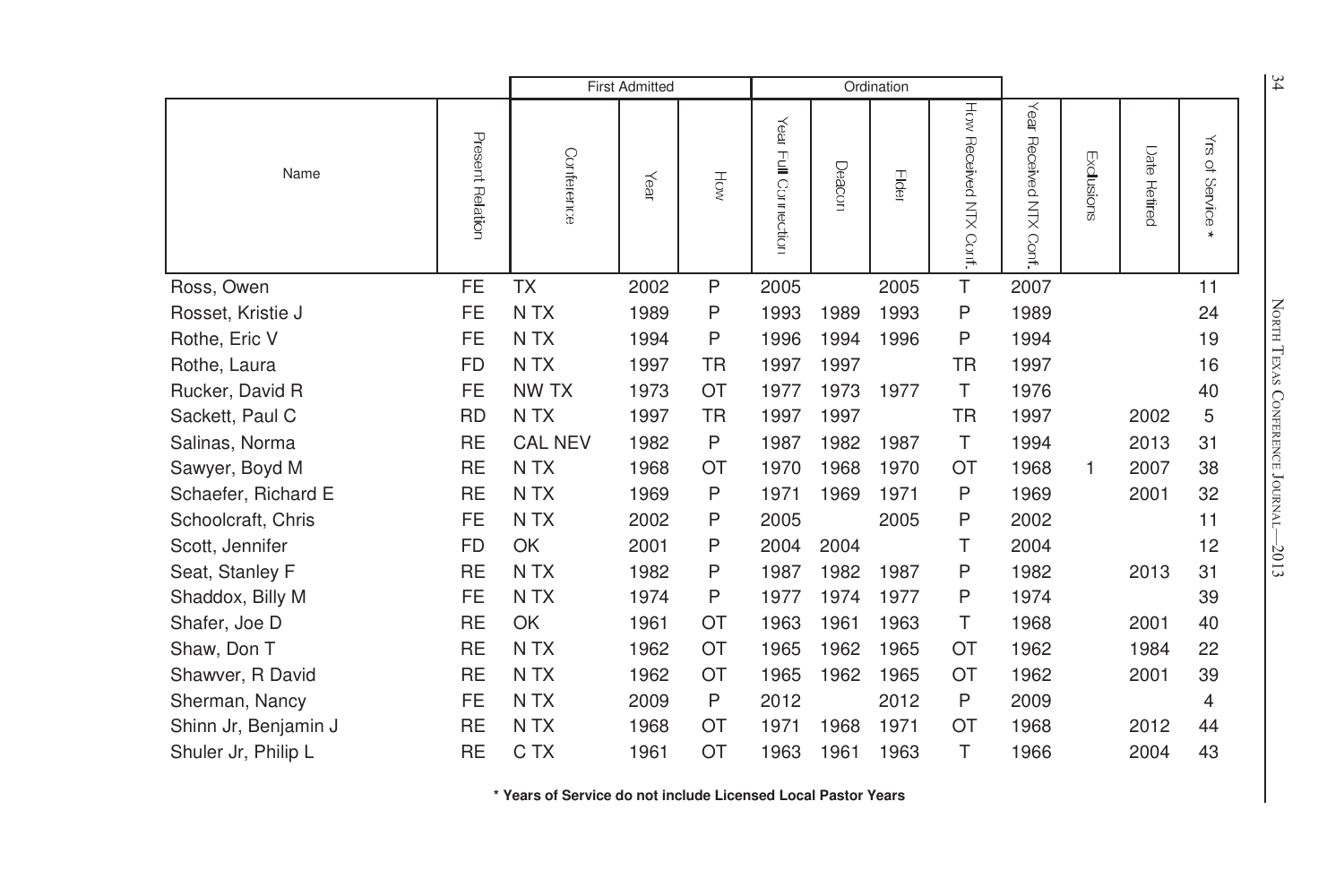|                        |                  |                  | <b>First Admitted</b> |           |                                            |        | Ordination |                        |                                      |            |                 |                                        |
|------------------------|------------------|------------------|-----------------------|-----------|--------------------------------------------|--------|------------|------------------------|--------------------------------------|------------|-----------------|----------------------------------------|
| Name                   | Present Relation | Conterence       | Year                  | Hów       | $\overline{\text{keV}}$<br>Full Connection | Deacon | Elde       | How Received NTX Conf. | <b>Year</b><br>Received NTX<br>Conf. | Exclusions | Date<br>Retired | $\frac{1}{50}$<br>of Service<br>$\ast$ |
| Simmons, Jerry M       | <b>RE</b>        | <b>TX</b>        | 1977                  | P         | 1980                                       | 1977   | 1980       | T                      | 1994                                 |            | 2008            | 31                                     |
| Simpson, Robert A      | <b>RE</b>        | L ROCK           | 1950                  | <b>OT</b> | 1955                                       | 1952   | 1955       | Τ                      | 1968                                 |            | 1984            | 34                                     |
| Sims, Troy             | <b>FD</b>        | N TX             | 2003                  | P         | 2006                                       | 2006   |            | P                      | 2003                                 |            |                 | 10                                     |
| Smith Jr, A Barton     | <b>RE</b>        | NW TX            | 1963                  | OT        | 1968                                       | 1963   | 1968       | Τ                      | 1966                                 |            | 2007            | 44                                     |
| Smith, James Abram     | <b>FE</b>        | N TX             | 2006                  | P         | 2009                                       |        | 2009       | P                      | 2006                                 |            |                 | 7                                      |
| Smith, Jodi            | <b>FE</b>        | N TX             | 2005                  | P         | 2009                                       |        | 2009       | P                      | 2005                                 |            |                 | 8                                      |
| Smith, Kerry           | <b>FE</b>        | N <sub>T</sub> X | 2002                  | P         | 2006                                       |        | 2006       | P                      | 2002                                 |            |                 | 11                                     |
| Smith Jr, Ralph L      | <b>RE</b>        | PAC SW           | 1961                  | OT        | 1964                                       | 1961   | 1964       | т                      | 1980                                 |            | 1997            | 36                                     |
| Smith, William B       | <b>RE</b>        | L ROCK           | 1969                  | P         | 1971                                       | 1969   | 1971       | Τ                      | 1971                                 |            | 2012            | 43                                     |
| Snider, Allen Wesley   | FE               | N TX             | 1996                  | P         | 1998                                       | 1996   | 1998       | P                      | 1996                                 |            |                 | 17                                     |
| Sobczak, Stephen       | <b>FD</b>        | C TX             | 1997                  | <b>TR</b> | 1997                                       | 1997   |            | Τ                      | 2004                                 |            |                 | 16                                     |
| Somers-Clark, Carole   | <b>FE</b>        | N <sub>T</sub> X | 1980                  | P         | 1982                                       | 1980   | 1982       | P                      | 1980                                 |            |                 | 33                                     |
| Soper, John B          | <b>FE</b>        | N <sub>T</sub> X | 1973                  | P         | 1975                                       | 1973   | 1975       | P                      | 1973                                 |            |                 | 40                                     |
| Soper, Martha Anne     | <b>FE</b>        | N TX             | 1998                  | P         | 2001                                       | 1998   | 2001       | P                      | 1998                                 |            |                 | 15                                     |
| Sparks, Carol          | <b>FE</b>        | LA               | 2003                  | Ρ         | 2009                                       |        | 2009       | Τ                      | 2007                                 |            |                 | 10                                     |
| Spencer Jr, Robert Lee | <b>FE</b>        | N <sub>T</sub> X | 1995                  | P         | 1997                                       | 1995   | 1997       | P                      | 1995                                 |            |                 | 18                                     |
| Spencer, Robert L      | <b>RE</b>        | OK               | 1958                  | OT        | 1960                                       | 1958   | 1960       | Τ                      | 1960                                 |            | 1997            | 39                                     |
| Spore, Adam            | PE               | N <sub>T</sub> X | 2013                  | P         |                                            |        |            | P                      | 2013                                 |            |                 |                                        |
| Spore, Roy L           | FE               | N TX             | 1973                  | P         | 1977                                       | 1973   | 1977       | P                      | 1973                                 |            |                 | 40                                     |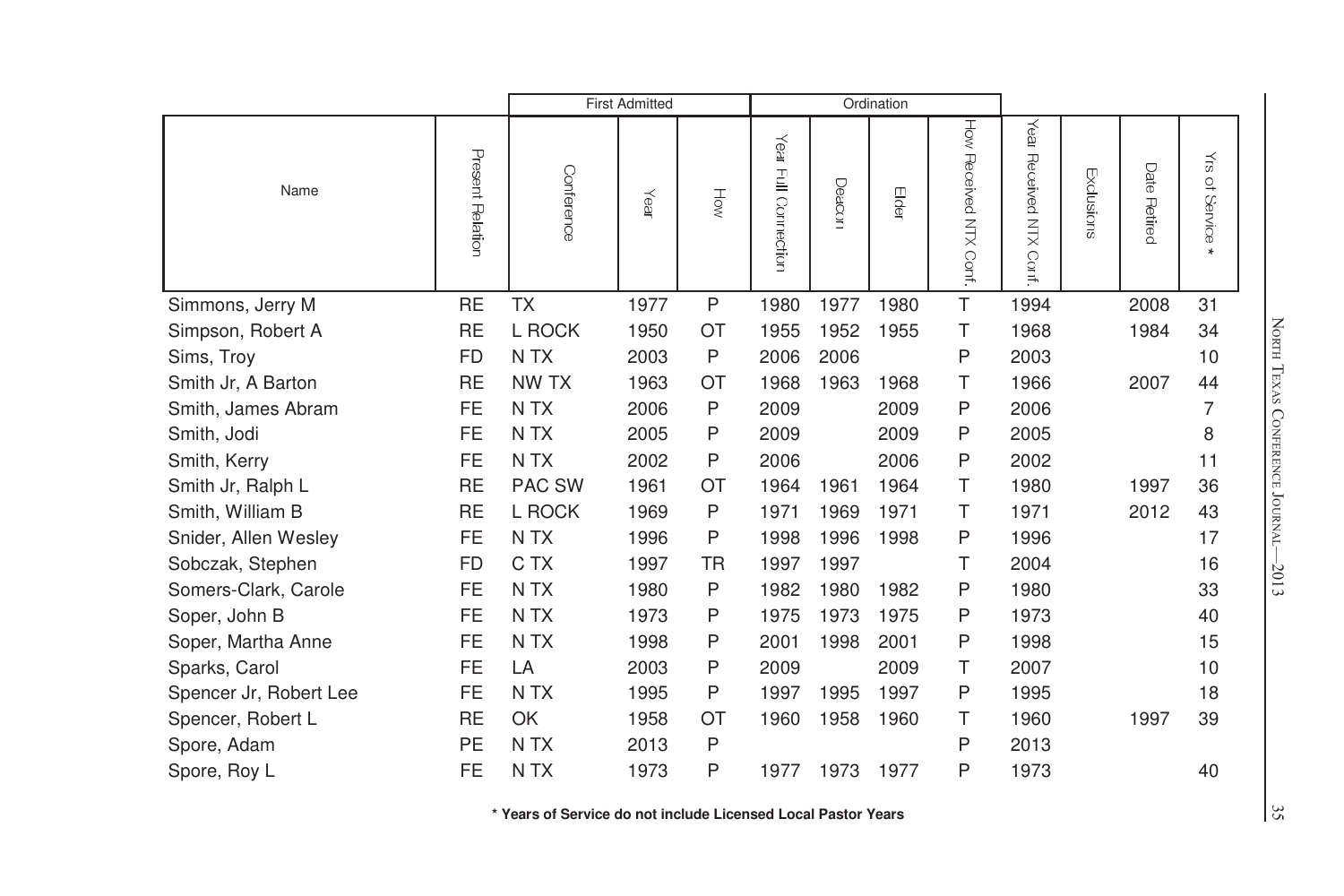|                          |                  | <b>First Admitted</b> |      |                         |                         |        | Ordination |                        |                               |            |                 |                                          |                                 |
|--------------------------|------------------|-----------------------|------|-------------------------|-------------------------|--------|------------|------------------------|-------------------------------|------------|-----------------|------------------------------------------|---------------------------------|
| Name                     | Present Relation | Conference            | Year | $\overline{\mathsf{Q}}$ | Year<br>Full Connection | Deacon | Eldel      | How Received NTX Conf. | Year<br>Received NTX<br>Conf. | Exclusions | Date<br>Retired | $\frac{1}{3}$<br>$\supsetneq$<br>Service |                                 |
| Squires, Sarah J         | <b>FD</b>        | N TX                  | 1997 | <b>TR</b>               | 1997                    | 1997   |            | <b>TR</b>              | 1997                          |            |                 | 16                                       |                                 |
| Stabile, Joseph B        | FE               | N TX                  | 1989 | P                       | 1991                    |        | 1991       | P                      | 1989                          |            |                 | 24                                       | NORIH TEXAS CONFERENCE JOURNAL- |
| Stamm, Mark W            | <b>FE</b>        | C PENN                | 1981 | P                       | 1986                    | 1981   | 1986       | Τ                      | 2008                          |            |                 | 32                                       |                                 |
| Stark, Richard P         | <b>RE</b>        | C TX                  | 1977 | P                       | 1981                    | 1977   | 1981       | т                      | 1979                          |            | 2010            | 33                                       |                                 |
| Steele, K Margie         | FE               | N <sub>T</sub> X      | 2002 | Ρ                       | 2005                    |        | 2005       | P                      | 2002                          |            |                 | 11                                       |                                 |
| Steiner, Dina            | <b>FD</b>        | N TX                  | 2003 | P                       | 2006                    | 2006   |            | P                      | 2003                          |            |                 | 10                                       |                                 |
| Stephens, Gary           | <b>PD</b>        | N TX                  | 2012 | P                       |                         |        |            | P                      | 2012                          |            |                 | 1                                        |                                 |
| Stephens, Leslie         | <b>RD</b>        | N TX                  | 2002 | <b>TR</b>               | 2002                    | 2002   |            | <b>TR</b>              | 2002                          |            | 2007            | 5                                        |                                 |
| Stewart, Montie W        | <b>RE</b>        | C TX                  | 1962 | ОT                      | 1964                    | 1962   | 1964       | Τ                      | 1965                          |            | 1992            | 30                                       |                                 |
| Stobaugh, Joseph         | <b>FD</b>        | N TX                  | 2004 | P                       | 2007                    | 2007   |            | P                      | 2004                          |            |                 | 9                                        |                                 |
| Stoker, Andrew           | <b>FE</b>        | N <sub>T</sub> X      | 2002 | P                       | 2005                    |        | 2005       | P                      | 2002                          |            |                 | 11                                       | $-2013$                         |
| Stokes, Charles          | <b>RD</b>        | N TX                  | 1997 | <b>TR</b>               | 1997                    | 1997   |            | <b>TR</b>              | 1997                          |            | 2006            | 9                                        |                                 |
| Stovall, Charles         | <b>FE</b>        | N GA                  | 1978 | P                       | 1980                    | 1978   | 1980       | Τ                      | 1987                          |            |                 | 35                                       |                                 |
| Strempke, Kathryn Taylor | <b>FE</b>        | N TX                  | 1990 | P                       | 1994                    | 1990   | 1994       | Τ                      | 2002                          |            |                 | 23                                       |                                 |
| Strempke, Kevin          | FE               | <b>NM</b>             | 1989 | Ρ                       | 1993                    |        | 1993       | Τ                      | 2002                          |            |                 | 24                                       |                                 |
| Strickland, George E     | <b>RE</b>        | N <sub>T</sub> X      | 1977 | P                       | 1980                    | 1977   | 1980       | P                      | 1977                          |            | 2005            | 28                                       |                                 |
| Suche Jr, Henry R        | <b>RE</b>        | N TX                  | 1979 | P                       | 1982                    | 1979   | 1982       | P                      | 1979                          |            | 2005            | 26                                       |                                 |
| Sutton, DonnaLea         | FE               | N TX                  | 2006 | P                       | 2009                    |        | 2009       | P                      | 2006                          |            |                 | 7                                        |                                 |
| Switzer, David K         | <b>RE</b>        | <b>TX</b>             | 1949 | OT                      | 1951                    | 1949   | 1951       | Т                      | 1977                          |            | 1991            | 42                                       |                                 |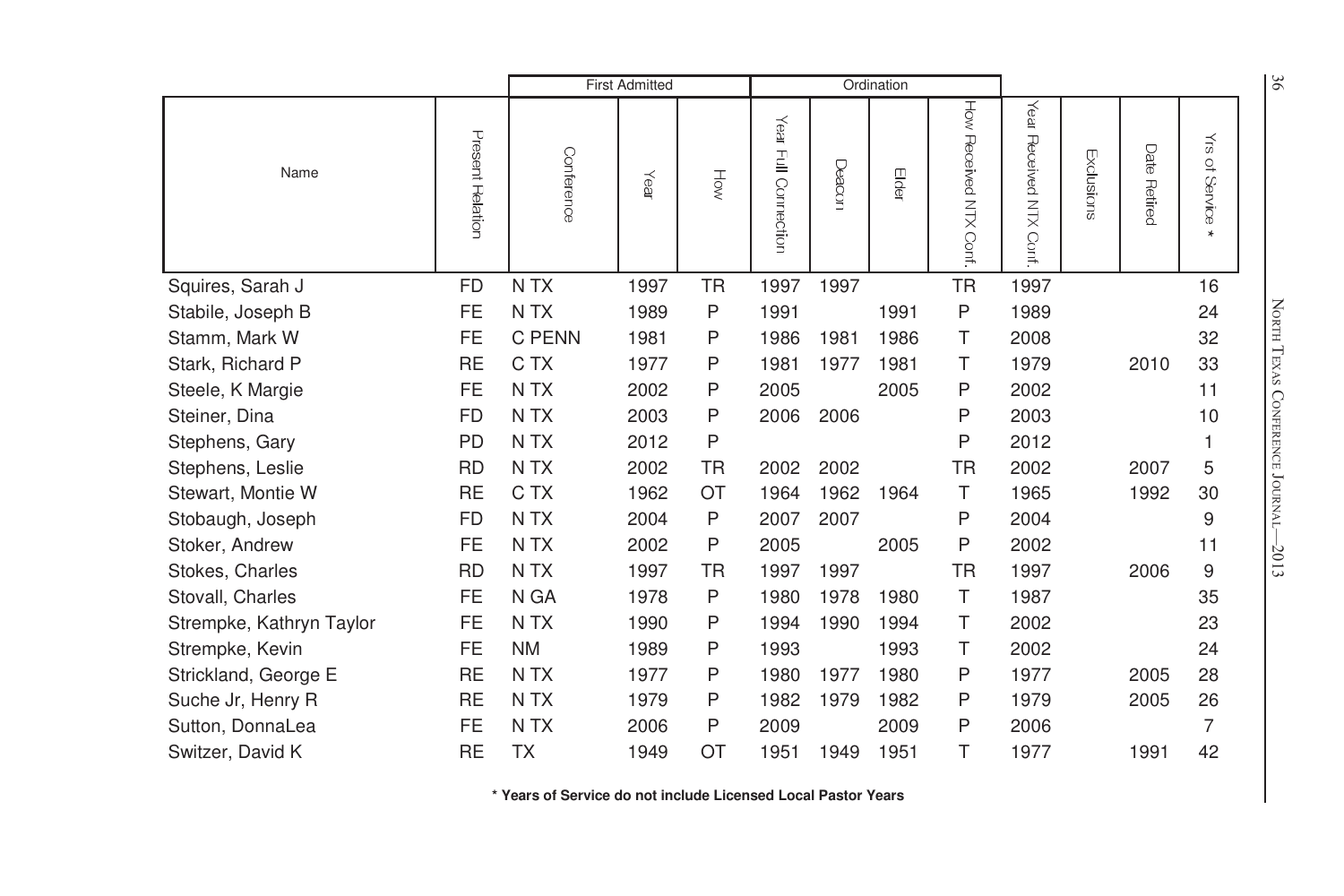|                     | <b>First Admitted</b> |                  |      |     |                                       | Ordination |       |                        |                               |            |                 |                                                            |
|---------------------|-----------------------|------------------|------|-----|---------------------------------------|------------|-------|------------------------|-------------------------------|------------|-----------------|------------------------------------------------------------|
| Name                | Present Relation      | Conference       | Year | HÓW | $\gamma_{\rm eff}$<br>Full Connection | Deacor     | Elder | How Received NTX Conf. | Year<br>Received NTX<br>Conf. | Exclusions | Date<br>Retired | $\stackrel{\textstyle <}{\approx}$<br>of Service<br>$\ast$ |
| Talbert, Elizabeth  | FE                    | N TX             | 2005 | P   | 2008                                  |            | 2008  | P                      | 2005                          |            |                 | 8                                                          |
| Tatum Sr, John W    | <b>RE</b>             | W TX             | 1964 | OT  | 1970                                  | 1964       | 1970  | OT                     | 1964                          |            | 2003            | 39                                                         |
| Taylor, John Earl   | <b>RE</b>             | N TX             | 1958 | OT  | 1960                                  | 1958       | 1960  | Τ                      | 1973                          |            | 1998            | 40                                                         |
| Thomas, Christy     | <b>FE</b>             | N TX             | 2005 | P   | 2008                                  |            | 2008  | P                      | 2005                          |            |                 | 8                                                          |
| Thomas, N C         | <b>RE</b>             | OK               | 1959 | OT  | 1961                                  | 1959       | 1961  | т                      | 1978                          |            | 1994            | 35                                                         |
| Thomas, Page        | <b>RE</b>             | N AR             | 1959 | P   | 1961                                  |            | 1961  | т                      | 2003                          |            | 2006            | 47                                                         |
| Thornburg, John D   | <b>FE</b>             | N TX             | 1981 | P   | 1983                                  | 1981       | 1983  | P                      | 1981                          |            |                 | 32                                                         |
| Thornton, John M    | <b>FE</b>             | N TX             | 1977 | P   | 1979                                  | 1977       | 1979  | Τ                      | 1980                          |            |                 | 36                                                         |
| Thresher, Patricia  | <b>FE</b>             | N TX             | 1989 | P   | 1991                                  | 1989       | 1991  | P                      | 1989                          |            |                 | 24                                                         |
| Tinsley, Larry D    | <b>FE</b>             | N TX             | 1978 | P   | 1982                                  | 1978       | 1982  | P                      | 1978                          |            |                 | 35                                                         |
| Topper, George G    | <b>RE</b>             | N TX             | 1964 | OT  | 1966                                  | 1964       | 1966  | ОT                     | 1964                          |            | 1991            | 27                                                         |
| Tull, Justin W      | <b>RE</b>             | L ROCK           | 1968 | OT  | 1972                                  | 1968       | 1972  | T                      | 1968                          |            | 2006            | 38                                                         |
| Turner, David J     | <b>FE</b>             | N TX             | 1984 | P   | 1989                                  | 1984       | 1989  | P                      | 1984                          |            |                 | 29                                                         |
| Turner, Merwin K    | <b>RE</b>             | N <sub>T</sub> X | 1962 | OT  | 1966                                  | 1962       | 1966  | OT                     | 1962                          |            | 2000            | 38                                                         |
| Tyson, G Eugene     | <b>RE</b>             | C TX             | 1967 | OT  | 1970                                  | 1967       | 1970  | Τ                      | 1971                          |            | 1996            | 29                                                         |
| Underwood, Donald W | <b>FE</b>             | N TX             | 1971 | P   | 1975                                  | 1971       | 1975  | P                      | 1971                          |            |                 | 42                                                         |
| Utz, Fredric L      | <b>RE</b>             | OK               | 1975 | P   | 1979                                  | 1975       | 1979  | Τ                      | 1977                          |            | 2003            | 28                                                         |
| VanGiesen, Duane    | <b>RE</b>             | MO <sub>E</sub>  | 1966 | OT  | 1968                                  | 1966       | 1968  | т                      | 2000                          |            | 2009            | 43                                                         |
| Vickers, Glynn J    | <b>RE</b>             | <b>NM</b>        | 1964 | OT  | 1966                                  | 1964       | 1966  | Τ                      | 1965                          |            | 1994            | 30                                                         |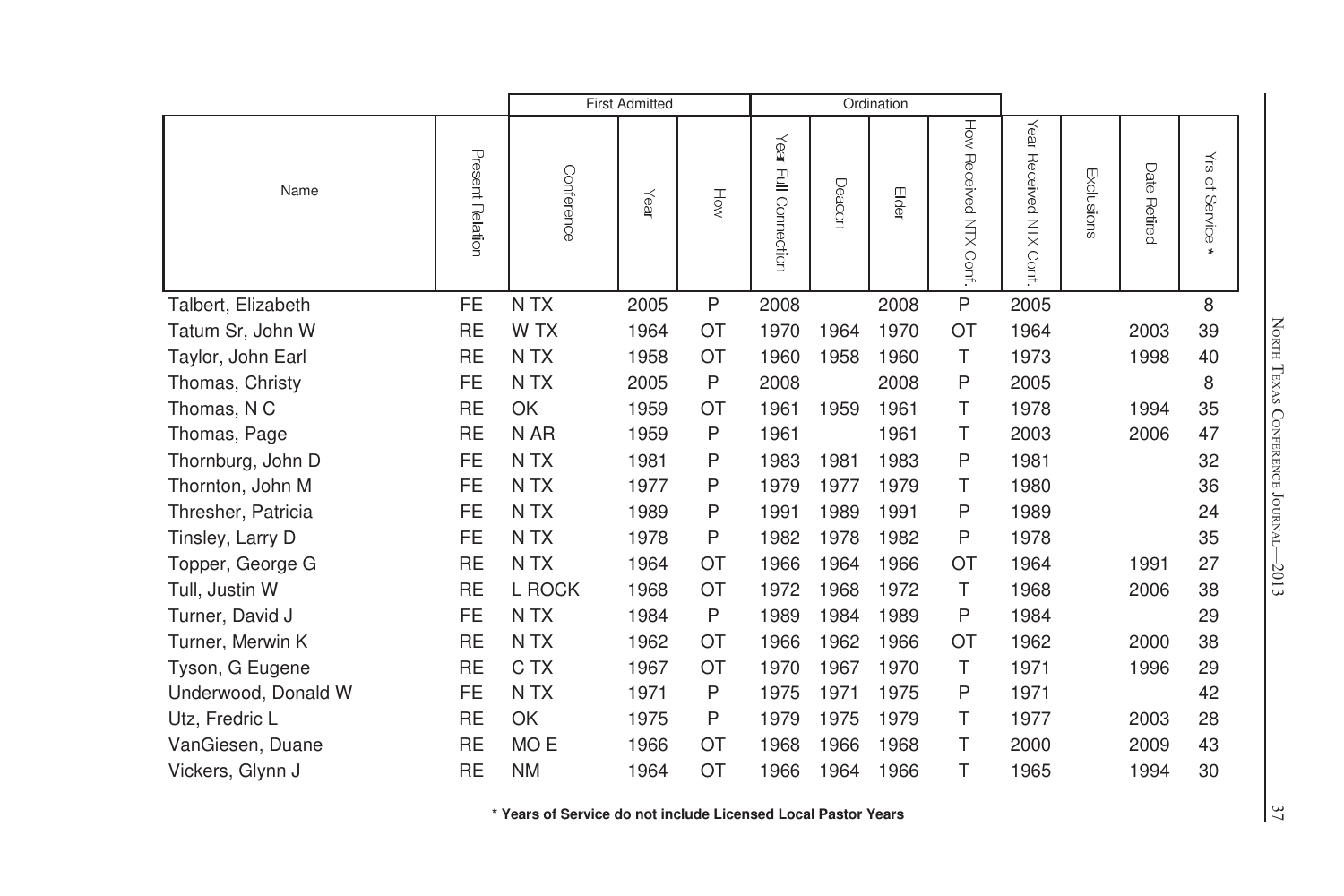|                      |                  | <b>First Admitted</b> |      |              |                         |        | Ordination |                           |                               |            |                 |                 | $\frac{8}{8}$                   |
|----------------------|------------------|-----------------------|------|--------------|-------------------------|--------|------------|---------------------------|-------------------------------|------------|-----------------|-----------------|---------------------------------|
| Name                 | Present Relation | Conference            | Year | HÓ           | Year<br>Full Connection | Deacor | Elder      | How Received NTX<br>Conf. | Year<br>Received NTX<br>Conf. | Exclusions | Date<br>Retired | ₹<br>of Service |                                 |
| Volfe, Edilson       | <b>FE</b>        | N TX                  | 2009 | $\mathsf{P}$ | 2011                    |        | 2011       | P                         | 2009                          |            |                 | 4               |                                 |
| Vowell, J Lynn       | <b>RE</b>        | N <sub>T</sub> X      | 1983 | Ρ            | 1987                    | 1983   | 1987       | P                         | 1983                          |            | 1997            | 14              | NORTH TEXAS CONFERENCE JOURNAL- |
| Vowell, Mark         | <b>FE</b>        | N <sub>T</sub> X      | 1996 | Ρ            | 1998                    | 1996   | 1998       | P                         | 1996                          |            |                 | 17              |                                 |
| Waddell, Donald W    | <b>RE</b>        | <b>CHILEAN</b>        | 1958 | OT           | 1961                    | 1959   | 1961       | т                         | 1965                          |            | 1991            | 33              |                                 |
| Wade, Cassandra      | PE               | N <sub>T</sub> X      | 2013 | P            |                         |        |            | P                         | 2013                          |            |                 |                 |                                 |
| Waitschies, Thomas W | <b>FE</b>        | N <sub>T</sub> X      | 1991 | P            | 1994                    | 1991   | 1994       | P                         | 1991                          |            |                 | 22              |                                 |
| Walker, Michael W    | <b>RE</b>        | N TX                  | 1964 | OT           | 1967                    | 1964   | 1967       | OT                        | 1964                          |            | 2002            | 38              |                                 |
| Walker, Rebecca      | <b>FD</b>        | N TX                  | 2011 | P            | 2013                    | 2013   |            | P                         | 2011                          |            |                 | 2               |                                 |
| Walker, Robert M     | <b>RE</b>        | N <sub>T</sub> X      | 1977 | Ρ            | 1981                    | 1977   | 1981       | P                         | 1977                          |            | 2008            | 31              |                                 |
| Wallace, John        | <b>FE</b>        | N TX                  | 1995 | Ρ            | 1998                    | 1995   | 1998       | P                         | 1995                          |            |                 | 18              |                                 |
| Wallace, Rodney C    | <b>RE</b>        | L ROCK                | 1967 | OT           | 1969                    | 1967   | 1969       | T                         | 1981                          |            | 1995            | 28              | $-2013$                         |
| Walt, Earnest E      | <b>RE</b>        | N <sub>T</sub> X      | 1967 | OT           | 1970                    | 1967   | 1970       | OT                        | 1967                          |            | 2001            | 34              |                                 |
| Ward, James M        | <b>RE</b>        | <b>MN</b>             | 1950 | OT           | 1954                    | 1952   | 1954       | T                         | 1965                          |            | 1993            | 43              |                                 |
| Weaver, Preston      | <b>FE</b>        | N TX                  | 2009 | P            | 2011                    |        | 2011       | P                         | 2009                          |            |                 | 4               |                                 |
| Weaver, R Bruce      | <b>RE</b>        | C TX                  | 1945 | OT           | 1947                    | 1946   | 1947       | Τ                         | 1970                          |            | 1991            | 46              |                                 |
| Weber, David         | <b>FE</b>        | N <sub>T</sub> X      | 1998 | Ρ            | 2001                    | 1998   | 2001       | P                         | 1998                          |            |                 | 15              |                                 |
| Weilage, Woodrow A   | <b>RE</b>        | N <sub>T</sub> X      | 1976 | Ρ            | 1978                    | 1976   | 1978       | P                         | 1976                          |            | 2011            | 35              |                                 |
| Whitehead, Donna E   | <b>RE</b>        | N <sub>T</sub> X      | 1980 | Ρ            | 1983                    | 1980   | 1983       | P                         | 1980                          |            | 2010            | 30              |                                 |
| Whitfield, Rodney    | FE               | <b>ARK</b>            | 2006 | Ρ            | 2010                    |        | 2010       | Τ                         | 2009                          |            |                 | 7               |                                 |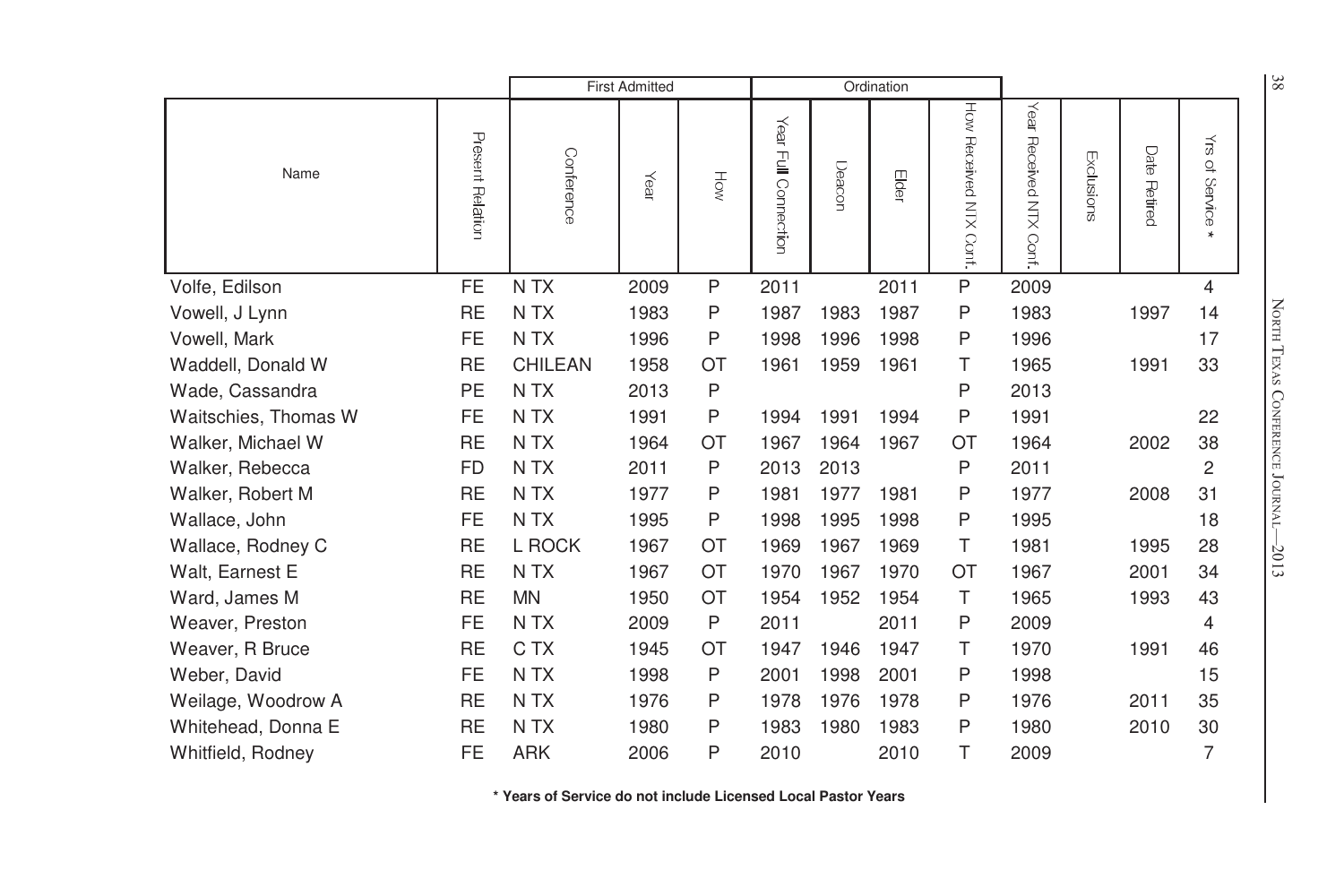|                       | <b>First Admitted</b> |                  |      | Ordination |                         |        |      |                        |                               |            |                 |                                      |
|-----------------------|-----------------------|------------------|------|------------|-------------------------|--------|------|------------------------|-------------------------------|------------|-----------------|--------------------------------------|
| Name                  | Present Relation      | Conference       | Year | HÓN        | Year<br>Full Connection | Deacon | Elde | How Received NTX Conf. | Year<br>Received NTX<br>Conf. | Exclusions | Date<br>Retired | $\gtrapprox$<br>of Service<br>$\ast$ |
| Whitgrove, Terri Hale | <b>FE</b>             | N TX             | 1997 | P          | 2001                    | 1997   | 2001 | P                      | 1997                          |            |                 | 16                                   |
| Whittemore, C Patrick | FE                    | N TX             | 1977 | P          | 1981                    | 1977   | 1981 | P                      | 1977                          |            |                 | 36                                   |
| Wickware, Jackie      | <b>FE</b>             | N TX             | 2007 | P          | 2011                    |        | 2011 | P                      | 2007                          |            |                 | 6                                    |
| Wilkie, Bobby D       | <b>RE</b>             | N TX             | 1972 | P          | 1975                    | 1972   | 1975 | P                      | 1972                          |            | 1992            | 20                                   |
| Wilkinson, Dennis A   | <b>RE</b>             | S GA             | 1977 | P          | 1982                    | 1977   | 1982 | Τ                      | 1980                          |            | 2013            | 36                                   |
| Willet, Ann           | <b>FE</b>             | N TX             | 2005 | P          | 2008                    |        | 2008 | P                      | 2005                          |            |                 | 8                                    |
| Williams, Wallace A   | <b>FE</b>             | N TX             | 1984 | P          | 1988                    | 1984   | 1988 | P                      | 1984                          |            |                 | 29                                   |
| Wilson, Buist B       | <b>RE</b>             | N TX             | 1953 | OT         | 1955                    | 1953   | 1955 | <b>OT</b>              | 1953                          |            | 1991            | 38                                   |
| Wilson, J Richard     | <b>RD</b>             | SW <sub>TX</sub> | 1997 | <b>TR</b>  | 1997                    | 1997   |      | т                      | 2003                          |            | 2011            | 14                                   |
| Wilson, Phyllis C     | <b>RD</b>             | N TX             | 1997 | <b>TR</b>  | 1997                    | 1997   |      | TR                     | 1997                          |            | 2008            | 11                                   |
| Wisdom, Gene          | <b>FE</b>             | NW T             | 1978 | P          | 1980                    | 1978   | 1980 | T                      | 1990                          |            |                 | 35                                   |
| Wolfe, Jayne C        | <b>RD</b>             | N TX             | 1998 | <b>TR</b>  | 1998                    | 1998   |      | TR                     | 1998                          |            | 2009            | 11                                   |
| Womack, J Clay        | <b>FE</b>             | N TX             | 1977 | P          | 1981                    | 1977   | 1981 | P                      | 1977                          |            |                 | 36                                   |
| Womack, Marcus        | PE                    | N TX             | 2013 | P          |                         |        |      | P                      | 2013                          |            |                 |                                      |
| Womack, Ramon L       | <b>RE</b>             | N TX             | 1966 | OT         | 1969                    | 1966   | 1969 | <b>OT</b>              | 1966                          |            | 1997            | 31                                   |
| Woods, Natalie        | <b>FD</b>             | N TX             | 2002 | <b>TR</b>  | 2002                    | 2002   |      | <b>TR</b>              | 2002                          |            |                 | 11                                   |
| Wright, Derrick R     | FE                    | C TX             | 1985 | P          | 1988                    | 1985   | 1988 | Τ                      | 1986                          |            |                 | 28                                   |
| Wright Jr., Harry S   | <b>FE</b>             | N TX             | 1991 | P          | 1995                    | 1991   | 1995 | P                      | 1991                          |            |                 | 22                                   |
| Wright, Jessica       | <b>FE</b>             | N TX             | 2009 | P          | 2011                    |        | 2011 | Ρ                      | 2009                          |            |                 | 4                                    |